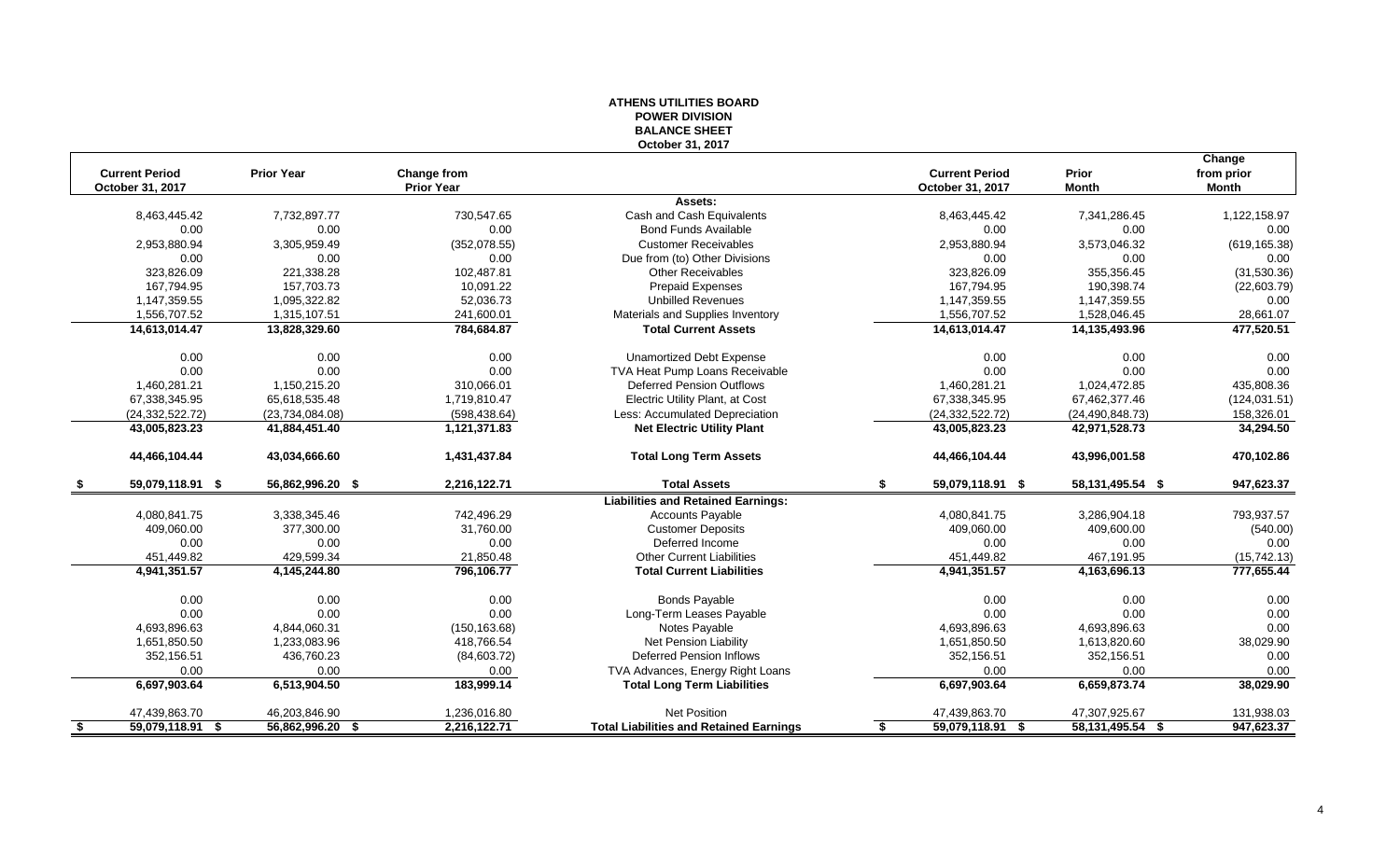| Year-to-Date<br>Year-to-Date<br>Variance<br><b>Description</b><br>Current<br>Current<br>Variance<br>October 31, 2017<br><b>Prior Year</b><br>Favorable<br>Month<br><b>Month</b><br>Favorable<br>(Unfavorable)<br>October 31, 2017<br>(Unfavorable)<br><b>Prior Year</b><br><b>REVENUE:</b><br>5,312,881.61<br>6,123,341.07<br>(810, 459.46)<br><b>Residential Sales</b><br>1,343,690.95<br>1,054,623.91<br><b>Small Commercial Sales</b><br>1,477,042.99<br>1,632,216.78<br>(155, 173.79)<br>320,780.33<br>352,824.82<br>10,450,031.88<br>Large Commercial Sales<br>11,341,290.24<br>(891, 258, 36)<br>2,365,217.81<br>2,610,401.01<br>139,473.08<br>Street and Athletic Lighting<br>140,364.74<br>33,464.65<br>34,313.31<br>(891.66)<br>47,959.83<br>194,464.15<br>194,661.70<br>(197.55)<br>Outdoor Lighting<br>47,348.42<br>226,262.78<br>Revenue from Fees<br>55,201.51<br>218,578.74<br>7,684.04<br>43,987.15<br>3,876,636.63<br>4,433,177.07<br>17,800,156.49<br>19,650,453.27<br>(1,850,296.78)<br><b>Total Revenue</b><br><b>Power Costs</b><br>14,573,987.86<br>15,971,759.11<br>1,397,771.25<br>3,108,491.04<br>3,261,224.18<br>1,171,952.89<br>3,226,168.63<br>3,678,694.16<br>(452, 525.53)<br><b>Contribution Margin</b><br>768,145.59<br><b>OPERATING EXPENSES:</b><br>543.97<br>179.25<br><b>Transmission Expense</b><br>59.75<br>59.75<br>(364.72)<br>285,756.22<br>313,844.14<br>(28,087.92)<br><b>Distribution Expense</b><br>73,590.12<br>50,417.09<br>Customer Service and Customer Acct. Expense<br>88,062.33<br>264,431.39<br>248,918.42<br>(15, 512.97)<br>87,830.46<br>632,806.79<br>Administrative and General Expenses<br>149,759.34<br>557,129.23<br>(75, 677.56)<br>160,999.66<br>288,298.51<br>1,211,626.29<br>1,091,983.12<br>(119, 643.17)<br><b>Total operating expenses</b><br>322,479.99<br><b>Maintenance Expenses</b><br>0.00<br>0.00<br>99.14<br>99.14<br><b>Transmission Expense</b><br>0.00<br>393,222.24<br><b>Distribution Expense</b><br>85,271.18<br>405,140.73<br>(11, 918.49)<br>107,681.81<br>21,700.93<br>Administrative and General Expense<br>3,870.09<br>6,750.89<br>(14, 950.04)<br>902.68<br><b>Total Maintenance Expenses</b><br>89,141.27<br>426,841.66<br>400,072.27<br>(26, 769.39)<br>108,584.49<br><b>Other Operating Expense</b><br>572,200.33<br>532,927.08<br>(39, 273.25)<br><b>Depreciation Expense</b><br>143,971.34<br>132,695.91<br><b>Tax Equivalents</b><br>79,329.16<br>314,874.00<br>317,316.64<br>2,442.64<br>78,718.50<br>887.074.33<br>850,243.72<br>(36,830.61)<br>222,689.84<br>212,025.07<br><b>Total Other Operating Expenses</b><br>17,099,530.14<br>18,314,058.22<br>1,214,528.08<br><b>Total Operating and Maintenance Expenses</b><br>3,742,802.14<br>3,870,132.25<br>700,626.35<br>133,834.49<br>1,336,395.05<br>(635,768.70)<br>563,044.82<br><b>Operating Income</b><br>8,743.71<br>Other Income<br>12,546.68<br>3,223.46<br>2,936.41<br>(3,802.97)<br>709,370.06<br><b>Total Income</b><br>137,057.95<br>565,981.23<br>1,348,941.73<br>(639, 571.67)<br>1,497.37<br>8,167.03<br>8,164.88<br>Miscellaneous Income Deductions<br>1,291.25<br>(2.15)<br>701,203.03<br>1,340,776.85<br><b>Net Income Before Debt Expenses</b><br>135,560.58<br>564,689.98<br>(639, 573.82)<br><b>DEBT RELATED EXPENSES:</b><br>0.00<br>0.00<br>0.00<br>Amortization of Debt Related Expenses<br>0.00<br>0.00<br>14,527.21<br>10,576.10<br><b>Interest Expense</b><br>4,043.55<br>3,416.58<br>(3,951.11)<br><b>Total debt related expenses</b><br>14,527.21<br>10,576.10<br>(3,951.11)<br>4,043.55<br>3,416.58<br>686,675.82<br>1,330,200.75<br>561,273.40<br>(429, 756.37)<br>(643, 524.93)<br>Net Income before Extraordinary Exp.<br>131,517.03<br>34,603.67<br>40,972.34<br>Extraordinary Income (Expense)<br>421.00<br>1,833.03<br>(6,368.67) |                   |                 |              | AUICIIS VUIIUCS DUAIU<br>Profit and Loss Statement - Power |               |               |                              |
|--------------------------------------------------------------------------------------------------------------------------------------------------------------------------------------------------------------------------------------------------------------------------------------------------------------------------------------------------------------------------------------------------------------------------------------------------------------------------------------------------------------------------------------------------------------------------------------------------------------------------------------------------------------------------------------------------------------------------------------------------------------------------------------------------------------------------------------------------------------------------------------------------------------------------------------------------------------------------------------------------------------------------------------------------------------------------------------------------------------------------------------------------------------------------------------------------------------------------------------------------------------------------------------------------------------------------------------------------------------------------------------------------------------------------------------------------------------------------------------------------------------------------------------------------------------------------------------------------------------------------------------------------------------------------------------------------------------------------------------------------------------------------------------------------------------------------------------------------------------------------------------------------------------------------------------------------------------------------------------------------------------------------------------------------------------------------------------------------------------------------------------------------------------------------------------------------------------------------------------------------------------------------------------------------------------------------------------------------------------------------------------------------------------------------------------------------------------------------------------------------------------------------------------------------------------------------------------------------------------------------------------------------------------------------------------------------------------------------------------------------------------------------------------------------------------------------------------------------------------------------------------------------------------------------------------------------------------------------------------------------------------------------------------------------------------------------------------------------------------------------------------------------------------------------------------------------------------------------------------------------------------------------------------------------------------------------------------------------------------------------------------------------------------------------------------------------------------------------------------------------------------------------------------------------------------------------------------------------------------------------------------------------------------------------------------------------------------------------------------------------------------------------------------------------------------------|-------------------|-----------------|--------------|------------------------------------------------------------|---------------|---------------|------------------------------|
|                                                                                                                                                                                                                                                                                                                                                                                                                                                                                                                                                                                                                                                                                                                                                                                                                                                                                                                                                                                                                                                                                                                                                                                                                                                                                                                                                                                                                                                                                                                                                                                                                                                                                                                                                                                                                                                                                                                                                                                                                                                                                                                                                                                                                                                                                                                                                                                                                                                                                                                                                                                                                                                                                                                                                                                                                                                                                                                                                                                                                                                                                                                                                                                                                                                                                                                                                                                                                                                                                                                                                                                                                                                                                                                                                                                                                    |                   |                 |              | October 31, 2017                                           |               |               |                              |
|                                                                                                                                                                                                                                                                                                                                                                                                                                                                                                                                                                                                                                                                                                                                                                                                                                                                                                                                                                                                                                                                                                                                                                                                                                                                                                                                                                                                                                                                                                                                                                                                                                                                                                                                                                                                                                                                                                                                                                                                                                                                                                                                                                                                                                                                                                                                                                                                                                                                                                                                                                                                                                                                                                                                                                                                                                                                                                                                                                                                                                                                                                                                                                                                                                                                                                                                                                                                                                                                                                                                                                                                                                                                                                                                                                                                                    |                   |                 |              |                                                            |               |               |                              |
|                                                                                                                                                                                                                                                                                                                                                                                                                                                                                                                                                                                                                                                                                                                                                                                                                                                                                                                                                                                                                                                                                                                                                                                                                                                                                                                                                                                                                                                                                                                                                                                                                                                                                                                                                                                                                                                                                                                                                                                                                                                                                                                                                                                                                                                                                                                                                                                                                                                                                                                                                                                                                                                                                                                                                                                                                                                                                                                                                                                                                                                                                                                                                                                                                                                                                                                                                                                                                                                                                                                                                                                                                                                                                                                                                                                                                    |                   |                 |              |                                                            |               |               | (289,067.04)                 |
|                                                                                                                                                                                                                                                                                                                                                                                                                                                                                                                                                                                                                                                                                                                                                                                                                                                                                                                                                                                                                                                                                                                                                                                                                                                                                                                                                                                                                                                                                                                                                                                                                                                                                                                                                                                                                                                                                                                                                                                                                                                                                                                                                                                                                                                                                                                                                                                                                                                                                                                                                                                                                                                                                                                                                                                                                                                                                                                                                                                                                                                                                                                                                                                                                                                                                                                                                                                                                                                                                                                                                                                                                                                                                                                                                                                                                    |                   |                 |              |                                                            |               |               | (32,044.49)                  |
|                                                                                                                                                                                                                                                                                                                                                                                                                                                                                                                                                                                                                                                                                                                                                                                                                                                                                                                                                                                                                                                                                                                                                                                                                                                                                                                                                                                                                                                                                                                                                                                                                                                                                                                                                                                                                                                                                                                                                                                                                                                                                                                                                                                                                                                                                                                                                                                                                                                                                                                                                                                                                                                                                                                                                                                                                                                                                                                                                                                                                                                                                                                                                                                                                                                                                                                                                                                                                                                                                                                                                                                                                                                                                                                                                                                                                    |                   |                 |              |                                                            |               |               | (245, 183.20)                |
|                                                                                                                                                                                                                                                                                                                                                                                                                                                                                                                                                                                                                                                                                                                                                                                                                                                                                                                                                                                                                                                                                                                                                                                                                                                                                                                                                                                                                                                                                                                                                                                                                                                                                                                                                                                                                                                                                                                                                                                                                                                                                                                                                                                                                                                                                                                                                                                                                                                                                                                                                                                                                                                                                                                                                                                                                                                                                                                                                                                                                                                                                                                                                                                                                                                                                                                                                                                                                                                                                                                                                                                                                                                                                                                                                                                                                    |                   |                 |              |                                                            |               |               | (848.66)                     |
|                                                                                                                                                                                                                                                                                                                                                                                                                                                                                                                                                                                                                                                                                                                                                                                                                                                                                                                                                                                                                                                                                                                                                                                                                                                                                                                                                                                                                                                                                                                                                                                                                                                                                                                                                                                                                                                                                                                                                                                                                                                                                                                                                                                                                                                                                                                                                                                                                                                                                                                                                                                                                                                                                                                                                                                                                                                                                                                                                                                                                                                                                                                                                                                                                                                                                                                                                                                                                                                                                                                                                                                                                                                                                                                                                                                                                    |                   |                 |              |                                                            |               |               | (611.41)                     |
|                                                                                                                                                                                                                                                                                                                                                                                                                                                                                                                                                                                                                                                                                                                                                                                                                                                                                                                                                                                                                                                                                                                                                                                                                                                                                                                                                                                                                                                                                                                                                                                                                                                                                                                                                                                                                                                                                                                                                                                                                                                                                                                                                                                                                                                                                                                                                                                                                                                                                                                                                                                                                                                                                                                                                                                                                                                                                                                                                                                                                                                                                                                                                                                                                                                                                                                                                                                                                                                                                                                                                                                                                                                                                                                                                                                                                    |                   |                 |              |                                                            |               |               | 11,214.36                    |
|                                                                                                                                                                                                                                                                                                                                                                                                                                                                                                                                                                                                                                                                                                                                                                                                                                                                                                                                                                                                                                                                                                                                                                                                                                                                                                                                                                                                                                                                                                                                                                                                                                                                                                                                                                                                                                                                                                                                                                                                                                                                                                                                                                                                                                                                                                                                                                                                                                                                                                                                                                                                                                                                                                                                                                                                                                                                                                                                                                                                                                                                                                                                                                                                                                                                                                                                                                                                                                                                                                                                                                                                                                                                                                                                                                                                                    |                   |                 |              |                                                            |               |               | (556, 540.44)                |
|                                                                                                                                                                                                                                                                                                                                                                                                                                                                                                                                                                                                                                                                                                                                                                                                                                                                                                                                                                                                                                                                                                                                                                                                                                                                                                                                                                                                                                                                                                                                                                                                                                                                                                                                                                                                                                                                                                                                                                                                                                                                                                                                                                                                                                                                                                                                                                                                                                                                                                                                                                                                                                                                                                                                                                                                                                                                                                                                                                                                                                                                                                                                                                                                                                                                                                                                                                                                                                                                                                                                                                                                                                                                                                                                                                                                                    |                   |                 |              |                                                            |               |               | 152,733.14                   |
|                                                                                                                                                                                                                                                                                                                                                                                                                                                                                                                                                                                                                                                                                                                                                                                                                                                                                                                                                                                                                                                                                                                                                                                                                                                                                                                                                                                                                                                                                                                                                                                                                                                                                                                                                                                                                                                                                                                                                                                                                                                                                                                                                                                                                                                                                                                                                                                                                                                                                                                                                                                                                                                                                                                                                                                                                                                                                                                                                                                                                                                                                                                                                                                                                                                                                                                                                                                                                                                                                                                                                                                                                                                                                                                                                                                                                    |                   |                 |              |                                                            |               |               | (403, 807.30)                |
|                                                                                                                                                                                                                                                                                                                                                                                                                                                                                                                                                                                                                                                                                                                                                                                                                                                                                                                                                                                                                                                                                                                                                                                                                                                                                                                                                                                                                                                                                                                                                                                                                                                                                                                                                                                                                                                                                                                                                                                                                                                                                                                                                                                                                                                                                                                                                                                                                                                                                                                                                                                                                                                                                                                                                                                                                                                                                                                                                                                                                                                                                                                                                                                                                                                                                                                                                                                                                                                                                                                                                                                                                                                                                                                                                                                                                    |                   |                 |              |                                                            |               |               |                              |
|                                                                                                                                                                                                                                                                                                                                                                                                                                                                                                                                                                                                                                                                                                                                                                                                                                                                                                                                                                                                                                                                                                                                                                                                                                                                                                                                                                                                                                                                                                                                                                                                                                                                                                                                                                                                                                                                                                                                                                                                                                                                                                                                                                                                                                                                                                                                                                                                                                                                                                                                                                                                                                                                                                                                                                                                                                                                                                                                                                                                                                                                                                                                                                                                                                                                                                                                                                                                                                                                                                                                                                                                                                                                                                                                                                                                                    |                   |                 |              |                                                            |               |               | 0.00                         |
|                                                                                                                                                                                                                                                                                                                                                                                                                                                                                                                                                                                                                                                                                                                                                                                                                                                                                                                                                                                                                                                                                                                                                                                                                                                                                                                                                                                                                                                                                                                                                                                                                                                                                                                                                                                                                                                                                                                                                                                                                                                                                                                                                                                                                                                                                                                                                                                                                                                                                                                                                                                                                                                                                                                                                                                                                                                                                                                                                                                                                                                                                                                                                                                                                                                                                                                                                                                                                                                                                                                                                                                                                                                                                                                                                                                                                    |                   |                 |              |                                                            |               |               | (23, 173.03)                 |
|                                                                                                                                                                                                                                                                                                                                                                                                                                                                                                                                                                                                                                                                                                                                                                                                                                                                                                                                                                                                                                                                                                                                                                                                                                                                                                                                                                                                                                                                                                                                                                                                                                                                                                                                                                                                                                                                                                                                                                                                                                                                                                                                                                                                                                                                                                                                                                                                                                                                                                                                                                                                                                                                                                                                                                                                                                                                                                                                                                                                                                                                                                                                                                                                                                                                                                                                                                                                                                                                                                                                                                                                                                                                                                                                                                                                                    |                   |                 |              |                                                            |               |               | 231.87                       |
|                                                                                                                                                                                                                                                                                                                                                                                                                                                                                                                                                                                                                                                                                                                                                                                                                                                                                                                                                                                                                                                                                                                                                                                                                                                                                                                                                                                                                                                                                                                                                                                                                                                                                                                                                                                                                                                                                                                                                                                                                                                                                                                                                                                                                                                                                                                                                                                                                                                                                                                                                                                                                                                                                                                                                                                                                                                                                                                                                                                                                                                                                                                                                                                                                                                                                                                                                                                                                                                                                                                                                                                                                                                                                                                                                                                                                    |                   |                 |              |                                                            |               |               | (11, 240.32)                 |
|                                                                                                                                                                                                                                                                                                                                                                                                                                                                                                                                                                                                                                                                                                                                                                                                                                                                                                                                                                                                                                                                                                                                                                                                                                                                                                                                                                                                                                                                                                                                                                                                                                                                                                                                                                                                                                                                                                                                                                                                                                                                                                                                                                                                                                                                                                                                                                                                                                                                                                                                                                                                                                                                                                                                                                                                                                                                                                                                                                                                                                                                                                                                                                                                                                                                                                                                                                                                                                                                                                                                                                                                                                                                                                                                                                                                                    |                   |                 |              |                                                            |               |               | (34, 181.48)                 |
|                                                                                                                                                                                                                                                                                                                                                                                                                                                                                                                                                                                                                                                                                                                                                                                                                                                                                                                                                                                                                                                                                                                                                                                                                                                                                                                                                                                                                                                                                                                                                                                                                                                                                                                                                                                                                                                                                                                                                                                                                                                                                                                                                                                                                                                                                                                                                                                                                                                                                                                                                                                                                                                                                                                                                                                                                                                                                                                                                                                                                                                                                                                                                                                                                                                                                                                                                                                                                                                                                                                                                                                                                                                                                                                                                                                                                    |                   |                 |              |                                                            |               |               | 0.00                         |
|                                                                                                                                                                                                                                                                                                                                                                                                                                                                                                                                                                                                                                                                                                                                                                                                                                                                                                                                                                                                                                                                                                                                                                                                                                                                                                                                                                                                                                                                                                                                                                                                                                                                                                                                                                                                                                                                                                                                                                                                                                                                                                                                                                                                                                                                                                                                                                                                                                                                                                                                                                                                                                                                                                                                                                                                                                                                                                                                                                                                                                                                                                                                                                                                                                                                                                                                                                                                                                                                                                                                                                                                                                                                                                                                                                                                                    |                   |                 |              |                                                            |               |               | 22,410.63                    |
|                                                                                                                                                                                                                                                                                                                                                                                                                                                                                                                                                                                                                                                                                                                                                                                                                                                                                                                                                                                                                                                                                                                                                                                                                                                                                                                                                                                                                                                                                                                                                                                                                                                                                                                                                                                                                                                                                                                                                                                                                                                                                                                                                                                                                                                                                                                                                                                                                                                                                                                                                                                                                                                                                                                                                                                                                                                                                                                                                                                                                                                                                                                                                                                                                                                                                                                                                                                                                                                                                                                                                                                                                                                                                                                                                                                                                    |                   |                 |              |                                                            |               |               | (2,967.41)                   |
|                                                                                                                                                                                                                                                                                                                                                                                                                                                                                                                                                                                                                                                                                                                                                                                                                                                                                                                                                                                                                                                                                                                                                                                                                                                                                                                                                                                                                                                                                                                                                                                                                                                                                                                                                                                                                                                                                                                                                                                                                                                                                                                                                                                                                                                                                                                                                                                                                                                                                                                                                                                                                                                                                                                                                                                                                                                                                                                                                                                                                                                                                                                                                                                                                                                                                                                                                                                                                                                                                                                                                                                                                                                                                                                                                                                                                    |                   |                 |              |                                                            |               |               | 19,443.22                    |
|                                                                                                                                                                                                                                                                                                                                                                                                                                                                                                                                                                                                                                                                                                                                                                                                                                                                                                                                                                                                                                                                                                                                                                                                                                                                                                                                                                                                                                                                                                                                                                                                                                                                                                                                                                                                                                                                                                                                                                                                                                                                                                                                                                                                                                                                                                                                                                                                                                                                                                                                                                                                                                                                                                                                                                                                                                                                                                                                                                                                                                                                                                                                                                                                                                                                                                                                                                                                                                                                                                                                                                                                                                                                                                                                                                                                                    |                   |                 |              |                                                            |               |               |                              |
|                                                                                                                                                                                                                                                                                                                                                                                                                                                                                                                                                                                                                                                                                                                                                                                                                                                                                                                                                                                                                                                                                                                                                                                                                                                                                                                                                                                                                                                                                                                                                                                                                                                                                                                                                                                                                                                                                                                                                                                                                                                                                                                                                                                                                                                                                                                                                                                                                                                                                                                                                                                                                                                                                                                                                                                                                                                                                                                                                                                                                                                                                                                                                                                                                                                                                                                                                                                                                                                                                                                                                                                                                                                                                                                                                                                                                    |                   |                 |              |                                                            |               |               | (11, 275.43)                 |
|                                                                                                                                                                                                                                                                                                                                                                                                                                                                                                                                                                                                                                                                                                                                                                                                                                                                                                                                                                                                                                                                                                                                                                                                                                                                                                                                                                                                                                                                                                                                                                                                                                                                                                                                                                                                                                                                                                                                                                                                                                                                                                                                                                                                                                                                                                                                                                                                                                                                                                                                                                                                                                                                                                                                                                                                                                                                                                                                                                                                                                                                                                                                                                                                                                                                                                                                                                                                                                                                                                                                                                                                                                                                                                                                                                                                                    |                   |                 |              |                                                            |               |               | 610.66                       |
|                                                                                                                                                                                                                                                                                                                                                                                                                                                                                                                                                                                                                                                                                                                                                                                                                                                                                                                                                                                                                                                                                                                                                                                                                                                                                                                                                                                                                                                                                                                                                                                                                                                                                                                                                                                                                                                                                                                                                                                                                                                                                                                                                                                                                                                                                                                                                                                                                                                                                                                                                                                                                                                                                                                                                                                                                                                                                                                                                                                                                                                                                                                                                                                                                                                                                                                                                                                                                                                                                                                                                                                                                                                                                                                                                                                                                    |                   |                 |              |                                                            |               |               | (10, 664.77)                 |
|                                                                                                                                                                                                                                                                                                                                                                                                                                                                                                                                                                                                                                                                                                                                                                                                                                                                                                                                                                                                                                                                                                                                                                                                                                                                                                                                                                                                                                                                                                                                                                                                                                                                                                                                                                                                                                                                                                                                                                                                                                                                                                                                                                                                                                                                                                                                                                                                                                                                                                                                                                                                                                                                                                                                                                                                                                                                                                                                                                                                                                                                                                                                                                                                                                                                                                                                                                                                                                                                                                                                                                                                                                                                                                                                                                                                                    |                   |                 |              |                                                            |               |               | 127,330.11                   |
|                                                                                                                                                                                                                                                                                                                                                                                                                                                                                                                                                                                                                                                                                                                                                                                                                                                                                                                                                                                                                                                                                                                                                                                                                                                                                                                                                                                                                                                                                                                                                                                                                                                                                                                                                                                                                                                                                                                                                                                                                                                                                                                                                                                                                                                                                                                                                                                                                                                                                                                                                                                                                                                                                                                                                                                                                                                                                                                                                                                                                                                                                                                                                                                                                                                                                                                                                                                                                                                                                                                                                                                                                                                                                                                                                                                                                    |                   |                 |              |                                                            |               |               | (429, 210.33)                |
|                                                                                                                                                                                                                                                                                                                                                                                                                                                                                                                                                                                                                                                                                                                                                                                                                                                                                                                                                                                                                                                                                                                                                                                                                                                                                                                                                                                                                                                                                                                                                                                                                                                                                                                                                                                                                                                                                                                                                                                                                                                                                                                                                                                                                                                                                                                                                                                                                                                                                                                                                                                                                                                                                                                                                                                                                                                                                                                                                                                                                                                                                                                                                                                                                                                                                                                                                                                                                                                                                                                                                                                                                                                                                                                                                                                                                    |                   |                 |              |                                                            |               |               | 287.05                       |
|                                                                                                                                                                                                                                                                                                                                                                                                                                                                                                                                                                                                                                                                                                                                                                                                                                                                                                                                                                                                                                                                                                                                                                                                                                                                                                                                                                                                                                                                                                                                                                                                                                                                                                                                                                                                                                                                                                                                                                                                                                                                                                                                                                                                                                                                                                                                                                                                                                                                                                                                                                                                                                                                                                                                                                                                                                                                                                                                                                                                                                                                                                                                                                                                                                                                                                                                                                                                                                                                                                                                                                                                                                                                                                                                                                                                                    |                   |                 |              |                                                            |               |               | (428,923.28)                 |
|                                                                                                                                                                                                                                                                                                                                                                                                                                                                                                                                                                                                                                                                                                                                                                                                                                                                                                                                                                                                                                                                                                                                                                                                                                                                                                                                                                                                                                                                                                                                                                                                                                                                                                                                                                                                                                                                                                                                                                                                                                                                                                                                                                                                                                                                                                                                                                                                                                                                                                                                                                                                                                                                                                                                                                                                                                                                                                                                                                                                                                                                                                                                                                                                                                                                                                                                                                                                                                                                                                                                                                                                                                                                                                                                                                                                                    |                   |                 |              |                                                            |               |               | (206.12)                     |
|                                                                                                                                                                                                                                                                                                                                                                                                                                                                                                                                                                                                                                                                                                                                                                                                                                                                                                                                                                                                                                                                                                                                                                                                                                                                                                                                                                                                                                                                                                                                                                                                                                                                                                                                                                                                                                                                                                                                                                                                                                                                                                                                                                                                                                                                                                                                                                                                                                                                                                                                                                                                                                                                                                                                                                                                                                                                                                                                                                                                                                                                                                                                                                                                                                                                                                                                                                                                                                                                                                                                                                                                                                                                                                                                                                                                                    |                   |                 |              |                                                            |               |               | (429, 129.40)                |
|                                                                                                                                                                                                                                                                                                                                                                                                                                                                                                                                                                                                                                                                                                                                                                                                                                                                                                                                                                                                                                                                                                                                                                                                                                                                                                                                                                                                                                                                                                                                                                                                                                                                                                                                                                                                                                                                                                                                                                                                                                                                                                                                                                                                                                                                                                                                                                                                                                                                                                                                                                                                                                                                                                                                                                                                                                                                                                                                                                                                                                                                                                                                                                                                                                                                                                                                                                                                                                                                                                                                                                                                                                                                                                                                                                                                                    |                   |                 |              |                                                            |               |               |                              |
|                                                                                                                                                                                                                                                                                                                                                                                                                                                                                                                                                                                                                                                                                                                                                                                                                                                                                                                                                                                                                                                                                                                                                                                                                                                                                                                                                                                                                                                                                                                                                                                                                                                                                                                                                                                                                                                                                                                                                                                                                                                                                                                                                                                                                                                                                                                                                                                                                                                                                                                                                                                                                                                                                                                                                                                                                                                                                                                                                                                                                                                                                                                                                                                                                                                                                                                                                                                                                                                                                                                                                                                                                                                                                                                                                                                                                    |                   |                 |              |                                                            |               |               | 0.00                         |
|                                                                                                                                                                                                                                                                                                                                                                                                                                                                                                                                                                                                                                                                                                                                                                                                                                                                                                                                                                                                                                                                                                                                                                                                                                                                                                                                                                                                                                                                                                                                                                                                                                                                                                                                                                                                                                                                                                                                                                                                                                                                                                                                                                                                                                                                                                                                                                                                                                                                                                                                                                                                                                                                                                                                                                                                                                                                                                                                                                                                                                                                                                                                                                                                                                                                                                                                                                                                                                                                                                                                                                                                                                                                                                                                                                                                                    |                   |                 |              |                                                            |               |               | (626.97)<br>(626.97)         |
|                                                                                                                                                                                                                                                                                                                                                                                                                                                                                                                                                                                                                                                                                                                                                                                                                                                                                                                                                                                                                                                                                                                                                                                                                                                                                                                                                                                                                                                                                                                                                                                                                                                                                                                                                                                                                                                                                                                                                                                                                                                                                                                                                                                                                                                                                                                                                                                                                                                                                                                                                                                                                                                                                                                                                                                                                                                                                                                                                                                                                                                                                                                                                                                                                                                                                                                                                                                                                                                                                                                                                                                                                                                                                                                                                                                                                    |                   |                 |              |                                                            |               |               |                              |
|                                                                                                                                                                                                                                                                                                                                                                                                                                                                                                                                                                                                                                                                                                                                                                                                                                                                                                                                                                                                                                                                                                                                                                                                                                                                                                                                                                                                                                                                                                                                                                                                                                                                                                                                                                                                                                                                                                                                                                                                                                                                                                                                                                                                                                                                                                                                                                                                                                                                                                                                                                                                                                                                                                                                                                                                                                                                                                                                                                                                                                                                                                                                                                                                                                                                                                                                                                                                                                                                                                                                                                                                                                                                                                                                                                                                                    |                   |                 |              |                                                            |               |               |                              |
|                                                                                                                                                                                                                                                                                                                                                                                                                                                                                                                                                                                                                                                                                                                                                                                                                                                                                                                                                                                                                                                                                                                                                                                                                                                                                                                                                                                                                                                                                                                                                                                                                                                                                                                                                                                                                                                                                                                                                                                                                                                                                                                                                                                                                                                                                                                                                                                                                                                                                                                                                                                                                                                                                                                                                                                                                                                                                                                                                                                                                                                                                                                                                                                                                                                                                                                                                                                                                                                                                                                                                                                                                                                                                                                                                                                                                    | 721,279.49<br>- 5 | 1,371,173.09 \$ | (649,893.60) | <b>CHANGE IN NET ASSETS</b>                                | 131,938.03 \$ | 563,106.43 \$ | (1, 412.03)<br>(431, 168.40) |

# **Athens Utilities Board**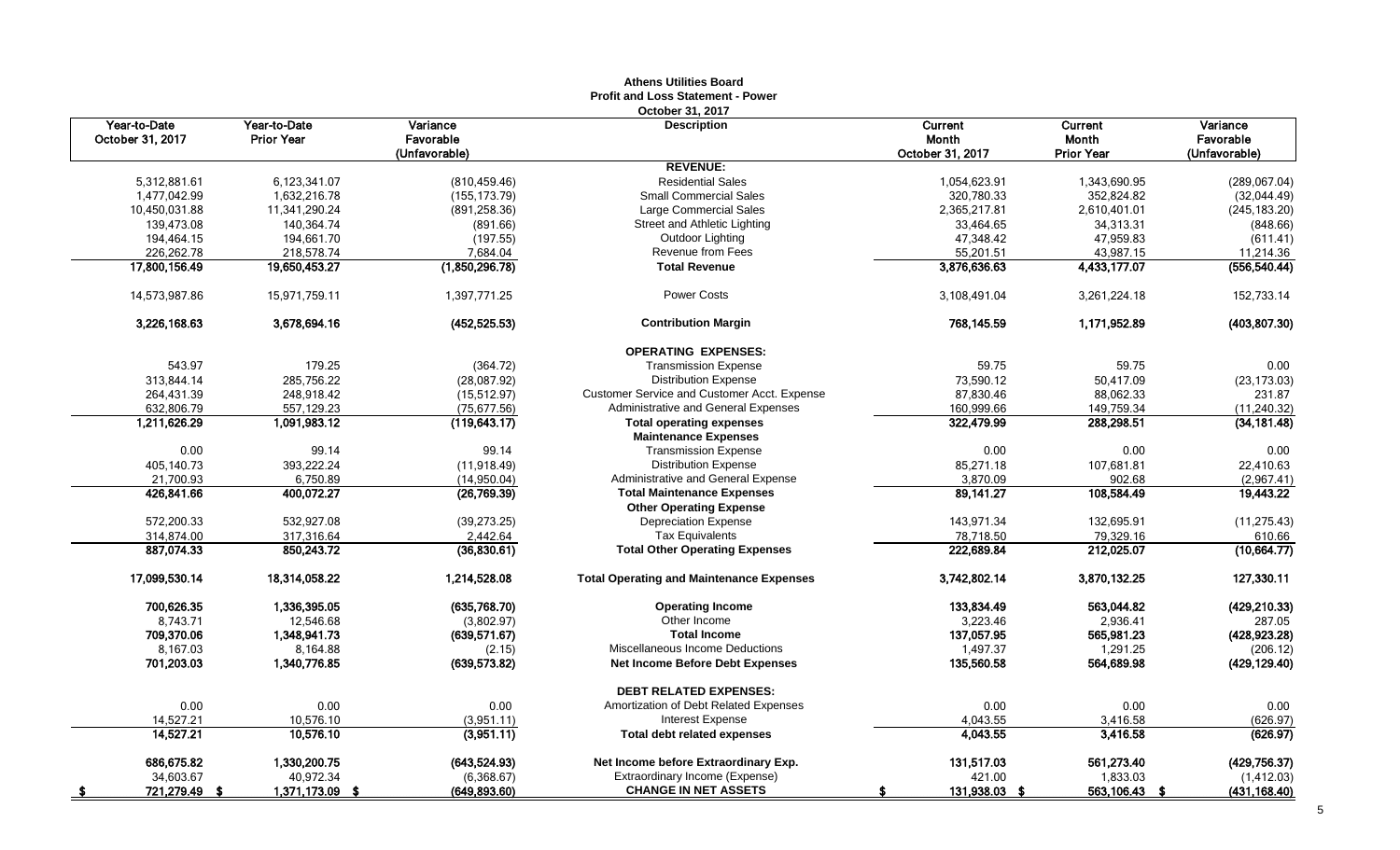|                                  |                               |                     | Athens Utilities Board<br><b>Budget Comparison - Power</b> |                                          |                                 |                           |
|----------------------------------|-------------------------------|---------------------|------------------------------------------------------------|------------------------------------------|---------------------------------|---------------------------|
| Year-to-Date<br>October 31, 2017 | Year-to-Date<br><b>Budget</b> | $Y-T-D$<br>Variance | October 31, 2017<br><b>Description</b>                     | <b>Current Month</b><br>October 31, 2017 | <b>Monthly</b><br><b>Budget</b> | <b>Budget</b><br>Variance |
|                                  |                               |                     | <b>REVENUE:</b>                                            |                                          |                                 |                           |
| 5,312,881.61                     | 6,046,793.94                  | (733, 912.33)       | <b>Residential Sales</b>                                   | 1,054,623.91                             | 1,299,702.31                    | (245,078.40)              |
| 1,477,042.99                     | 1,615,749.67                  | (138, 706.68)       | <b>Small Commercial Sales</b>                              | 320,780.33                               | 343,231.08                      | (22, 450.75)              |
| 10,450,031.88                    | 10,777,197.80                 | (327, 165.92)       | Large Commercial Sales                                     | 2,365,217.81                             | 2,462,426.06                    | (97, 208.25)              |
| 139,473.08                       | 145,346.84                    | (5,873.76)          | <b>Street and Athletic Lighting</b>                        | 33,464.65                                | 33,516.44                       | (51.79)                   |
| 194,464.15                       | 179,599.55                    | 14,864.60           |                                                            | 47,348.42                                | 44,000.00                       | 3,348.42                  |
|                                  |                               |                     | Outdoor Lighting                                           |                                          |                                 |                           |
| 226,262.78                       | 231,672.40                    | (5,409.62)          | Revenue from Fees<br><b>Total Revenue</b>                  | 55,201.51                                | 52,775.43                       | 2,426.08                  |
| 17,800,156.49                    | 18,996,360.20                 | (1, 196, 203.71)    |                                                            | 3,876,636.63                             | 4,235,651.32                    | (359, 014.69)             |
| 14,573,987.86                    | 15, 134, 375. 38              | 560,387.52          | <b>Power Costs</b>                                         | 3,108,491.04                             | 3,178,985.68                    | 70,494.64                 |
| 3,226,168.63                     | 3,861,984.82                  | (635, 816.19)       | <b>Contribution Margin</b><br><b>OPERATING EXPENSES:</b>   | 768,145.59                               | 1,056,665.64                    | (288, 520.05)             |
| 543.97                           | 166.17                        | (377.80)            | <b>Transmission Expense</b>                                | 59.75                                    | 21.39                           | (38.36)                   |
| 313,844.14                       | 281,447.06                    | (32, 397.08)        | <b>Distribution Expense</b>                                | 73,590.12                                | 67,809.53                       | (5,780.59)                |
| 264,431.39                       | 240,665.79                    | (23,765.60)         | Customer Service and Customer Acct. Expense                | 87,830.46                                | 80,053.06                       | (7,777.40)                |
| 632,806.79                       | 586,648.23                    | (46, 158.56)        | Administrative and General Expenses                        | 160,999.66                               | 156,953.51                      | (4,046.15)                |
| 1,211,626.29                     | 1,108,927.25                  | (102, 699.04)       | <b>Total operating expenses</b>                            | 322,479.99                               | 304,837.49                      | (17, 642.50)              |
|                                  |                               |                     | <b>Maintenance Expenses</b>                                |                                          |                                 |                           |
| 0.00                             | 0.00                          | 0.00                | <b>Transmission Expense</b>                                | 0.00                                     | 0.00                            | 0.00                      |
| 405,140.73                       | 405,071.90                    | (68.83)             | <b>Distribution Expense</b>                                | 85,271.18                                | 96,524.48                       | 11,253.30                 |
| 21,700.93                        | 12,403.05                     | (9,297.88)          | Administrative and General Expense                         | 3,870.09                                 | 2,951.16                        | (918.93)                  |
| 426,841.66                       | 417,474.96                    | (9,366.70)          | <b>Total Maintenance Expenses</b>                          | 89,141.27                                | 99,475.63                       | 10,334.36                 |
|                                  |                               |                     | <b>Other Operating Expense</b>                             |                                          |                                 |                           |
| 572,200.33                       | 543,677.45                    | (28, 522.88)        | <b>Depreciation Expense</b>                                | 143,971.34                               | 135,317.17                      | (8,654.17)                |
| 314,874.00                       | 312,310.75                    | (2,563.25)          | <b>Tax Equivalents</b>                                     | 78,718.50                                | 78,966.97                       | 248.47                    |
| 887,074.33                       | 855,988.20                    | (31,086.13)         | <b>Total Other Operating Expenses</b>                      | 222,689.84                               | 214,284.14                      | (8,405.70)                |
| 17,099,530.14                    | 17,516,765.78                 | 417,235.64          | <b>Total Operating and Maintenance Expenses</b>            | 3,742,802.14                             | 3,797,582.95                    | 54,780.81                 |
| 700,626.35                       | 1,479,594.42                  | (778, 968.07)       | <b>Operating Income</b>                                    | 133,834.49                               | 438,068.37                      | (304, 233.88)             |
| 8,743.71                         | 9,868.77                      | (1, 125.06)         | Other Income                                               | 3,223.46                                 | 1,583.46                        | 1,640.00                  |
| 709,370.06                       | 1,489,463.19                  | (780, 093.13)       | <b>Total Income</b>                                        | 137,057.95                               | 439,651.83                      | (302, 593.88)             |
| 8,167.03                         | 8,186.32                      | 19.29               | Miscellaneous Income Deductions                            | 1,497.37                                 | 1,741.32                        | 243.95                    |
| 701,203.03                       | 1,481,276.87                  | (780, 073.84)       | Net Income Before Debt Expenses                            | 135,560.58                               | 437,910.51                      | (302, 349.93)             |
|                                  |                               |                     | <b>DEBT RELATED EXPENSES:</b>                              |                                          |                                 |                           |
| 0.00                             | 0.00                          | 0.00                | Amortization of Debt Related Expenses                      | 0.00                                     | 0.00                            | 0.00                      |
| 14,527.21                        | 13,033.75                     | (1,493.46)          | <b>Interest Expense</b>                                    | 4,043.55                                 | 3,286.52                        | (757.03)                  |
| 14,527.21                        | 13,033.75                     | (1,493.46)          | <b>Total debt related expenses</b>                         | 4,043.55                                 | 3,286.52                        | (757.03)                  |
| 686,675.82                       | 1,468,243.12                  | (781, 567.30)       | Net Income before Extraordinary Exp.                       | 131,517.03                               | 434,623.99                      | (303, 106.96)             |
| 34,603.67                        | 11,666.67                     | 22,937.00           | <b>Extraordinary Income (Expense)</b>                      | 421.00                                   | 2,916.67                        | (2,495.67)                |
| 721,279.49 \$<br><u>_\$</u>      | 1,479,909.78 \$               | (758, 630.29)       | <b>CHANGE IN NET ASSETS</b>                                | 131,938.03 \$<br>\$                      | 437,540.65 \$                   | (305, 602.62)             |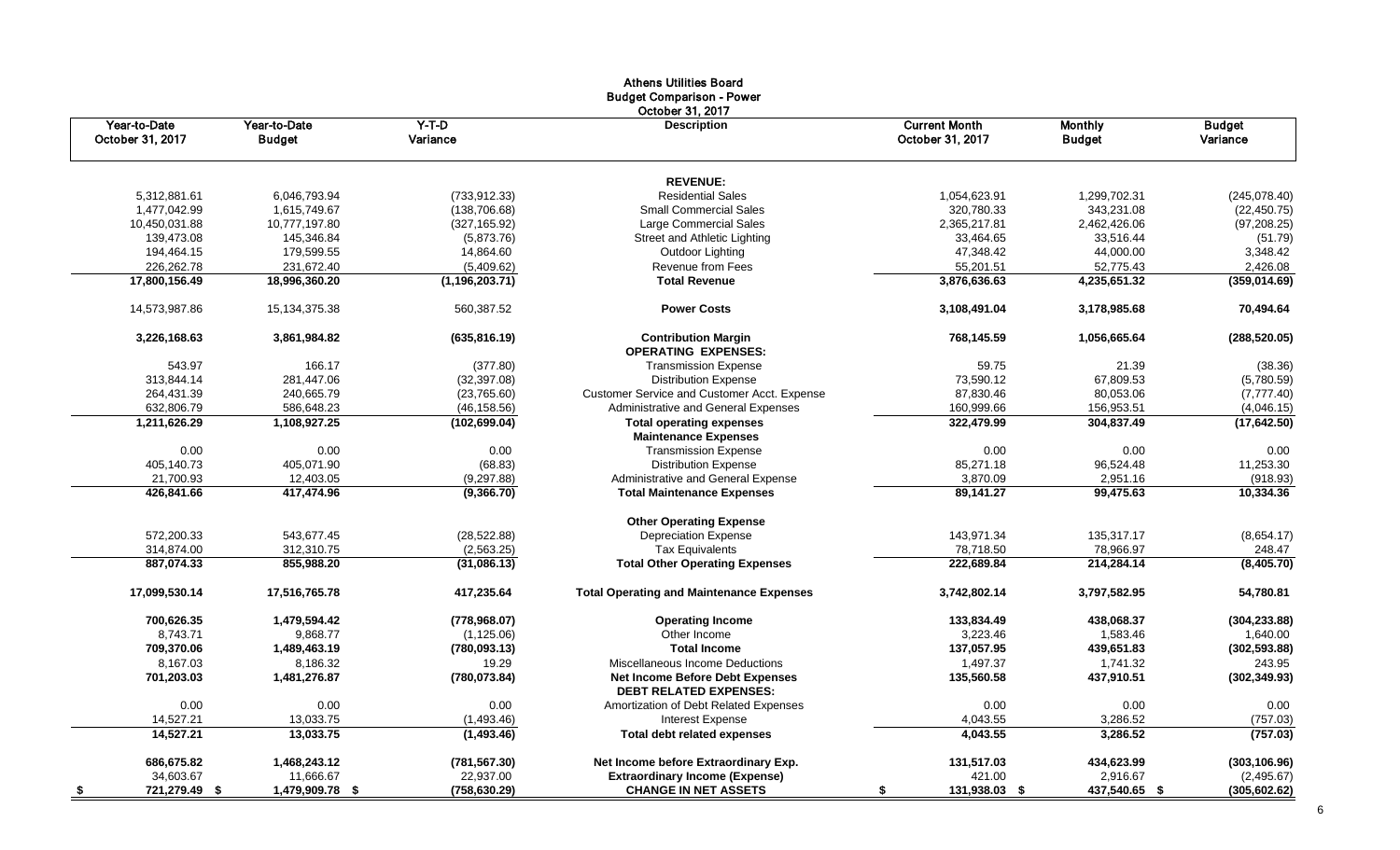#### **Athens Utilities Board Power Division STATEMENTS OF CASH FLOWS October 31, 2017**

|     | Year-to-Date<br>October 31, 2017 | Year-to-Date<br><b>Prior Year</b> | Variance      |                                                                                     | <b>Month to Date</b><br>October 31, 2017 | <b>Month to Date</b><br><b>Prior Year</b> | Variance      |
|-----|----------------------------------|-----------------------------------|---------------|-------------------------------------------------------------------------------------|------------------------------------------|-------------------------------------------|---------------|
|     |                                  |                                   |               | <b>CASH FLOWS FROM OPERATION ACTIVITIES:</b>                                        |                                          |                                           |               |
|     | 721,279.49                       | 1,371,173.09                      | (649, 893.60) | Net Operating Income                                                                | 131,938.03                               | 563,106.43                                | (431, 168.40) |
|     |                                  |                                   |               | Adjustments to reconcile operating income                                           |                                          |                                           |               |
|     |                                  |                                   |               | to net cash provided by operations:                                                 |                                          |                                           |               |
|     | 572,200.33                       | 532,927.08                        | 39,273.25     | Depreciation                                                                        | 143,971.34                               | 132,695.91                                | 11,275.43     |
|     |                                  |                                   |               | <b>Changes in Assets and Liabilities:</b>                                           |                                          |                                           |               |
|     | (415, 926.23)                    | (192, 257.04)                     | (223, 669.19) | <b>Accounts Receivable</b>                                                          | 650,695.74                               | 478.811.38                                | 171,884.36    |
|     | 0.00                             | 0.00                              | 0.00          | Due from (to) Other Divisions                                                       | 0.00                                     | 0.00                                      | 0.00          |
|     | 74,064.47                        | 79,945.15                         | (5,880.68)    | <b>Prepaid Expenses</b>                                                             | 22,603.79                                | 21,921.86                                 | 681.93        |
|     | 0.00                             | 132,571.19                        | (132, 571.19) | <b>Deferred Pension Outflows</b>                                                    | (435,808.36)                             | (435,808.36)                              | 0.00          |
|     | 0.00                             | 0.00                              | 0.00          | Accrued, Unbilled Revenue                                                           | 0.00                                     | 0.00                                      | 0.00          |
|     | (108, 889.68)                    | 97,898.27                         | (206, 787.95) | <b>Materials and Supplies</b>                                                       | (28,661.07)                              | 54,963.48                                 | (83, 624.55)  |
|     | 18,985.89                        | (1, 189, 498.11)                  | 1,208,484.00  | <b>Accounts Payable</b>                                                             | 793,937.57                               | (589, 048.62)                             | 1,382,986.19  |
|     | (31,829.89)                      | (41, 386.51)                      | 9.556.62      | <b>Other Current Liabilities</b>                                                    | (14,731.09)                              | (22, 456.59)                              | 7,725.50      |
|     | 2,120.00                         | 14,920.00                         | (12,800.00)   | <b>Customer Deposits</b>                                                            | (540.00)                                 | (480.00)                                  | (60.00)       |
|     | (283, 688.76)                    | (458, 811.77)                     | 175,123.01    | Net Pension Liability                                                               | 38,029.90                                | 38,029.90                                 | 0.00          |
|     | 0.00                             | 0.00                              | 0.00          | <b>Deferred Pension Inflows</b>                                                     | 0.00                                     | 0.00                                      | 0.00          |
|     | 84,176.44                        | 36,993.01                         | 47,183.43     | <b>Retirements and Salvage</b>                                                      | (105, 534.42)                            | 8,696.91                                  | (114, 231.33) |
|     | 0.00                             | 0.00                              | 0.00          | Deferred Income                                                                     | 0.00                                     | 0.00                                      | 0.00          |
|     | 632,492.06                       | 384,474.36                        | 248,017.70    | <b>Net Cash from Operating Activities</b><br><b>CASH FROM NONCAPITAL FINANCING:</b> | 1,195,901.43                             | 250,432.30                                | 945,469.13    |
|     | 0.00                             | 0.00                              | 0.00          | Changes in Long-Term Lease Payable                                                  | 0.00                                     | 0.00                                      | 0.00          |
|     | (3,033.12)                       | 0.00                              | (3,033.12)    | Changes in Notes Payable                                                            | (1,011.04)                               | 0.00                                      | (1,011.04)    |
|     | 0.00                             | 0.00                              | 0.00          | Changes in Bonds Payable                                                            | 0.00                                     | 0.00                                      | 0.00          |
|     | 0.00                             | 0.00                              | 0.00          | Changes in TVA Loan Program                                                         | 0.00                                     | 0.00                                      | 0.00          |
|     | (3,033.12)                       | 0.00                              | (3,033.12)    | <b>Net Cash from Noncapital Financing Activities</b>                                | (1,011.04)                               | 0.00                                      | (1,011.04)    |
|     |                                  |                                   |               | <b>CASH FLOWS FROM CAPITAL AND RELATED</b><br><b>INVESTING ACTIVITIES</b>           |                                          |                                           |               |
|     | 0.00                             | 0.00                              | 0.00          | Adj.Retained Earnings - TVA loss Adjustment                                         | 0.00                                     | 0.00                                      | 0.00          |
|     | 0.00                             | 0.00                              | 0.00          | Prior Period Adjustment                                                             | 0.00                                     | 0.00                                      | 0.00          |
|     | (682, 896.32)                    | (1,041,369.96)                    | 358,473.64    | Changes in Electric Plant                                                           | (72, 731.42)                             | (343.841.17)                              | 271,109.75    |
|     | (682, 896.32)                    | (1,041,369.96)                    | 358,473.64    | <b>Capital and Related Investing Activities</b>                                     | (72, 731.42)                             | (343, 841.17)                             | 271,109.75    |
|     | $(53, 437.38)$ \$                | $(656, 895.60)$ \$                | 603,458.22    | <b>Net Changes in Cash Position</b>                                                 | 1,122,158.97 \$                          | $(93,408.87)$ \$                          | 1,215,567.84  |
|     |                                  |                                   |               |                                                                                     |                                          |                                           |               |
|     | 8,516,882.80                     | 8,389,793.37                      | 127,089.43    | Cash at Beginning of Period                                                         | 7,341,286.45                             | 7,826,306.64                              | (485, 020.19) |
|     | 8,463,445.42                     | 7,732,897.77                      | 730,547.65    | Cash at end of Period                                                               | 8,463,445.42                             | 7,732,897.77                              | 730,547.65    |
| -\$ | $(53, 437.38)$ \$                | $(656, 895.60)$ \$                | 603,458.22    | <b>Changes in Cash and Equivalents</b>                                              | 1,122,158.97 \$<br>\$                    | $(93, 408.87)$ \$                         | 1,215,567.84  |

Long-Term Debt \$4,693,896.63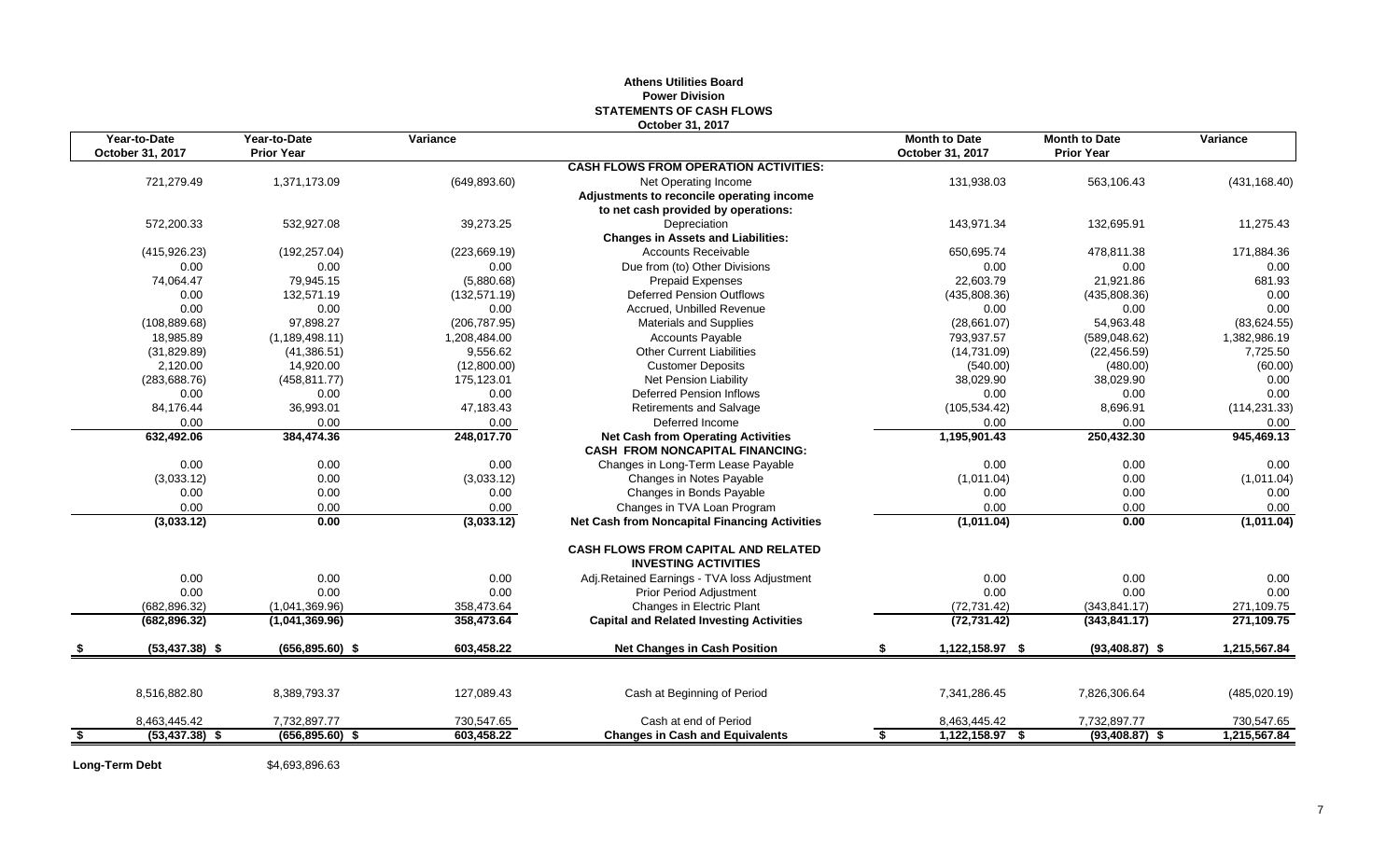#### Athens Utilities Board Statistics Report October 31, 2017

| Power:                       |         |        |          |            |
|------------------------------|---------|--------|----------|------------|
|                              | Current | Prior  |          | # Accounts |
| Number of services:          | Month   | Year   | Change   | Change     |
| Residential                  | 11,012  | 10,950 | 0.57%    | 62         |
| Small Commercial             | 1,993   | 1,960  | 1.68%    | 33         |
| Large Commercial             | 264     | 271    | $-2.58%$ | $-7$       |
| Street and Athletic Lighting | 21      | 21     | $0.00\%$ |            |
| Outdoor Lighting             | 59      | 61     | $-3.28%$ | $-2$       |
| Total Services               | 13,349  | 13,263 | 0.65%    | 86         |

| <b>Sales Volumes:</b>      | <b>Current Month</b> |                   |           | Year-to-Date |                   |           |  |
|----------------------------|----------------------|-------------------|-----------|--------------|-------------------|-----------|--|
| Kwh                        | 10/31/2017           | <b>Prior Year</b> | Change    | 10/31/2017   | <b>Prior Year</b> | Change    |  |
| Residential                | 10,470,179           | 13,371,888        | $-21.70%$ | 51,830,983   | 60,033,086        | $-13.66%$ |  |
| Small Commercial           | 2,729,085            | 2,988,085         | $-8.67%$  | 12,387,682   | 13,811,426        | $-10.31%$ |  |
| Large Commercial           | 39,062,790           | 38,512,086        | 1.43%     | 159,853,952  | 159.944.511       | $-0.06%$  |  |
| <b>Street and Athletic</b> | 257,021              | 265,502           | $-3.19%$  | 1,028,222    | 1.054.410         | $-2.48%$  |  |
| Outdoor Lighting           | 262.004              | 276.923           | $-5.39%$  | 1.054.901    | 1.107.479         | $-4.75%$  |  |
| Total                      | 52,781,079           | 55,414,484        | -4.75%    | 226.155.740  | 235.950.912       | $-4.15%$  |  |

| Employment         |                  |                   |                   |  |
|--------------------|------------------|-------------------|-------------------|--|
|                    | October 31, 2017 | Same Month        | <b>Difference</b> |  |
|                    |                  | <b>Prior Year</b> |                   |  |
| Employee Headcount | 58.00            | 54.00             | 4.00              |  |
| <b>IFTE</b>        | 60               | 56.87             | 3.13              |  |
| Y-T-D FTE          | 61.35            | 56.62             | 4.73              |  |

| Heating/Cooling Degree Days (Calendar Month): |                  |                   |                   |
|-----------------------------------------------|------------------|-------------------|-------------------|
|                                               | October 31, 2017 | <b>Prior Year</b> | <b>Difference</b> |
| <b>Heating Degree Days</b>                    | 183              | 83                | 101               |
| Cooling Degree Days                           | 84               | 63                | 21                |
|                                               |                  |                   |                   |

| Heating/Cooling Degree Days (Billing Period): |                  |                   |                   |
|-----------------------------------------------|------------------|-------------------|-------------------|
|                                               | October 31, 2017 | <b>Prior Year</b> | <b>Difference</b> |
| <b>Heating Degree Days</b>                    |                  | 36                | -31               |
| Cooling Degree Days                           | 203              | 166               | 38                |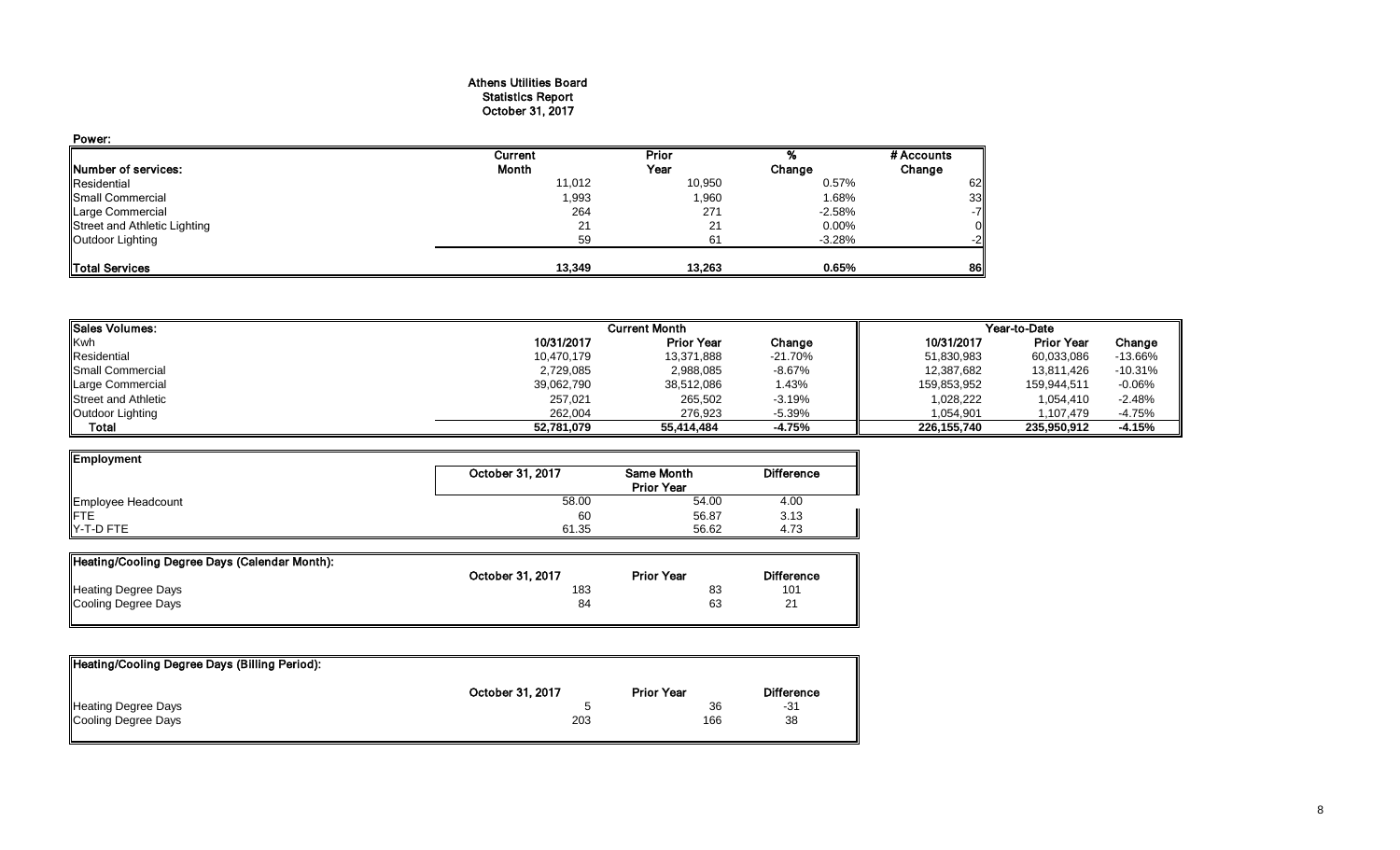#### **Athens Utilities Board Power Division Capital Budget Month Ending as of October 31, 2017**

|                                                | <b>Budget</b>                           | <b>Actual</b> | Variance to date<br>Favorable | <b>Estimated</b><br>% Project | % of Budget<br><b>Expended</b> |
|------------------------------------------------|-----------------------------------------|---------------|-------------------------------|-------------------------------|--------------------------------|
| <b>Planned Capital Improvements:</b>           |                                         |               | (Unfavorable)                 | <b>Completion</b>             |                                |
| Replace Truck 69                               | 210,000                                 |               | 210,000                       |                               |                                |
| Replace Truck 11                               | 51,000                                  |               | 51,000                        |                               |                                |
| Capacitor System (Continue)                    | 150,000                                 | 6,000         | 144,000                       |                               | 4.00%                          |
| <b>SCADA</b>                                   | 200,000                                 |               | 200,000                       |                               |                                |
| Covered Storage (Place Holder)                 | 150,000                                 |               | 150,000                       |                               |                                |
| Urg conversion Ervin Rd to CR 666              | 200,000                                 |               | 200,000                       |                               |                                |
| Distribution #6 upgrade                        | 300,000                                 |               | 300,000                       |                               |                                |
| <b>LED Purchases</b>                           | 300,000                                 | 109,080       | 190,920                       | 10.00%                        | 36.36%                         |
| Bohanan Addition change out/upgrade            | 200,000                                 |               | 200,000                       |                               |                                |
| <b>Build out Fiber</b>                         | 80,000                                  | 9,650         | 70,350                        | 20.00%                        | 12.06%                         |
| West Athens PTs, relaying, and 161 kv switches | 250,000                                 |               | 250,000                       |                               |                                |
| Backup Generator at Main Office                | 65,000                                  |               | 65,000                        |                               |                                |
| Backup Radio                                   | 75,000                                  |               | 75,000                        |                               |                                |
| Nort Athens 69 kv Bus Breaker                  | 100,000                                 | 30,774        | 69,226                        | 50.00%                        | 30.77%                         |
| Purchase Etowah Switching Station              | 1,000,000                               |               | 1,000,000                     |                               |                                |
| Etowah Switching Station Renovation            | 1,000,000                               |               | 1,000,000                     |                               |                                |
| Voltage Management                             | 272,724                                 | 6,560         | 266,164                       |                               | 2.41%                          |
| <b>Building Improvements</b>                   | 40,000                                  | 20,332        | 19,668                        |                               | 50.83%                         |
| Mpower                                         | 20,000                                  | 8,694         | 11,307                        | 60.00%                        | 43.47%                         |
| Other System Improvements                      | 347,782                                 | 110,137       | 237,645                       |                               | 31.67% Continuous              |
| Poles                                          | 313,004                                 | 45,720        | 267,284                       |                               | 14.61% Continuous              |
| Primary Wire and Underground                   | 500,000                                 | 143,571       | 356,429                       |                               | 28.71% Continuous              |
| Transformers                                   | 463,710                                 | 107,832       | 355,878                       |                               | 23.25% Continuous              |
| Services                                       | 289,819                                 | 127,203       | 162,616                       |                               | 43.89% Continuous              |
| <b>Total Planned Capital Improvements:</b>     | 6,578,039                               | 725,553       | 5,852,486                     |                               |                                |
| <b>Other Assets:</b>                           |                                         |               |                               |                               |                                |
| Other                                          |                                         | 44,053        | (44, 053)                     |                               |                                |
| <b>Total Other Assets:</b>                     |                                         | 44,053        | (44, 053)                     |                               |                                |
| Totals:                                        | 6,578,039<br>- \$                       | $769,605$ \$  | 5,808,434                     |                               |                                |
|                                                | Percentage of Budget Spent Year-to-date |               | 11.70%                        |                               |                                |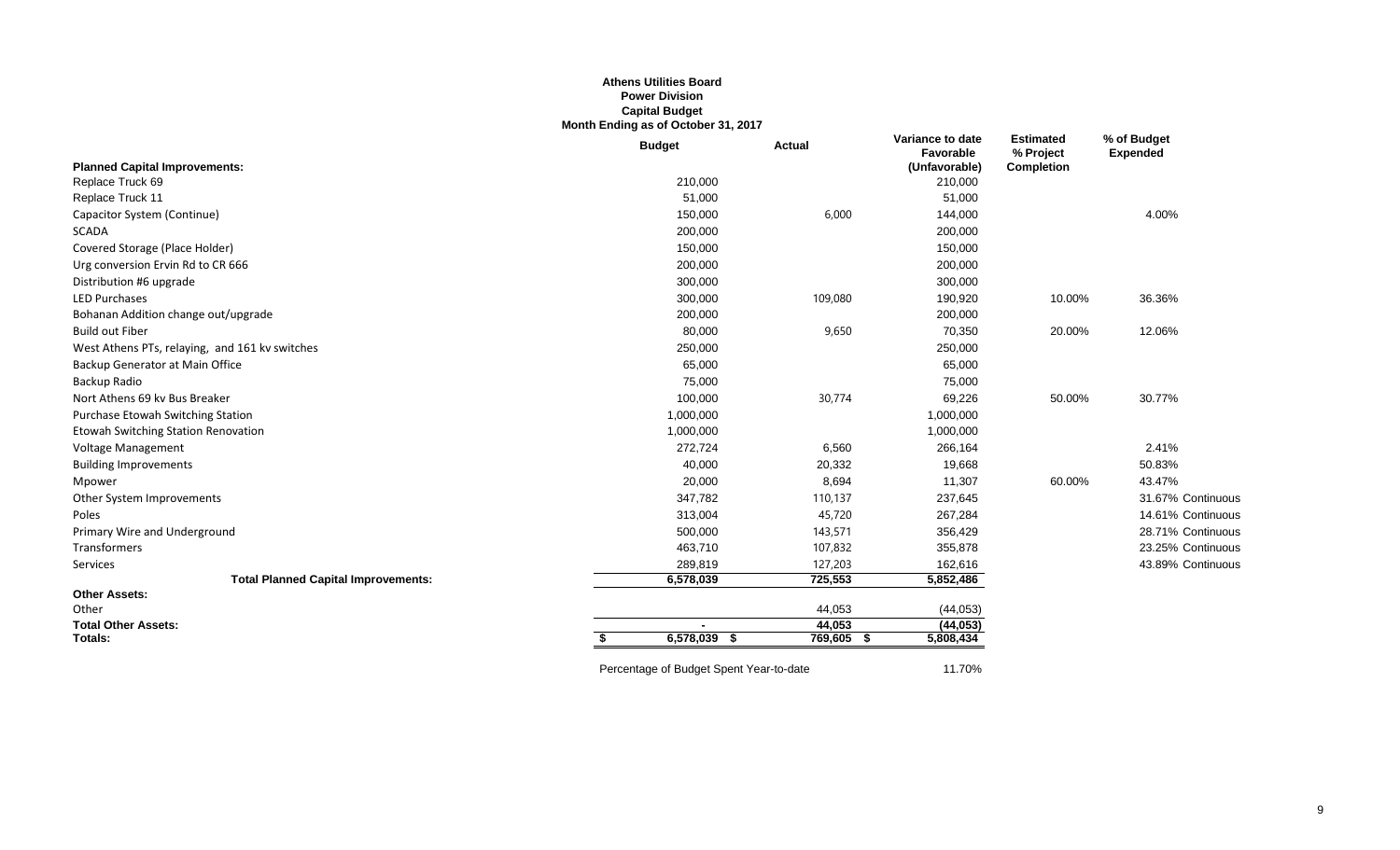#### **ATHENS UTILITIES BOARD WATER DIVISION BALANCE SHEET October 31, 2017**

|      | <b>Current Period</b> | <b>Prior Year</b> | Change from       |                                                |    | <b>Current Period</b> | Prior            | Change<br>from prior |
|------|-----------------------|-------------------|-------------------|------------------------------------------------|----|-----------------------|------------------|----------------------|
|      | October 31, 2017      |                   | <b>Prior Year</b> |                                                |    | October 31, 2017      | <b>Month</b>     | Month                |
|      |                       |                   |                   | Assets:                                        |    |                       |                  |                      |
|      | 5,284,764.56          | 4,919,659.80      | 365,104.76        | Cash and Cash Equivalents                      |    | 5,284,764.56          | 5,245,913.87     | 38,850.69            |
|      | 264,483.24            | 279,248.78        | (14, 765.54)      | <b>Customer Receivables</b>                    |    | 264,483.24            | 318,716.84       | (54, 233.60)         |
|      | 0.00                  | 0.00              | 0.00              | Due to/from Other Divisions                    |    | 0.00                  | 0.00             | 0.00                 |
|      | 15,588.06             | 16.413.85         | (825.79)          | <b>Other Receivables</b>                       |    | 15,588.06             | 16.022.64        | (434.58)             |
|      | 154,332.72            | 169,203.64        | (14, 870.92)      | <b>Prepaid Expenses</b>                        |    | 154,332.72            | 186,410.69       | (32,077.97)          |
|      | 250,175.49            | 194,628.50        | 55,546.99         | Materials and Supplies Inventory               |    | 250,175.49            | 252,113.47       | (1,937.98)           |
|      | 5,969,344.07          | 5,579,154.57      | 390,189.50        | <b>Total Current Assets</b>                    |    | 5,969,344.07          | 6,019,177.51     | (49, 833.44)         |
|      | 0.00                  | 0.00              | 0.00              | Reserve and Other                              |    | 0.00                  | 0.00             | 0.00                 |
|      | 0.00                  | 0.00              | 0.00              | <b>Total Restricted Assets</b>                 |    | 0.00                  | 0.00             | 0.00                 |
|      | 0.00                  | 0.00              | 0.00              | Debt Issue Costs, Net of Amortization          |    | 0.00                  | 0.00             | 0.00                 |
|      | 417,740.31            | 319,681.30        | 98,059.01         | <b>Deferred Pension Outflows</b>               |    | 417,740.31            | 297,995.45       | 119,744.86           |
|      | 33,428,659.31         | 31,466,368.05     | 1,962,291.26      | Water Utility Plant, at cost                   |    | 33,428,659.31         | 33,689,825.49    | (261, 166.18)        |
|      | (13, 109, 804.13)     | (12,714,146.80)   | (395, 657.33)     | Less: Accumulated Depreciation                 |    | (13, 109, 804.13)     | (13,341,579.89)  | 231,775.76           |
|      | 20,318,855.18         | 18,752,221.25     | 1,566,633.93      | <b>Net Water Utility Plant</b>                 |    | 20,318,855.18         | 20,348,245.60    | (29, 390.42)         |
|      | 20,736,595.49         | 19,071,902.55     | 1,664,692.94      | <b>Total Long Term Assets</b>                  |    | 20,736,595.49         | 20,646,241.05    | 90,354.44            |
| - \$ | 26,705,939.56 \$      | 24,651,057.12 \$  | 2,054,882.44      | <b>Total Assets</b>                            | \$ | 26,705,939.56 \$      | 26,665,418.56 \$ | 40,521.00            |
|      |                       |                   |                   | <b>Liabilities and Retained Earnings:</b>      |    |                       |                  |                      |
|      | 56,455.42             | 110,975.14        | (54, 519.72)      | <b>Accounts Payable</b>                        |    | 56,455.42             | 50,732.78        | 5,722.64             |
|      | 49,860.00             | 46,115.00         | 3,745.00          | <b>Customer Deposits</b>                       |    | 49,860.00             | 49,815.00        | 45.00                |
|      | 89,160.98             | 112,567.09        | (23, 406.11)      | <b>Other Current Liabilities</b>               |    | 89,160.98             | 93,238.58        | (4,077.60)           |
|      | 195,476.40            | 269,657.23        | (74, 180.83)      | <b>Total Current Liabilities</b>               |    | 195,476.40            | 193,786.36       | 1,690.04             |
|      | 477,927.52            | 339.117.44        | 138,810.08        | <b>Net Pension Liability</b>                   |    | 477,927.52            | 466,933.58       | 10,993.94            |
|      | 100,740.85            | 120.006.40        | (19, 265.55)      | Deferred Pension Inflows                       |    | 100,740.85            | 100.740.85       | 0.00                 |
|      | 0.00                  | 0.00              | 0.00              | <b>Bonds Payable</b>                           |    | 0.00                  | 0.00             | 0.00                 |
|      | 4,711,189.11          | 3,583,828.00      | 1,127,361.11      | Note Payable                                   |    | 4,711,189.11          | 4,725,192.15     | (14,003.04)          |
|      | 5,289,857.48          | 4,042,951.84      | 1,246,905.64      | <b>Total Long Term Liabilities</b>             |    | 5,289,857.48          | 5,292,866.58     | (3,009.10)           |
|      |                       |                   |                   |                                                |    |                       |                  |                      |
|      | 21,220,605.68         | 20,338,448.05     | 882,157.63        | <b>Net Position</b>                            |    | 21,220,605.68         | 21,178,765.62    | 41,840.06            |
| - \$ | 26,705,939.56 \$      | 24,651,057.12 \$  | 2.054.882.44      | <b>Total Liabilities and Retained Earnings</b> | S. | 26,705,939.56 \$      | 26,665,418.56 \$ | 40,521.00            |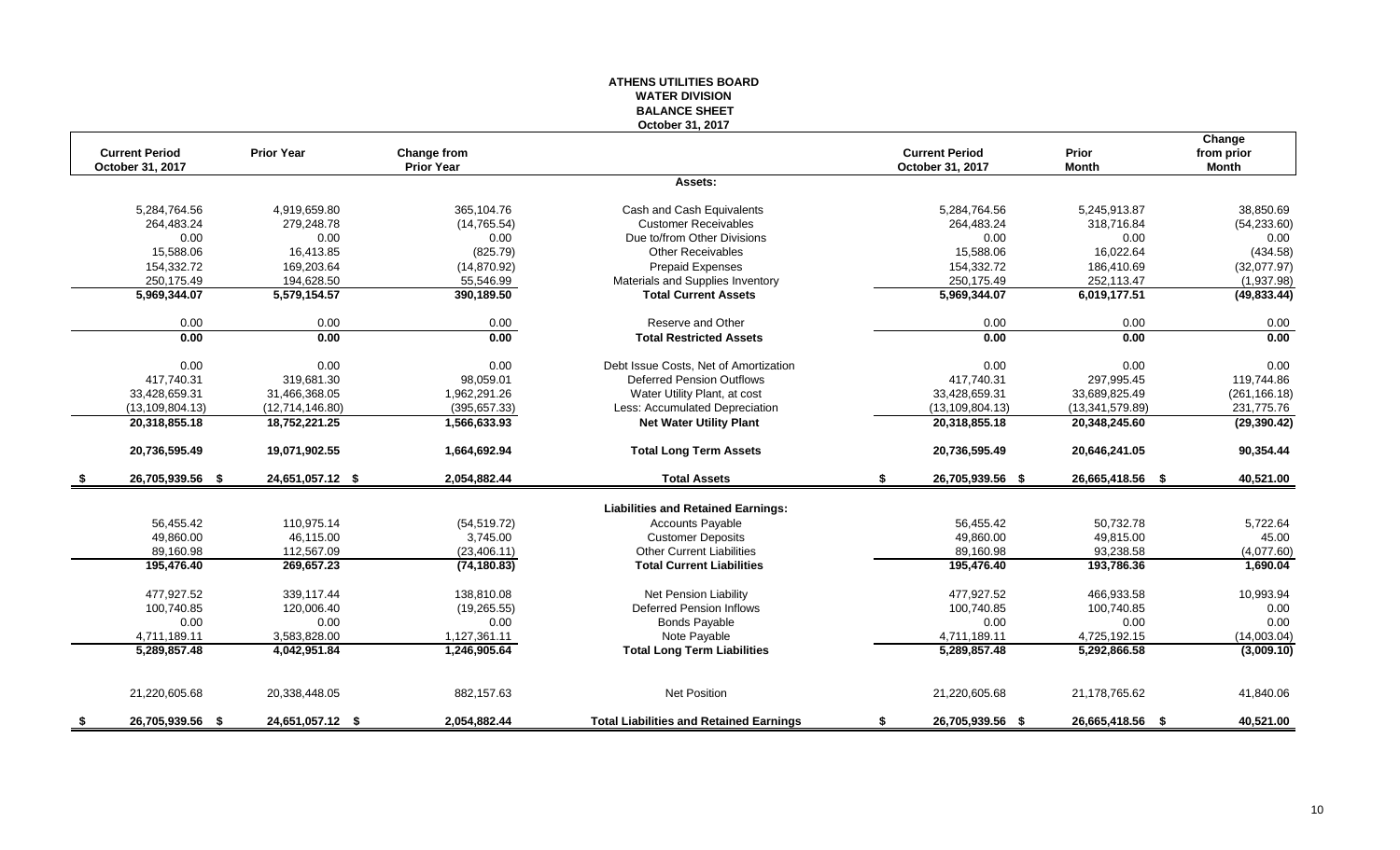| October 31, 2017<br>Variance<br>Current<br>Current<br>Year-to-Date<br>Year-to-Date<br>Favorable<br><b>Month</b><br><b>Month</b><br><b>Description</b><br>October 31, 2017<br>October 31, 2017<br><b>Prior Year</b><br>(Unfavorable)<br><b>Prior Year</b><br><b>REVENUE:</b><br>Residential<br>153,998.51<br>604,677.97<br>626.713.56<br>(22,035.59)<br>146,652.44<br><b>Small Commercial</b><br>170,978.59<br>652,414.17<br>697,437.04<br>(45, 022.87)<br>163,079.15<br>139,686.73<br>149,750.12<br>(10,063.39)<br>Large Commercial<br>35,375.96<br>36,726.87<br>40,475.76<br>45,817.99<br>Other<br>12,993.78<br>7,504.47<br>(5,342.23)<br>1,437,254.63<br>1,519,718.71<br><b>Total Revenue</b><br>358,101.33<br>369,208.44<br>(82, 464.08)<br><b>Purchased Supply</b><br>197,826.05<br>236,509.70<br>38,683.65<br>48,126.28<br>65,063.09<br>1,239,428.58<br>1,283,209.01<br>(43,780.43)<br>309,975.05<br>304, 145.35<br><b>Contribution Margin</b><br><b>OPERATING EXPENSES:</b><br>125,444.46<br>111,230.16<br>Source and Pump Expense<br>30,889.70<br>16,540.03<br>(14, 214.30)<br>45,686.86<br>57,631.18<br>11,944.32<br><b>Distribution Expense</b><br>12,473.96<br>20,806.17<br>147,940.11<br>145,190.95<br>Customer Service and Customer Acct. Expense<br>49,314.25<br>48,459.73<br>(2,749.16)<br>267,182.10<br>(33,997.55)<br>Administrative and General Expense<br>68,071.70<br>66,461.32<br>301,179.65<br>160,749.61<br>620,251.08<br>581,234.39<br>152,267.25<br>(39,016.69)<br><b>Total operating expenses</b><br><b>Maintenance Expenses</b><br>2,272.99<br>Source and Pump Expense<br>29,622.73<br>31,895.72<br>6,717.86<br>7,014.19<br>99,675.50<br>113,634.81<br>(13,959.31)<br><b>Distribution Expense</b><br>24,956.07<br>25,765.50<br>Administrative and General Expense<br>3.604.02<br>1,996.32<br>(1.607.70)<br>1.955.69<br>1.004.50<br>133,567.54<br>33,629.62<br>33,784.19<br>146,861.56<br>(13,294.02)<br><b>Total Maintenance Expense</b><br><b>Other Operating Expenses</b><br>260,860.06<br>240,620.87<br>(20, 239.19)<br>Depreciation Expense<br>65,247.66<br>68,434.48<br>260,860.06<br>240,620.87<br>65,247.66<br>68,434.48<br>(20, 239.19)<br><b>Total Other Operating Expenses</b><br>1,225,798.75<br>1,191,932.50<br>(33,866.25)<br><b>Total Operating and Maintenance Expense</b><br>307,753.17<br>319,549.01<br>211,455.88<br>327,786.21<br>(116, 330.33)<br><b>Operating Income</b><br>50,348.16<br>49,659.43<br>8,034.68<br>Other Income<br>6,305.73<br>1,728.95<br>2,026.25<br>1,545.69<br>219,490.56<br>334,091.94<br>(114, 601.38)<br><b>Total Income</b><br>52,374.41<br>51,205.12 | Variance<br>Favorable<br>(Unfavorable)<br>(7,346.07)<br>(7,899.44) |
|-----------------------------------------------------------------------------------------------------------------------------------------------------------------------------------------------------------------------------------------------------------------------------------------------------------------------------------------------------------------------------------------------------------------------------------------------------------------------------------------------------------------------------------------------------------------------------------------------------------------------------------------------------------------------------------------------------------------------------------------------------------------------------------------------------------------------------------------------------------------------------------------------------------------------------------------------------------------------------------------------------------------------------------------------------------------------------------------------------------------------------------------------------------------------------------------------------------------------------------------------------------------------------------------------------------------------------------------------------------------------------------------------------------------------------------------------------------------------------------------------------------------------------------------------------------------------------------------------------------------------------------------------------------------------------------------------------------------------------------------------------------------------------------------------------------------------------------------------------------------------------------------------------------------------------------------------------------------------------------------------------------------------------------------------------------------------------------------------------------------------------------------------------------------------------------------------------------------------------------------------------------------------------------------------------------------------------------------------------------------------------------------------------------------------------------------------------------------------------------------------------------------------------------------------------------------------------------------------------------------------------|--------------------------------------------------------------------|
|                                                                                                                                                                                                                                                                                                                                                                                                                                                                                                                                                                                                                                                                                                                                                                                                                                                                                                                                                                                                                                                                                                                                                                                                                                                                                                                                                                                                                                                                                                                                                                                                                                                                                                                                                                                                                                                                                                                                                                                                                                                                                                                                                                                                                                                                                                                                                                                                                                                                                                                                                                                                                             |                                                                    |
|                                                                                                                                                                                                                                                                                                                                                                                                                                                                                                                                                                                                                                                                                                                                                                                                                                                                                                                                                                                                                                                                                                                                                                                                                                                                                                                                                                                                                                                                                                                                                                                                                                                                                                                                                                                                                                                                                                                                                                                                                                                                                                                                                                                                                                                                                                                                                                                                                                                                                                                                                                                                                             |                                                                    |
|                                                                                                                                                                                                                                                                                                                                                                                                                                                                                                                                                                                                                                                                                                                                                                                                                                                                                                                                                                                                                                                                                                                                                                                                                                                                                                                                                                                                                                                                                                                                                                                                                                                                                                                                                                                                                                                                                                                                                                                                                                                                                                                                                                                                                                                                                                                                                                                                                                                                                                                                                                                                                             |                                                                    |
|                                                                                                                                                                                                                                                                                                                                                                                                                                                                                                                                                                                                                                                                                                                                                                                                                                                                                                                                                                                                                                                                                                                                                                                                                                                                                                                                                                                                                                                                                                                                                                                                                                                                                                                                                                                                                                                                                                                                                                                                                                                                                                                                                                                                                                                                                                                                                                                                                                                                                                                                                                                                                             | (1,350.91)                                                         |
|                                                                                                                                                                                                                                                                                                                                                                                                                                                                                                                                                                                                                                                                                                                                                                                                                                                                                                                                                                                                                                                                                                                                                                                                                                                                                                                                                                                                                                                                                                                                                                                                                                                                                                                                                                                                                                                                                                                                                                                                                                                                                                                                                                                                                                                                                                                                                                                                                                                                                                                                                                                                                             |                                                                    |
|                                                                                                                                                                                                                                                                                                                                                                                                                                                                                                                                                                                                                                                                                                                                                                                                                                                                                                                                                                                                                                                                                                                                                                                                                                                                                                                                                                                                                                                                                                                                                                                                                                                                                                                                                                                                                                                                                                                                                                                                                                                                                                                                                                                                                                                                                                                                                                                                                                                                                                                                                                                                                             | 5,489.31                                                           |
|                                                                                                                                                                                                                                                                                                                                                                                                                                                                                                                                                                                                                                                                                                                                                                                                                                                                                                                                                                                                                                                                                                                                                                                                                                                                                                                                                                                                                                                                                                                                                                                                                                                                                                                                                                                                                                                                                                                                                                                                                                                                                                                                                                                                                                                                                                                                                                                                                                                                                                                                                                                                                             | (11, 107.11)                                                       |
|                                                                                                                                                                                                                                                                                                                                                                                                                                                                                                                                                                                                                                                                                                                                                                                                                                                                                                                                                                                                                                                                                                                                                                                                                                                                                                                                                                                                                                                                                                                                                                                                                                                                                                                                                                                                                                                                                                                                                                                                                                                                                                                                                                                                                                                                                                                                                                                                                                                                                                                                                                                                                             | 16,936.81                                                          |
|                                                                                                                                                                                                                                                                                                                                                                                                                                                                                                                                                                                                                                                                                                                                                                                                                                                                                                                                                                                                                                                                                                                                                                                                                                                                                                                                                                                                                                                                                                                                                                                                                                                                                                                                                                                                                                                                                                                                                                                                                                                                                                                                                                                                                                                                                                                                                                                                                                                                                                                                                                                                                             | 5,829.70                                                           |
|                                                                                                                                                                                                                                                                                                                                                                                                                                                                                                                                                                                                                                                                                                                                                                                                                                                                                                                                                                                                                                                                                                                                                                                                                                                                                                                                                                                                                                                                                                                                                                                                                                                                                                                                                                                                                                                                                                                                                                                                                                                                                                                                                                                                                                                                                                                                                                                                                                                                                                                                                                                                                             |                                                                    |
|                                                                                                                                                                                                                                                                                                                                                                                                                                                                                                                                                                                                                                                                                                                                                                                                                                                                                                                                                                                                                                                                                                                                                                                                                                                                                                                                                                                                                                                                                                                                                                                                                                                                                                                                                                                                                                                                                                                                                                                                                                                                                                                                                                                                                                                                                                                                                                                                                                                                                                                                                                                                                             | (14, 349.67)                                                       |
|                                                                                                                                                                                                                                                                                                                                                                                                                                                                                                                                                                                                                                                                                                                                                                                                                                                                                                                                                                                                                                                                                                                                                                                                                                                                                                                                                                                                                                                                                                                                                                                                                                                                                                                                                                                                                                                                                                                                                                                                                                                                                                                                                                                                                                                                                                                                                                                                                                                                                                                                                                                                                             | 8,332.21                                                           |
|                                                                                                                                                                                                                                                                                                                                                                                                                                                                                                                                                                                                                                                                                                                                                                                                                                                                                                                                                                                                                                                                                                                                                                                                                                                                                                                                                                                                                                                                                                                                                                                                                                                                                                                                                                                                                                                                                                                                                                                                                                                                                                                                                                                                                                                                                                                                                                                                                                                                                                                                                                                                                             | (854.52)                                                           |
|                                                                                                                                                                                                                                                                                                                                                                                                                                                                                                                                                                                                                                                                                                                                                                                                                                                                                                                                                                                                                                                                                                                                                                                                                                                                                                                                                                                                                                                                                                                                                                                                                                                                                                                                                                                                                                                                                                                                                                                                                                                                                                                                                                                                                                                                                                                                                                                                                                                                                                                                                                                                                             | (1,610.38)                                                         |
|                                                                                                                                                                                                                                                                                                                                                                                                                                                                                                                                                                                                                                                                                                                                                                                                                                                                                                                                                                                                                                                                                                                                                                                                                                                                                                                                                                                                                                                                                                                                                                                                                                                                                                                                                                                                                                                                                                                                                                                                                                                                                                                                                                                                                                                                                                                                                                                                                                                                                                                                                                                                                             | (8,482.36)                                                         |
|                                                                                                                                                                                                                                                                                                                                                                                                                                                                                                                                                                                                                                                                                                                                                                                                                                                                                                                                                                                                                                                                                                                                                                                                                                                                                                                                                                                                                                                                                                                                                                                                                                                                                                                                                                                                                                                                                                                                                                                                                                                                                                                                                                                                                                                                                                                                                                                                                                                                                                                                                                                                                             |                                                                    |
|                                                                                                                                                                                                                                                                                                                                                                                                                                                                                                                                                                                                                                                                                                                                                                                                                                                                                                                                                                                                                                                                                                                                                                                                                                                                                                                                                                                                                                                                                                                                                                                                                                                                                                                                                                                                                                                                                                                                                                                                                                                                                                                                                                                                                                                                                                                                                                                                                                                                                                                                                                                                                             | 296.33                                                             |
|                                                                                                                                                                                                                                                                                                                                                                                                                                                                                                                                                                                                                                                                                                                                                                                                                                                                                                                                                                                                                                                                                                                                                                                                                                                                                                                                                                                                                                                                                                                                                                                                                                                                                                                                                                                                                                                                                                                                                                                                                                                                                                                                                                                                                                                                                                                                                                                                                                                                                                                                                                                                                             | 809.43                                                             |
|                                                                                                                                                                                                                                                                                                                                                                                                                                                                                                                                                                                                                                                                                                                                                                                                                                                                                                                                                                                                                                                                                                                                                                                                                                                                                                                                                                                                                                                                                                                                                                                                                                                                                                                                                                                                                                                                                                                                                                                                                                                                                                                                                                                                                                                                                                                                                                                                                                                                                                                                                                                                                             | (951.19)                                                           |
|                                                                                                                                                                                                                                                                                                                                                                                                                                                                                                                                                                                                                                                                                                                                                                                                                                                                                                                                                                                                                                                                                                                                                                                                                                                                                                                                                                                                                                                                                                                                                                                                                                                                                                                                                                                                                                                                                                                                                                                                                                                                                                                                                                                                                                                                                                                                                                                                                                                                                                                                                                                                                             | 154.57                                                             |
|                                                                                                                                                                                                                                                                                                                                                                                                                                                                                                                                                                                                                                                                                                                                                                                                                                                                                                                                                                                                                                                                                                                                                                                                                                                                                                                                                                                                                                                                                                                                                                                                                                                                                                                                                                                                                                                                                                                                                                                                                                                                                                                                                                                                                                                                                                                                                                                                                                                                                                                                                                                                                             |                                                                    |
|                                                                                                                                                                                                                                                                                                                                                                                                                                                                                                                                                                                                                                                                                                                                                                                                                                                                                                                                                                                                                                                                                                                                                                                                                                                                                                                                                                                                                                                                                                                                                                                                                                                                                                                                                                                                                                                                                                                                                                                                                                                                                                                                                                                                                                                                                                                                                                                                                                                                                                                                                                                                                             | 3,186.82                                                           |
|                                                                                                                                                                                                                                                                                                                                                                                                                                                                                                                                                                                                                                                                                                                                                                                                                                                                                                                                                                                                                                                                                                                                                                                                                                                                                                                                                                                                                                                                                                                                                                                                                                                                                                                                                                                                                                                                                                                                                                                                                                                                                                                                                                                                                                                                                                                                                                                                                                                                                                                                                                                                                             | 3,186.82                                                           |
|                                                                                                                                                                                                                                                                                                                                                                                                                                                                                                                                                                                                                                                                                                                                                                                                                                                                                                                                                                                                                                                                                                                                                                                                                                                                                                                                                                                                                                                                                                                                                                                                                                                                                                                                                                                                                                                                                                                                                                                                                                                                                                                                                                                                                                                                                                                                                                                                                                                                                                                                                                                                                             | 11,795.84                                                          |
|                                                                                                                                                                                                                                                                                                                                                                                                                                                                                                                                                                                                                                                                                                                                                                                                                                                                                                                                                                                                                                                                                                                                                                                                                                                                                                                                                                                                                                                                                                                                                                                                                                                                                                                                                                                                                                                                                                                                                                                                                                                                                                                                                                                                                                                                                                                                                                                                                                                                                                                                                                                                                             | 688.73                                                             |
|                                                                                                                                                                                                                                                                                                                                                                                                                                                                                                                                                                                                                                                                                                                                                                                                                                                                                                                                                                                                                                                                                                                                                                                                                                                                                                                                                                                                                                                                                                                                                                                                                                                                                                                                                                                                                                                                                                                                                                                                                                                                                                                                                                                                                                                                                                                                                                                                                                                                                                                                                                                                                             | 480.56                                                             |
|                                                                                                                                                                                                                                                                                                                                                                                                                                                                                                                                                                                                                                                                                                                                                                                                                                                                                                                                                                                                                                                                                                                                                                                                                                                                                                                                                                                                                                                                                                                                                                                                                                                                                                                                                                                                                                                                                                                                                                                                                                                                                                                                                                                                                                                                                                                                                                                                                                                                                                                                                                                                                             | 1,169.29                                                           |
| Other Expense<br>417.78<br>4,141.25<br>3,723.47<br>175.00<br>0.00                                                                                                                                                                                                                                                                                                                                                                                                                                                                                                                                                                                                                                                                                                                                                                                                                                                                                                                                                                                                                                                                                                                                                                                                                                                                                                                                                                                                                                                                                                                                                                                                                                                                                                                                                                                                                                                                                                                                                                                                                                                                                                                                                                                                                                                                                                                                                                                                                                                                                                                                                           | (175.00)                                                           |
| 219,072.78<br>329,950.69<br>Net Income Before Debt Expense<br>52,199.41<br>51,205.12<br>(110, 877.91)                                                                                                                                                                                                                                                                                                                                                                                                                                                                                                                                                                                                                                                                                                                                                                                                                                                                                                                                                                                                                                                                                                                                                                                                                                                                                                                                                                                                                                                                                                                                                                                                                                                                                                                                                                                                                                                                                                                                                                                                                                                                                                                                                                                                                                                                                                                                                                                                                                                                                                                       | 994.29                                                             |
| <b>DEBT RELATED EXPENSES:</b>                                                                                                                                                                                                                                                                                                                                                                                                                                                                                                                                                                                                                                                                                                                                                                                                                                                                                                                                                                                                                                                                                                                                                                                                                                                                                                                                                                                                                                                                                                                                                                                                                                                                                                                                                                                                                                                                                                                                                                                                                                                                                                                                                                                                                                                                                                                                                                                                                                                                                                                                                                                               |                                                                    |
| 0.00<br>0.00<br>0.00<br>Amortization of Debt Discount<br>0.00<br>0.00                                                                                                                                                                                                                                                                                                                                                                                                                                                                                                                                                                                                                                                                                                                                                                                                                                                                                                                                                                                                                                                                                                                                                                                                                                                                                                                                                                                                                                                                                                                                                                                                                                                                                                                                                                                                                                                                                                                                                                                                                                                                                                                                                                                                                                                                                                                                                                                                                                                                                                                                                       | 0.00                                                               |
| 40,543.83<br>31,358.52<br>Interest on Long Term Debt<br>10,359.35<br>7,987.45<br>(9, 185.31)                                                                                                                                                                                                                                                                                                                                                                                                                                                                                                                                                                                                                                                                                                                                                                                                                                                                                                                                                                                                                                                                                                                                                                                                                                                                                                                                                                                                                                                                                                                                                                                                                                                                                                                                                                                                                                                                                                                                                                                                                                                                                                                                                                                                                                                                                                                                                                                                                                                                                                                                | (2,371.90)                                                         |
| 31,358.52<br>10,359.35<br>7,987.45<br>40.543.83<br>(9, 185.31)<br><b>Total debt related expenses</b>                                                                                                                                                                                                                                                                                                                                                                                                                                                                                                                                                                                                                                                                                                                                                                                                                                                                                                                                                                                                                                                                                                                                                                                                                                                                                                                                                                                                                                                                                                                                                                                                                                                                                                                                                                                                                                                                                                                                                                                                                                                                                                                                                                                                                                                                                                                                                                                                                                                                                                                        | (2,371.90)                                                         |
| 178,528.95<br>Net Income Before Extraordinary Income<br>43,217.67<br>298,592.17<br>(120,063.22)<br>41,840.06                                                                                                                                                                                                                                                                                                                                                                                                                                                                                                                                                                                                                                                                                                                                                                                                                                                                                                                                                                                                                                                                                                                                                                                                                                                                                                                                                                                                                                                                                                                                                                                                                                                                                                                                                                                                                                                                                                                                                                                                                                                                                                                                                                                                                                                                                                                                                                                                                                                                                                                | (1,377.61)                                                         |
| 124,274.33<br>124,274.33<br>Grants, Contributions, Extraordinary<br>0.00<br>(124, 274.33)<br>0.00                                                                                                                                                                                                                                                                                                                                                                                                                                                                                                                                                                                                                                                                                                                                                                                                                                                                                                                                                                                                                                                                                                                                                                                                                                                                                                                                                                                                                                                                                                                                                                                                                                                                                                                                                                                                                                                                                                                                                                                                                                                                                                                                                                                                                                                                                                                                                                                                                                                                                                                           | (124, 274.33)                                                      |
| <b>CHANGE IN NET ASSETS</b><br>(244, 337.55)<br>167,492.00 \$<br>178,528.95 \$<br><u>422,866.50 \$</u><br>41,840.06 \$<br>S                                                                                                                                                                                                                                                                                                                                                                                                                                                                                                                                                                                                                                                                                                                                                                                                                                                                                                                                                                                                                                                                                                                                                                                                                                                                                                                                                                                                                                                                                                                                                                                                                                                                                                                                                                                                                                                                                                                                                                                                                                                                                                                                                                                                                                                                                                                                                                                                                                                                                                 | (125, 651.94)                                                      |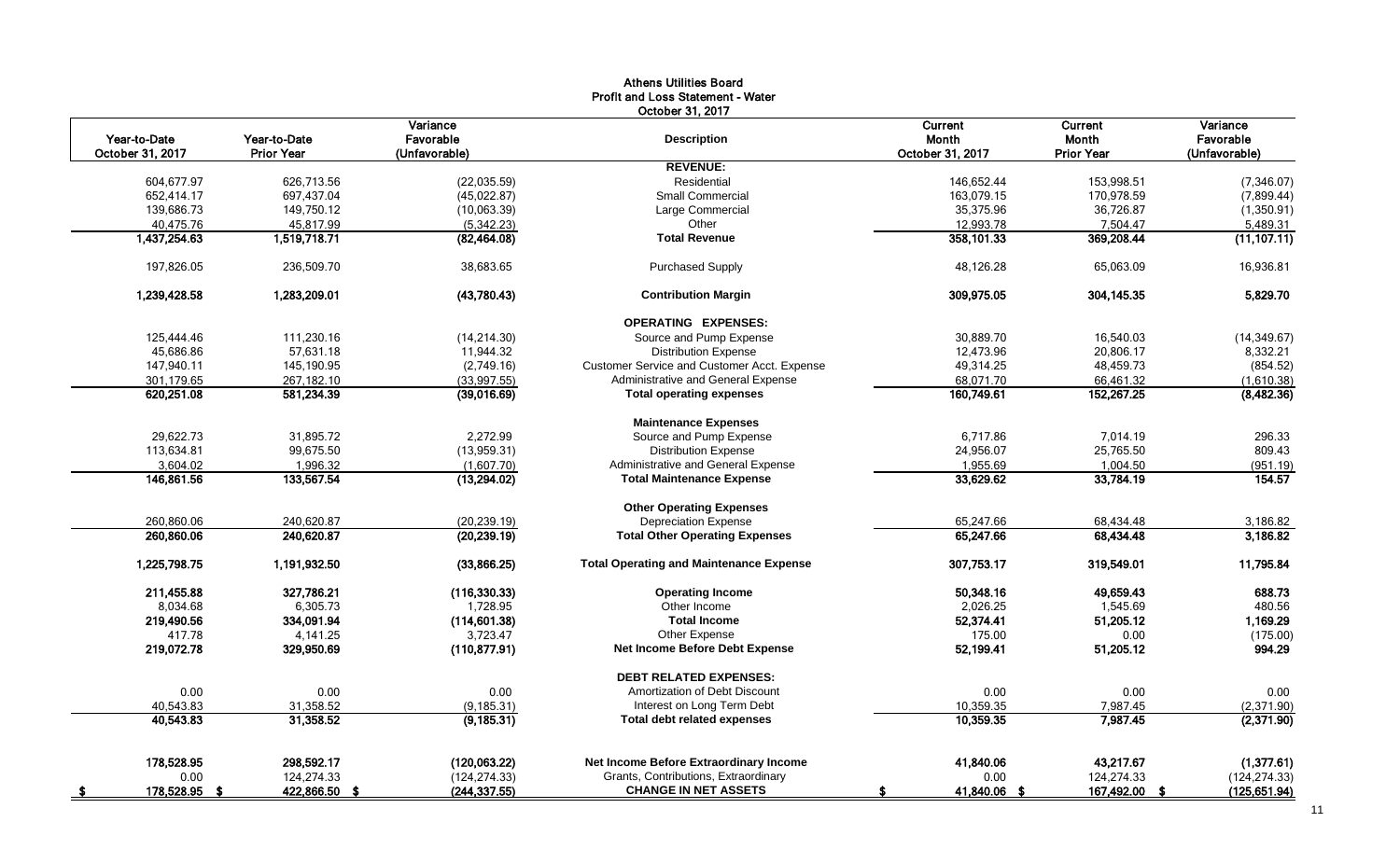|                                  |                               |                     | <b>Athens Utilities Board</b><br><b>Budget Comparison - Water</b> |                                          |                                 |                           |
|----------------------------------|-------------------------------|---------------------|-------------------------------------------------------------------|------------------------------------------|---------------------------------|---------------------------|
| Year-to-Date<br>October 31, 2017 | Year-to-Date<br><b>Budget</b> | $Y-T-D$<br>Variance | October 31, 2017<br><b>Description</b>                            | <b>Current Month</b><br>October 31, 2017 | <b>Monthly</b><br><b>Budget</b> | <b>Budget</b><br>Variance |
|                                  |                               |                     |                                                                   |                                          |                                 |                           |
|                                  |                               |                     | <b>REVENUE:</b>                                                   |                                          |                                 |                           |
| 604,677.97                       | 614,381.95                    | (9,703.98)          | Residential                                                       | 146,652.44                               | 149,012.96                      | (2,360.52)                |
| 652,414.17                       | 692,255.38                    | (39, 841.21)        | <b>Small Commercial</b>                                           | 163,079.15                               | 166,958.38                      | (3,879.23)                |
| 139,686.73                       | 138,728.68                    | 958.05              | Large Commercial                                                  | 35,375.96                                | 35,178.95                       | 197.01                    |
| 40,475.76                        | 36,453.62                     | 4,022.14            | Other                                                             | 12,993.78                                | 10,664.41                       | 2,329.37                  |
| 1,437,254.63                     | 1,481,819.63                  | (44, 565.00)        | <b>Total Revenue</b>                                              | 358,101.33                               | 361.814.70                      | (3,713.37)                |
| 197,826.05                       | 202,412.52                    | 4,586.47            | <b>Purchased Supply</b>                                           | 48,126.28                                | 51,700.54                       | 3,574.26                  |
| 1,239,428.58                     | 1,279,407.11                  | (39, 978.53)        | <b>Contribution Margin</b>                                        | 309.975.05                               | 310,114.16                      | (139.11)                  |
|                                  |                               |                     | <b>OPERATING EXPENSES:</b>                                        |                                          |                                 |                           |
| 125,444.46                       | 120,077.34                    | (5,367.12)          | Source and Pump Expense                                           | 30,889.70                                | 29,159.97                       | (1,729.73)                |
| 45,686.86                        | 56,775.66                     | 11,088.80           | <b>Distribution Expense</b>                                       | 12,473.96                                | 16,231.77                       | 3,757.81                  |
| 147,940.11                       | 144,214.61                    | (3,725.50)          | Customer Service and Customer Acct. Expense                       | 49,314.25                                | 47,831.69                       | (1,482.56)                |
| 301,179.65                       | 276,222.37                    | (24, 957.28)        | Administrative and General Expense                                | 68,071.70                                | 66,504.75                       | (1,566.95)                |
| 620,251.08                       | 597,289.99                    | (22,961.09)         | <b>Total operating expenses</b>                                   | 160,749.61                               | 159,728.20                      | (1,021.41)                |
|                                  |                               |                     | <b>Maintenance Expenses</b>                                       |                                          |                                 |                           |
| 29,622.73                        | 31,703.35                     | 2,080.62            | Source and Pump Expense                                           | 6,717.86                                 | 7,884.15                        | 1,166.29                  |
| 113,634.81                       | 102,239.17                    | (11, 395.64)        | <b>Distribution Expense</b>                                       | 24,956.07                                | 27,903.60                       | 2,947.53                  |
| 3,604.02                         | 1,954.72                      | (1,649.30)          | Administrative and General Expense                                | 1,955.69                                 | 541.86                          | (1, 413.83)               |
| 146,861.56                       | 135,897.24                    | (10, 964.32)        | <b>Total Maintenance Expense</b>                                  | 33,629.62                                | 36,329.60                       | 2,699.98                  |
|                                  |                               |                     | <b>Other Operating Expenses</b>                                   |                                          |                                 |                           |
| 260,860.06                       | 241,775.50                    | (19,084.56)         | <b>Depreciation Expense</b>                                       | 65,247.66                                | 61,393.44                       | (3,854.22)                |
| 260,860.06                       | 241,775.50                    | (19,084.56)         | <b>Total Other Operating Expenses</b>                             | 65,247.66                                | 61,393.44                       | (3,854.22)                |
| 1,225,798.75                     | 1,177,375.25                  | (48, 423.50)        | <b>Total Operating and Maintenance Expenses</b>                   | 307,753.17                               | 309,151.78                      | 1,398.61                  |
| 211,455.88                       | 304,444.39                    | (92, 988.51)        | <b>Operating Income</b>                                           | 50,348.16                                | 52,662.92                       | (2,314.76)                |
| 8,034.68                         | 2,824.83                      | 5,209.85            | Other Income                                                      | 2,026.25                                 | 888.51                          | 1,137.74                  |
| 219,490.56                       | 307.269.22                    | (87,778.66)         | <b>Total Income</b>                                               | 52,374.41                                | 53,551.43                       | (1, 177.02)               |
| 417.78                           | 6,417.38                      | 5,999.60            | Other Expense                                                     | 175.00                                   | 457.13                          | 282.13                    |
| 219,072.78                       | 300,851.84                    | (81,779.06)         | Net Income Before Debt Expense                                    | 52,199.41                                | 53,094.30                       | (894.89)                  |
|                                  |                               |                     | <b>DEBT RELATED EXPENSES:</b>                                     |                                          |                                 |                           |
| 0.00                             | 0.00                          | 0.00                | Amortization of Debt Discount                                     | 0.00                                     | 0.00                            | 0.00                      |
| 40,543.83                        | 40,473.41                     | (70.42)             | Interest on Long Term Debt                                        | 10,359.35                                | 10,333.09                       | (26.26)                   |
| 40,543.83                        | 40,473.41                     | (70.42)             | <b>Total debt related expenses</b>                                | 10.359.35                                | 10,333.09                       | (26.26)                   |
| 178,528.95                       | 260,378.43                    | (81, 849.48)        | Net Income Before Extraordinary Income                            | 41,840.06                                | 42,761.21                       | (921.15)                  |
| 0.00                             | 8,333.33                      | (8,333.33)          | Grants, Contributions, Extraordinary                              | 0.00                                     | 2,083.33                        | (2,083.33)                |
| 178,528.95 \$<br><u>\$</u>       | 268,711.76 \$                 | (90, 182.81)        | <b>CHANGE IN NET ASSETS</b>                                       | 41,840.06 \$<br>\$                       | 44,844.54 \$                    | (3,004.48)                |
|                                  |                               |                     |                                                                   |                                          |                                 |                           |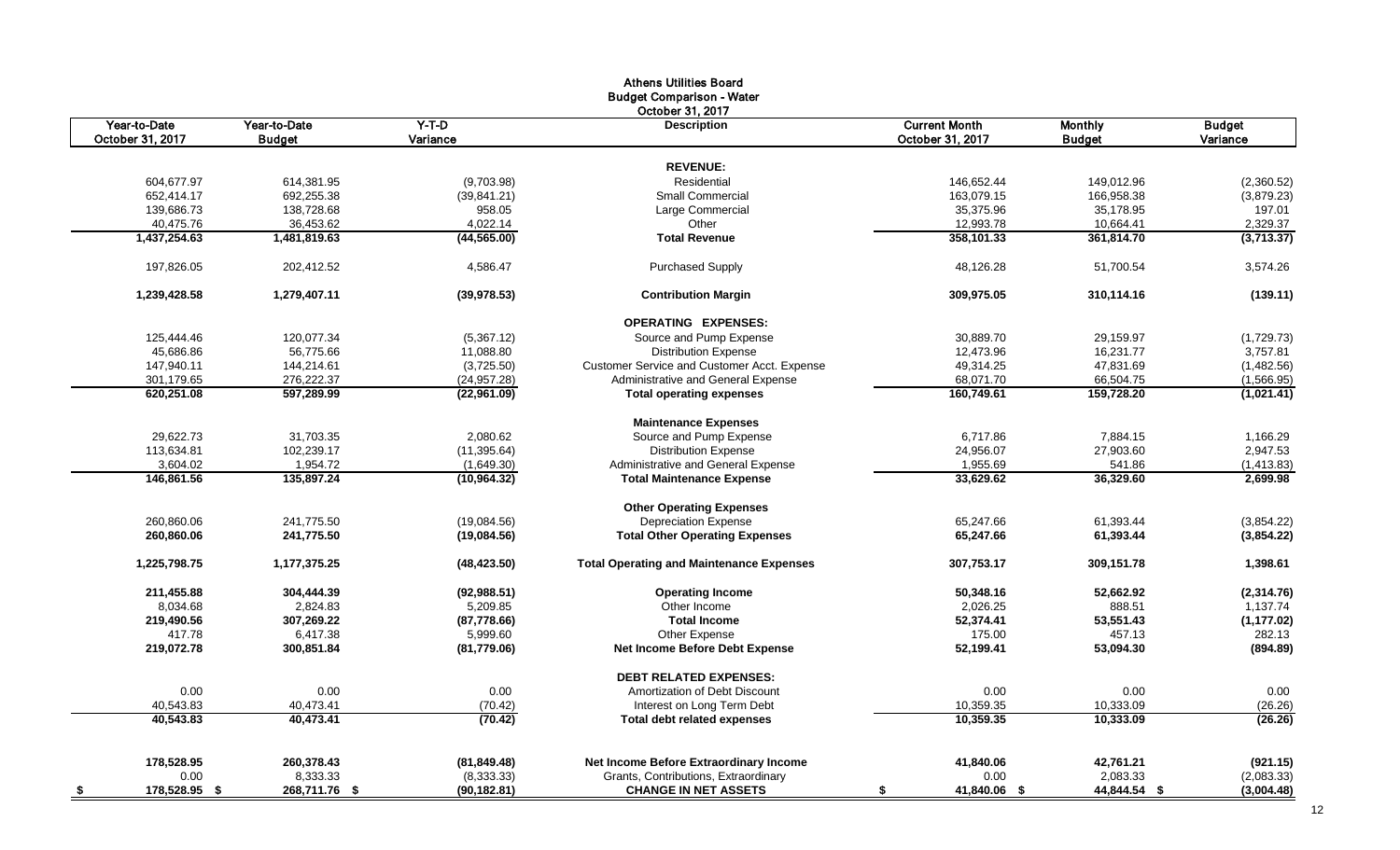#### **Athens Utilities Board Water Division STATEMENTS OF CASH FLOWS October 31, 2017**

|      | Year-to-Date       | Year-to-Date      | Variance      |                                                                                                      | <b>Month to Date</b> | <b>Month to Date</b> | Variance      |
|------|--------------------|-------------------|---------------|------------------------------------------------------------------------------------------------------|----------------------|----------------------|---------------|
|      | October 31, 2017   | <b>Prior Year</b> |               |                                                                                                      | October 31, 2017     | <b>Prior Year</b>    |               |
|      |                    |                   |               | <b>CASH FLOWS FROM OPERATING ACTIVITIES:</b>                                                         |                      |                      |               |
|      | 178,528.95         | 298,592.17        | (120,063.22)  | Net Operating Income                                                                                 | 41,840.06            | 43,217.67            | (1,377.61)    |
|      |                    |                   |               | <b>Adjustments to Reconcile Operating Income</b>                                                     |                      |                      |               |
|      |                    |                   |               | to Net Cash Provided by Operations                                                                   |                      |                      |               |
|      | 260.860.06         | 240,620.87        | 20,239.19     | Depreciation                                                                                         | 65,247.66            | 68,434.48            | (3, 186.82)   |
|      |                    |                   |               | <b>Changes in Assets and Liabilities:</b>                                                            |                      |                      |               |
|      | (7, 181.08)        | 42.903.78         | (50,084.86)   | <b>Receivables</b>                                                                                   | 54,233.60            | 2,478.50             | 51,755.10     |
|      | 0.00               | 0.00              | 0.00          | Due from Other Divisions                                                                             | 0.00                 | 28.71                | (28.71)       |
|      | 392.98             | (393.46)          | 786.44        | Other Receivables                                                                                    | 434.58               | 12,969.94            | (12, 535.36)  |
|      | 48,803.29          | 32,575.38         | 16.227.91     | <b>Prepaid Expenses</b>                                                                              | 32.077.97            | 9.451.06             | 22,626.91     |
|      | 0.00               | 36,425.91         | (36, 425.91)  | <b>Deferred Pension Outflows</b>                                                                     | (119, 744.86)        | (119, 744.86)        | 0.00          |
|      | (53, 211.56)       | 11,526.03         | (64, 737.59)  | Materials and Supplies Inventory                                                                     | 1.937.98             | (7,672.90)           | 9,610.88      |
|      | 0.00               | 0.00              | 0.00          | <b>Other Assets</b>                                                                                  | 0.00                 | 0.00                 | 0.00          |
|      | (265, 535.06)      | (22, 526.85)      | (243,008.21)  | <b>Current Liabilities</b>                                                                           | 1,645.04             | 6,744.92             | (5,099.88)    |
|      | (75, 769.10)       | (125, 756.18)     | 49,987.08     | Net Pension Liability                                                                                | 10,993.94            | 10,993.94            | 0.00          |
|      | 0.00               | 0.00              | 0.00          | <b>Deferred Pension Inflows</b>                                                                      | 0.00                 | 0.00                 | 0.00          |
|      | (46, 283.32)       | 8,696.94          | (54,980.26)   | <b>Retirements and Salvage</b>                                                                       | (75, 325.33)         | 5.515.54             | (80, 840.87)  |
|      | (100.00)           | 2,395.00          | (2,495.00)    | <b>Customer Deposits</b>                                                                             | 45.00                | (240.00)             | 285.00        |
|      | 40,505.16          | 525,059.59        | (484, 554.43) | <b>Net Cash from Operating Activities</b><br><b>CASH FLOWS FROM NONCAPITAL FINANCING ACTIVITIES:</b> | 13,385.64            | 32,177.00            | (18, 791.36)  |
|      | 0.00               | 0.00              | 0.00          | <b>Bonds Payable</b>                                                                                 | 0.00                 | 0.00                 | 0.00          |
|      | (48, 898.51)       | 469.369.76        | (518, 268.27) | Notes Payable                                                                                        | (14,003.04)          | 490,239.74           | (504, 242.78) |
|      | (48,898.51)        | 469,369.76        | (518, 268.27) | <b>Net Cash from Financing Activities</b>                                                            | (14,003.04)          | 490,239.74           | (504, 242.78) |
|      |                    |                   |               | <b>CASH FLOW FROM CAPITAL AND INVESTING ACTIVITIES:</b>                                              |                      |                      |               |
|      | 0.00               | 0.00              | 0.00          | <b>Adjust Net Pension Obligation</b>                                                                 | 0.00                 | 0.00                 | 0.00          |
|      | 0.00               | 0.00              | 0.00          | <b>Prior Period Adjustment</b>                                                                       | 0.00                 | 0.00                 | 0.00          |
|      | 0.00               | 124,274.33        | (124, 274.33) | Grants, Contributions & Other Extraordinary                                                          | 0.00                 | 124,274.33           | (124, 274.33) |
|      | (102, 237.49)      | (866, 101.34)     | 763,863.85    | <b>Water Utility Plant</b>                                                                           | 39,468.09            | (417, 344.51)        | 456,812.60    |
|      | (102, 237.49)      | (741, 827.01)     | 639,589.52    | <b>Net from Capital and Investing Activities</b>                                                     | 39,468.09            | (293,070.18)         | 332,538.27    |
|      | $(110, 630.84)$ \$ | 252,602.34 \$     | (363, 233.18) | <b>Net Changes in Cash Position</b>                                                                  | \$<br>38,850.69 \$   | 229,346.56 \$        | (190, 495.87) |
|      |                    |                   |               |                                                                                                      |                      |                      |               |
|      | 5,395,395.40       | 4,667,057.46      | 728,337.94    | Cash at Beginning of Period                                                                          | 5,245,913.87         | 4,690,313.24         | 555,600.63    |
|      | 5,284,764.56       | 4,919,659.80      | 365,104.76    | Cash at End of Period                                                                                | 5,284,764.56         | 4,919,659.80         | 365,104.76    |
| - \$ | $(110, 630.84)$ \$ | 252,602.34 \$     | (363, 233.18) | <b>Changes in Cash and Equivalents</b>                                                               | 38,850.69 \$<br>\$   | 229,346.56 \$        | (190, 495.87) |

**Long-Term Debt** 4,711,189.11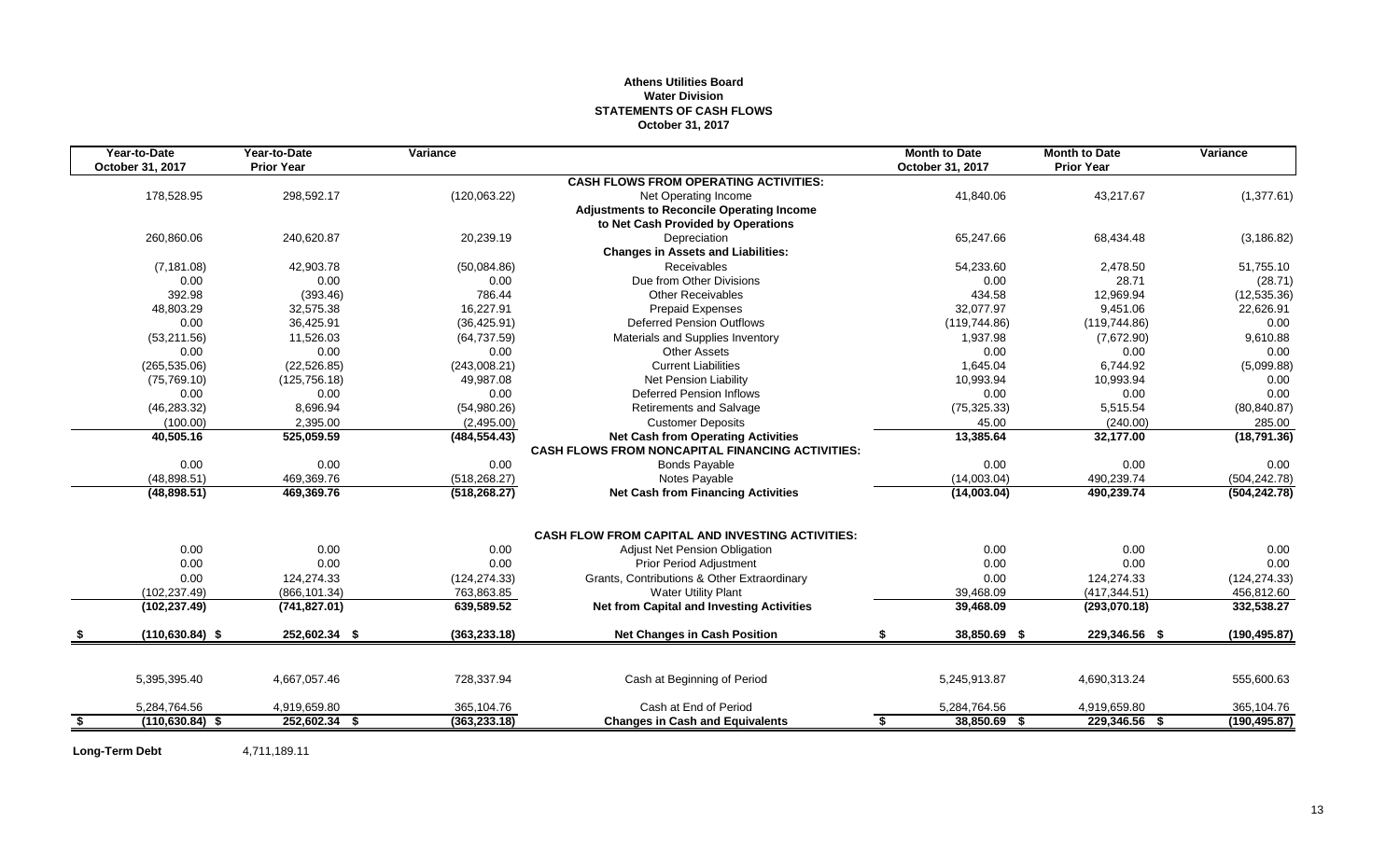#### Athens Utilities Board Statistics Report October 31, 2017

| Water:                      |         |       |        |            |
|-----------------------------|---------|-------|--------|------------|
|                             | Current | Prior | %      | # Accounts |
| <b>INumber of services:</b> | Month   | Year  | Change | Change     |
| Residential                 | 6,886   | 6,836 | 0.73%  | 50         |
| Small Commercial            | 1,235   | 1,219 | 1.31%  | 16         |
| Large Commercial            | 36      | 35    | 2.86%  |            |
|                             | 8,157   | 8,090 | 0.83%  | 67         |

| <b>Sales Volumes:</b> |                  | <b>Current Month</b> |           |            | Year-to-Date      |          |  |  |
|-----------------------|------------------|----------------------|-----------|------------|-------------------|----------|--|--|
| Gallonsx100           | October 31, 2017 | <b>Prior Year</b>    | Change    | 10/31/2017 | <b>Prior Year</b> | Change   |  |  |
| Residential           | 258,649          | 278,391              | $-7.09\%$ | 1,087,260  | ,149,203          | $-5.39%$ |  |  |
| Small Commercial      | 423,163          | 451,081              | $-6.19\%$ | 656,728    | ,797,839          | $-7.85%$ |  |  |
| Large Commercial      | 90.460           | 94.394               | $-4.17\%$ | 357.484    | 384,198           | $-6.95%$ |  |  |
|                       | 772.272          | 823.866              | $-6.26\%$ | 3.101.472  | 3,331,240         | $-6.90%$ |  |  |

| <b>Employment</b>  |                  |                   |         |
|--------------------|------------------|-------------------|---------|
|                    | October 31, 2017 | <b>Prior Year</b> |         |
| Employee Headcount | 13.00            | 14.00             | $-1.00$ |
| <b>IFTE</b>        | 13.63            | 14.55             | $-0.92$ |
| Y-T-D FTE          | 14.69            | 14.6              | 0.09    |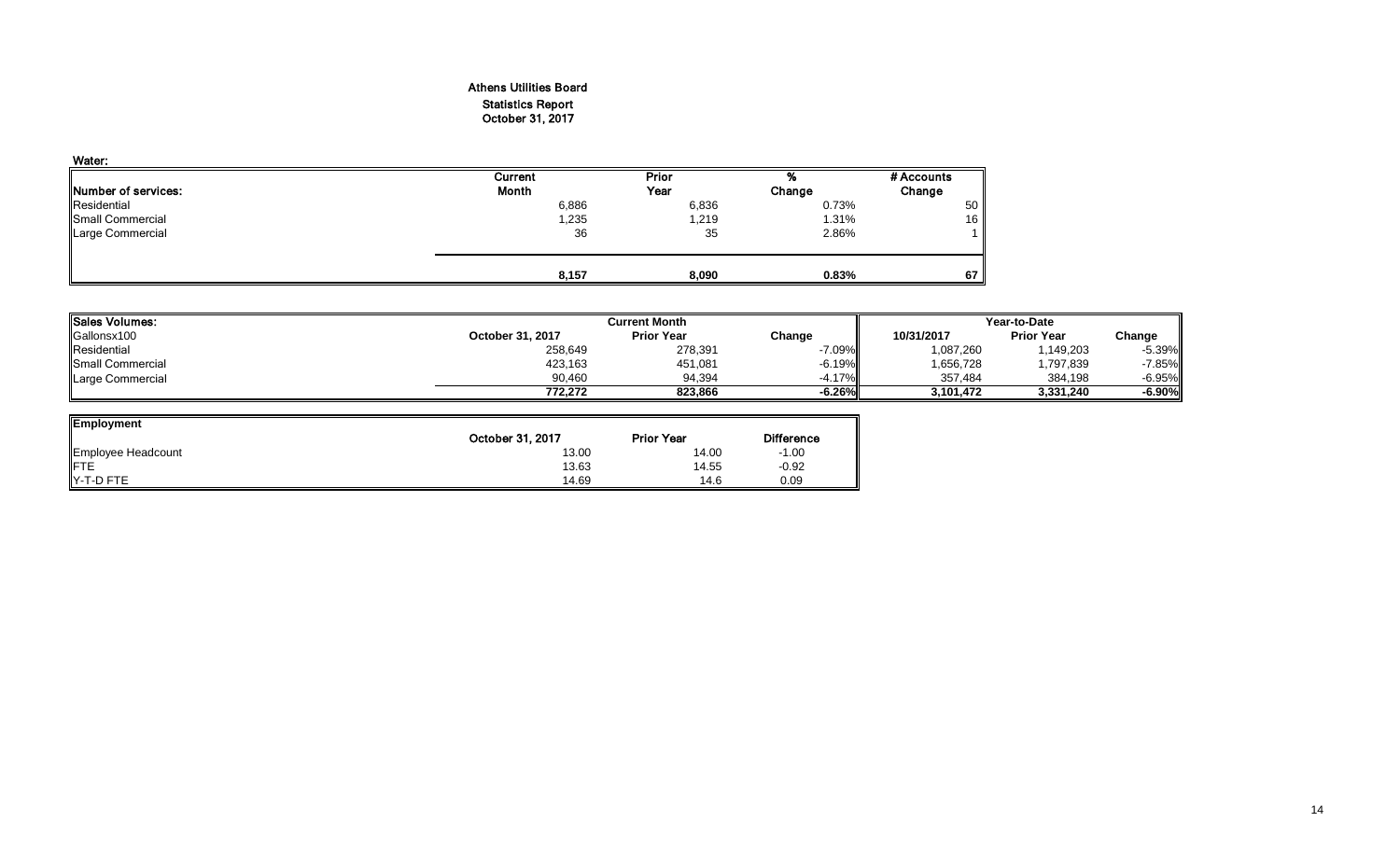|                                              |                                         | <b>Athens Utilities Board</b><br><b>Water Division</b><br><b>Capital Budget</b><br>Month Ending as of October 31, 2017 |                                                |                                                    |                                          |
|----------------------------------------------|-----------------------------------------|------------------------------------------------------------------------------------------------------------------------|------------------------------------------------|----------------------------------------------------|------------------------------------------|
|                                              | <b>Budget</b>                           | <b>Actual</b>                                                                                                          | Variance to date<br>Favorable<br>(Unfavorable) | <b>Estimated</b><br>% Project<br><b>Completion</b> | <b>Percent Budget</b><br><b>Expended</b> |
| <b>Planned Capital Improvements:</b>         |                                         |                                                                                                                        |                                                |                                                    |                                          |
| Replace Truck 18 (2011 F150)                 | 45,000                                  |                                                                                                                        | 45,000                                         |                                                    |                                          |
| Miniexcavator                                | 50,000                                  |                                                                                                                        | 50,000                                         |                                                    |                                          |
| Replace Truck 29 (Meter Reading)             | 40,000                                  |                                                                                                                        | 40,000                                         |                                                    |                                          |
| Water Project #3 (CR186, 185)                | 275,000                                 |                                                                                                                        | 275,000                                        |                                                    |                                          |
| Water Plant - Replace Flash Mixers           | 100,000                                 |                                                                                                                        | 100,000                                        |                                                    |                                          |
| <b>Reservoir Maintenance</b>                 | 100,000                                 | 2,500                                                                                                                  | 97,500                                         |                                                    | 2.50%                                    |
| Water Plant Raw Water Storage                | 200,000                                 |                                                                                                                        | 200,000                                        |                                                    |                                          |
| Regrade Water Plant Front & Replace Fence    | 50,000                                  |                                                                                                                        | 50,000                                         |                                                    |                                          |
| Remove Backwash Tank                         | 50,000                                  |                                                                                                                        | 50,000                                         |                                                    |                                          |
| TDOT Hwy 30 Project                          | 145,000                                 | 8,027                                                                                                                  | 136,973                                        |                                                    | 5.54%                                    |
| <b>Building Improvements</b>                 | 15,000                                  |                                                                                                                        | 15,000                                         |                                                    |                                          |
| Water Plant Building Maint and Lab Equipment | 50,000                                  | 2,758                                                                                                                  | 47,242                                         |                                                    | 5.52% Continuous                         |
| Meter Change Out (Large, Small and Testing)  | 30,000                                  | 4,904                                                                                                                  | 25,096                                         |                                                    | 16.35% Continuous                        |
| Reservoir and Pump Maintenance               | 10,000                                  |                                                                                                                        | 10,000                                         |                                                    | Continuous                               |
| <b>Water Line Extensions</b>                 | 200,000                                 | 12,616                                                                                                                 | 187,384                                        |                                                    | 6.31% Continuous                         |
| <b>Distribution Rehabilitation</b>           | 100,000                                 | 12,156                                                                                                                 | 87,844                                         |                                                    | 12.16% Continuous                        |
| Field and Safety Equipment                   | 25,000                                  | 1,156                                                                                                                  | 23,844                                         |                                                    | 4.62% Continuous                         |
| <b>Water Services</b>                        | 80,000                                  | 57,097                                                                                                                 | 22,903                                         |                                                    | 71.37% Continuous                        |
| Technology (SCADA, Computers)                | 30,000                                  | 4,009                                                                                                                  | 25,991                                         |                                                    | 13.36% Continuous                        |
| <b>Total Planned Capital Improvements:</b>   | \$<br>$1,595,000$ \$                    | $105,222$ \$                                                                                                           | 1,489,778                                      |                                                    |                                          |
| <b>Other Assets:</b>                         |                                         |                                                                                                                        |                                                |                                                    |                                          |
| Other                                        |                                         | 42,173                                                                                                                 | (42, 173)                                      |                                                    |                                          |
| Replace Truck 17                             | 45,000.00                               | 19,756                                                                                                                 | 25,244                                         |                                                    |                                          |
| <b>Total Other Assets:</b>                   | $\overline{45,000.00}$ \$               | 61,929 \$                                                                                                              | (16, 929)                                      |                                                    |                                          |
| Totals:                                      | $1,640,000$ \$                          | $167,151$ \$                                                                                                           | 1,472,849                                      |                                                    |                                          |
|                                              | Percentage of Budget Spent Year-to-date |                                                                                                                        | 10.19%                                         |                                                    |                                          |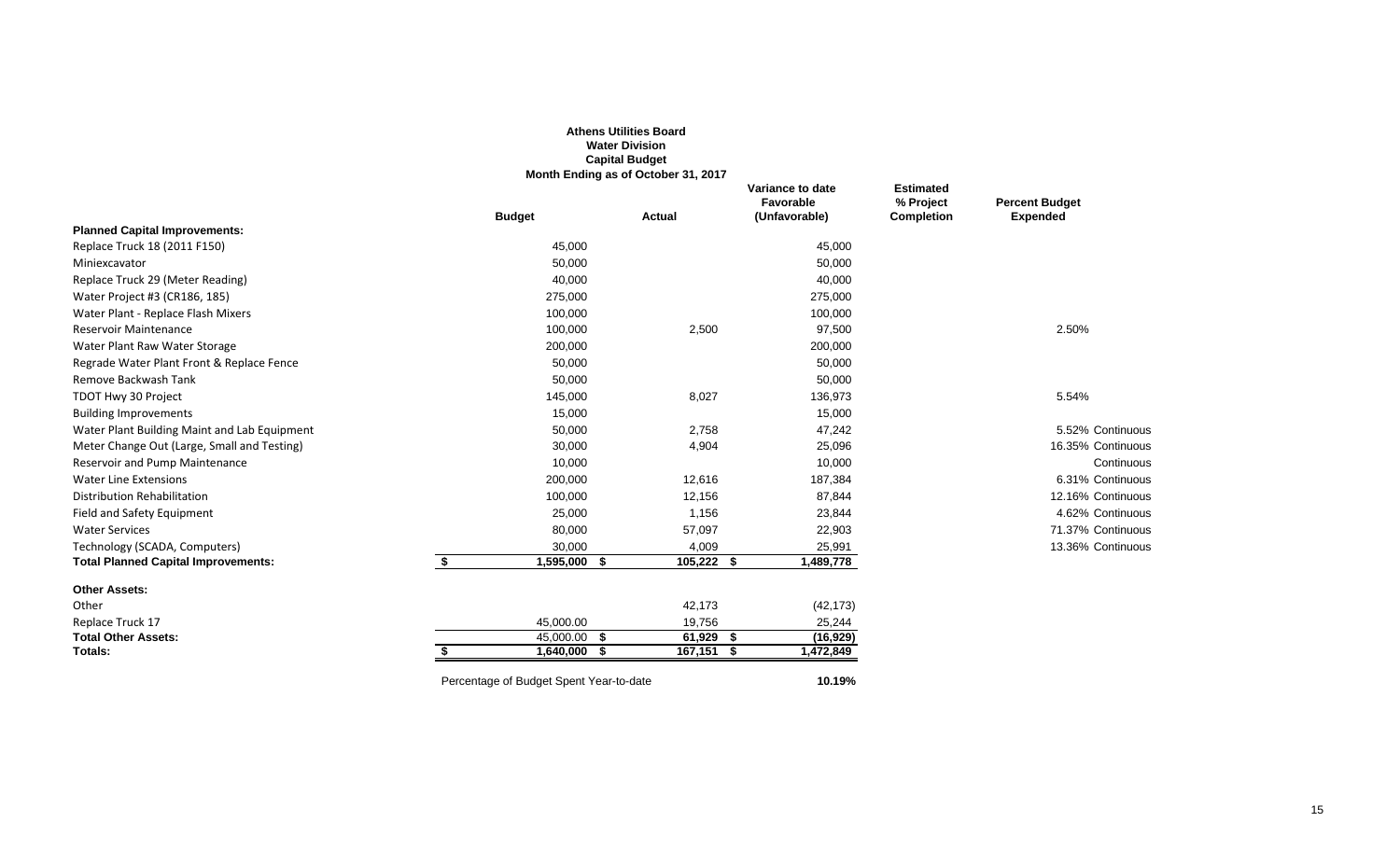#### **ATHENS UTILITIES BOARD GAS DIVISION BALANCE SHEET October 31, 2017**

|    |                       |                   |                   |                                                |    |                       |                  | Change        |
|----|-----------------------|-------------------|-------------------|------------------------------------------------|----|-----------------------|------------------|---------------|
|    | <b>Current Period</b> | <b>Prior Year</b> | Change from       |                                                |    | <b>Current Period</b> | Prior            | from prior    |
|    | October 31, 2017      |                   | <b>Prior Year</b> |                                                |    | October 31, 2017      | <b>Month</b>     | <b>Month</b>  |
|    |                       |                   |                   | Assets:                                        |    |                       |                  |               |
|    | 3,877,845.45          | 5,042,696.59      | (1, 164, 851.14)  | Cash and Cash Equivalents                      |    | 3,877,845.45          | 4,066,869.91     | (189, 024.46) |
|    | 259.771.35            | 204.878.33        | 54.893.02         | <b>Receivables</b>                             |    | 259.771.35            | 265.193.24       | (5,421.89)    |
|    | 543.145.02            | 502,826.37        | 40.318.65         | <b>Prepaid Expenses</b>                        |    | 543.145.02            | 566,622.73       | (23, 477.71)  |
|    | 0.00                  | 0.00              | 0.00              | Gas Unit Loans                                 |    | 0.00                  | 0.00             | 0.00          |
|    | 114,344.73            | 102,581.21        | 11,763.52         | Materials and Supplies Inventory               |    | 114.344.73            | 109.812.35       | 4,532.38      |
|    | 4,795,106.55          | 5,852,982.50      | (1,057,875.95)    | <b>Total Current Assets</b>                    |    | 4,795,106.55          | 5,008,498.23     | (213, 391.68) |
|    | 22,986,221.89         | 21,756,398.00     | 1,229,823.89      | Gas Utility Plant, at Cost                     |    | 22,986,221.89         | 22,946,157.05    | 40,064.84     |
|    | (8, 285, 955.86)      | (7,779,287.50)    | (506, 668.36)     | Less: Accumulated Depreciation                 |    | (8, 285, 955.86)      | (8,235,483.97)   | (50, 471.89)  |
|    | 14,700,266.03         | 13,977,110.50     | 723,155.53        | <b>Net Gas Utility Plant</b>                   |    | 14,700,266.03         | 14,710,673.08    | (10, 407.05)  |
|    | 314,828.46            | 235,366.32        | 79,462.14         | <b>Deferred Pension Outflows</b>               |    | 314,828.46            | 224,317.12       | 90,511.34     |
| -S | 19,810,201.04 \$      | 20,065,459.32 \$  | (255, 258.28)     | <b>Total Assets</b>                            | S. | 19,810,201.04 \$      | 19,943,488.43 \$ | (133, 287.39) |
|    |                       |                   |                   |                                                |    |                       |                  |               |
|    |                       |                   |                   | <b>Liabilities and Retained Earnings:</b>      |    |                       |                  |               |
|    | 0.00                  | 0.00              | 0.00              | Short Term Notes Payable                       |    | 0.00                  | 0.00             | 0.00          |
|    | 271,566.82            | 380,698.58        | (109, 131.76)     | <b>Accounts Payable</b>                        |    | 271,566.82            | 255,505.16       | 16,061.66     |
|    | 98,465.00             | 98,880.00         | (415.00)          | <b>Customer Deposits</b>                       |    | 98.465.00             | 95.625.00        | 2,840.00      |
|    | 58,354.21             | 62,156.29         | (3,802.08)        | <b>Accrued Liabilities</b>                     |    | 58.354.21             | 58.745.53        | (391.32)      |
|    | 428,386.03            | 541,734.87        | (113, 348.84)     | <b>Total Current Liabilities</b>               |    | 428,386.03            | 409,875.69       | 18,510.34     |
|    | 359,730.25            | 256.645.13        | 103.085.12        | Net Pension Liability                          |    | 359.730.25            | 351.492.71       | 8,237.54      |
|    | 75,922.97             | 90,709.04         | (14,786.07)       | <b>Deferred Pension Inflows</b>                |    | 75,922.97             | 75,922.97        | 0.00          |
|    | 18,946,161.79         | 19,176,370.28     | (230, 208.49)     | <b>Net Position</b>                            |    | 18,946,161.79         | 19,106,197.06    | (160, 035.27) |
|    | 19,810,201.04 \$      | 20,065,459.32 \$  | (255, 258.28)     | <b>Total Liabilities and Retained Earnings</b> |    | 19,810,201.04 \$      | 19,943,488.43 \$ | (133, 287.39) |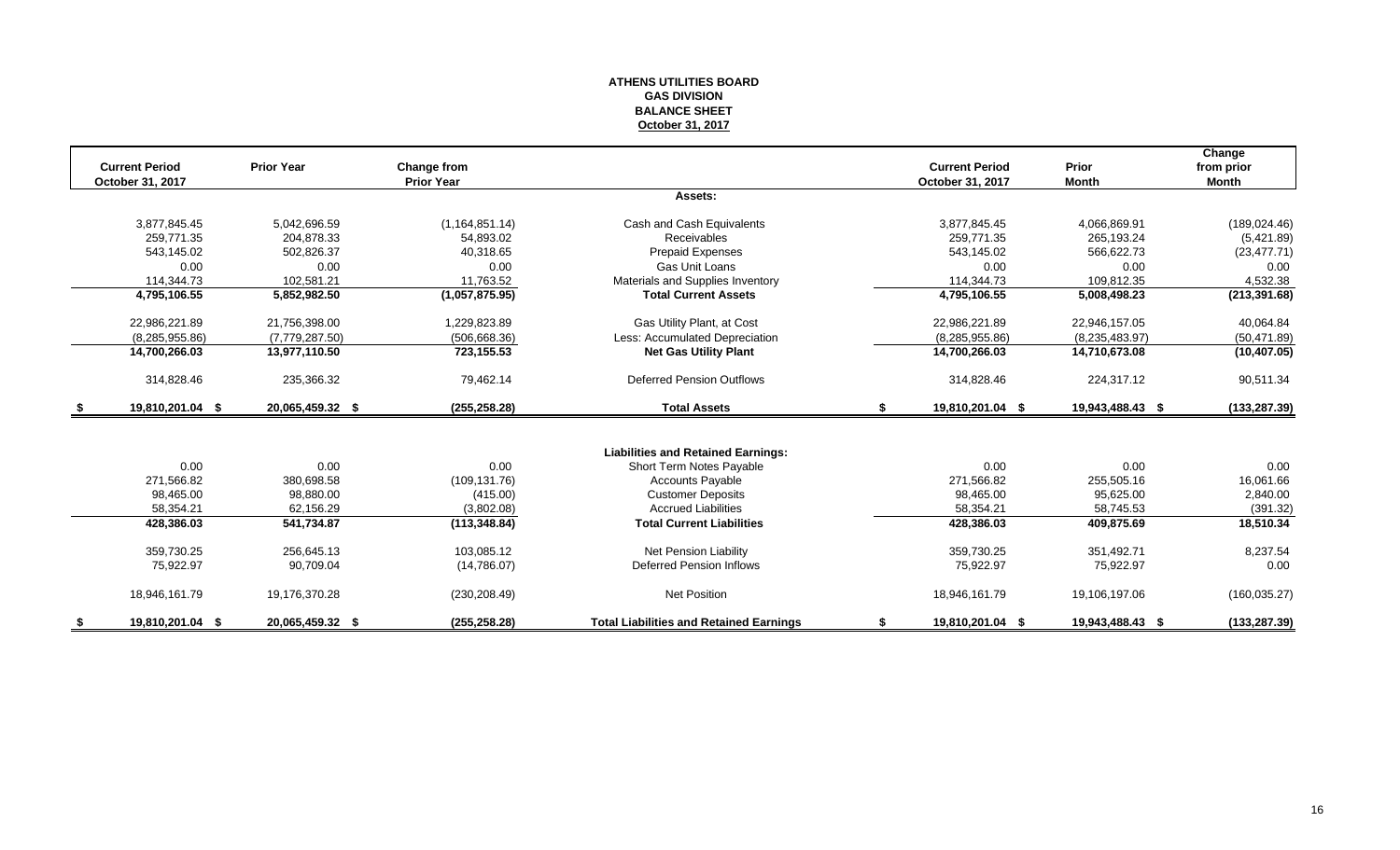#### Athens Utilities Board Profit and Loss Statement - Gas October 31, 2017

| Year-to-Date<br>October 31, 2017 | Year-to-Date<br><b>Prior Year</b> | Variance<br>Favorable |                                           | Current<br>Month   | Current<br>Month   | Variance<br>Favorable |
|----------------------------------|-----------------------------------|-----------------------|-------------------------------------------|--------------------|--------------------|-----------------------|
|                                  |                                   | (Unfavorable)         | <b>REVENUE:</b>                           | October 31, 2017   | <b>Prior Year</b>  | (Unfavorable)         |
| 222,742.09                       | 207,831.47                        | 14,910.62             | Residential                               | 58,750.09          | 52.799.44          | 5,950.65              |
| 263,606.83                       | 225,553.12                        | 38,053.71             | <b>Small Commercial</b>                   | 65,150.39          | 60,144.52          | 5,005.87              |
| 205, 152.55                      | 189,735.38                        | 15,417.17             | Large Commercial                          | 39,877.52          | 53,708.91          | (13,831.39)           |
| 337,702.07                       | 298,218.28                        | 39,483.79             | Interruptible                             | 91,093.30          | 84,259.62          | 6,833.68              |
| 5,575.52                         | 8,235.99                          | (2,660.47)            | <b>CNG</b>                                | 1,519.73           | 1,024.24           | 495.49                |
| 24,718.24                        | 15,597.30                         | 9,120.94              | Fees and Other Gas Revenues               | 8,424.27           | 5,874.98           | 2,549.29              |
| 1,059,497.30                     | 945, 171.54                       | 114,325.76            | <b>Total Revenue</b>                      | 264,815.30         | 257,811.71         | 7,003.59              |
| 765,340.37                       | 676,423.80                        | (88, 916.57)          | Purchased supply                          | 232,108.89         | 185, 157.74        | (46, 951.15)          |
| 294,156.93                       | 268,747.74                        | 25,409.19             | <b>Contribution Margin</b>                | 32,706.41          | 72.653.97          | (39, 947.56)          |
|                                  |                                   |                       | <b>OPERATING EXPENSES:</b>                |                    |                    |                       |
| 98,527.53                        | 102,045.73                        | 3,518.20              | <b>Distribution Expense</b>               | 21,591.85          | 26,178.37          | 4,586.52              |
| 114,742.63                       | 107,697.89                        | (7,044.74)            | Customer Service and Customer Acct. Exp.  | 36.022.52          | 35,162.09          | (860.43)              |
| 241,368.15                       | 227,226.58                        | (14, 141.57)          | Administrative and General Expense        | 50,212.34          | 47,133.53          | (3.078.81)            |
| 454,638.31                       | 436,970.20                        | (17,668.11)           | <b>Total operating expenses</b>           | 107,826.71         | 108,473.99         | 647.28                |
|                                  |                                   |                       | <b>Maintenance Expense</b>                |                    |                    |                       |
| 71,450.65                        | 108,400.47                        | 36,949.82             | <b>Distribution Expense</b>               | 12,832.61          | 16,920.83          | 4,088.22              |
| 4,236.09                         | 1,746.68                          | (2,489.41)            | Administrative and General Expense        | 1,517.50           | 165.72             | (1, 351.78)           |
| 75,686.74                        | 110,147.15                        | 34,460.41             | <b>Total Maintenance Expense</b>          | 14,350.11          | 17,086.55          | 2,736.44              |
|                                  |                                   |                       | <b>Other Operating Expenses</b>           |                    |                    |                       |
| 192,095.00                       | 152,777.19                        | (39, 317.81)          | Depreciation                              | 48,289.15          | 38,193.80          | (10,095.35)           |
| 94,592.60                        | 82,198.84                         | (12, 393.76)          | <b>Tax Equivalents</b>                    | 23,648.15          | 20,549.71          | (3,098.44)            |
| 286,687.60                       | 234,976.03                        | (51,711.57)           | <b>Total Other Operating Expenses</b>     | 71,937.30          | 58,743.51          | (13, 193.79)          |
| 1,582,353.02                     | 1,458,517.18                      | (123, 835.84)         | <b>Operating and Maintenance Expenses</b> | 426,223.01         | 369,461.79         | (56, 761.22)          |
| (522, 855.72)                    | (513, 345.64)                     | (9,510.08)            | <b>Operating Income</b>                   | (161, 407.71)      | (111, 650.08)      | (49, 757.63)          |
| 7,448.43                         | 8,511.57                          | (1,063.14)            | Other Income                              | 1,545.72           | 2,055.51           | (509.79)              |
| (515, 407.29)                    | (504, 834.07)                     | (10, 573.22)          | <b>Total Income</b>                       | (159, 861.99)      | (109, 594.57)      | (50, 267.42)          |
| 17,011.03                        | 9,238.97                          | (7,772.06)            | Miscellaneous Income Deductions           | 173.28             | 36.25              | (137.03)              |
| (532, 418.32)                    | (514, 073.04)                     | (18, 345.28)          | Net Income Before Extraordinary           | (160, 035.27)      | (109, 630.82)      | (50, 404.45)          |
| 0.00                             | 0.00                              | 0.00                  | Grants, Contributions, Extraordinary      | 0.00               | 0.00               | 0.00                  |
| $(532, 418.32)$ \$               | $(514,073.04)$ \$                 | (18, 345.28)          | <b>Change in Net Assets</b>               | $(160, 035.27)$ \$ | $(109, 630.82)$ \$ | (50, 404.45)          |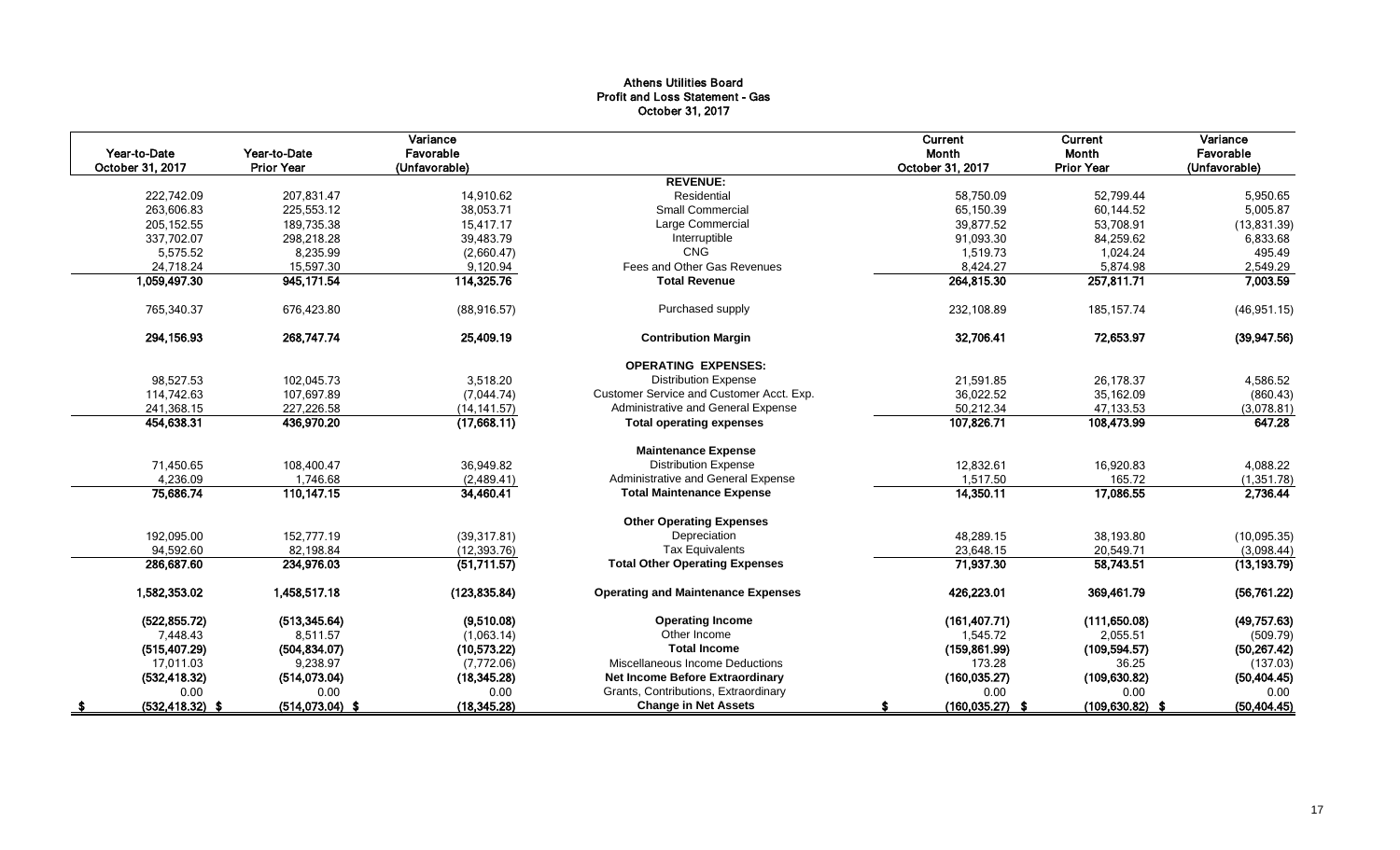#### Athens Utilities Board Budget Comparison - Gas October 31, 2017

|      | Year-to-Date       | Year-to-Date       | $Y-T-D$      | <b>Description</b>                        | <b>Current Month</b>     | <b>Monthly</b>     | <b>Budget</b> |
|------|--------------------|--------------------|--------------|-------------------------------------------|--------------------------|--------------------|---------------|
|      | October 31, 2017   | <b>Budget</b>      | Variance     |                                           | October 31, 2017         | <b>Budget</b>      | Variance      |
|      |                    |                    |              | <b>REVENUE:</b>                           |                          |                    |               |
|      | 222,742.09         | 209,423.96         | 13,318.13    | Residential                               | 58,750.09                | 55,377.68          | 3,372.41      |
|      | 263,606.83         | 219,637.21         | 43,969.62    | <b>Small Commercial</b>                   | 65,150.39                | 58,555.87          | 6,594.52      |
|      | 205,152.55         | 156,979.16         | 48,173.39    | Large Commercial                          | 39,877.52                | 44,614.16          | (4,736.64)    |
|      | 337,702.07         | 349,750.95         | (12,048.88)  | Interruptible                             | 91,093.30                | 95,330.94          | (4,237.64)    |
|      | 5,575.52           | 6,333.33           | (757.81)     | <b>CNG</b>                                | 1,519.73                 | 1,583.33           | (63.60)       |
|      | 24,718.24          | 21,433.99          | 3,284.25     | Fees and Other Gas Revenues               | 8,424.27                 | 5,407.33           | 3,016.94      |
|      | 1,059,497.30       | 963,558.60         | 95,938.70    | <b>Total Revenue</b>                      | 264,815.30               | 260,869.31         | 3,945.99      |
|      | 765,340.37         | 746,657.27         | (18,683.10)  | Purchased supply                          | 232,108.89               | 219,445.77         | (12,663.12)   |
|      | 294,156.93         | 216,901.33         | 77,255.60    | <b>Contribution Margin</b>                | 32,706.41                | 41,423.54          | (8,717.13)    |
|      |                    |                    |              | <b>OPERATING EXPENSES:</b>                |                          |                    |               |
|      | 98,527.53          | 106,995.66         | 8,468.13     | <b>Distribution Expense</b>               | 21,591.85                | 31,964.15          | 10,372.30     |
|      | 114,742.63         | 104,634.90         | (10, 107.73) | Cust. Service and Cust. Acct. Expense     | 36,022.52                | 34,871.70          | (1, 150.82)   |
|      | 241,368.15         | 231,666.46         | (9,701.69)   | Administrative and General Expense        | 50,212.34                | 57,727.46          | 7,515.12      |
|      | 454,638.31         | 443,297.02         | (11, 341.29) | <b>Total operating expenses</b>           | 107,826.71               | 124,563.32         | 16,736.61     |
|      |                    |                    |              | <b>Maintenance Expense</b>                |                          |                    |               |
|      | 71,450.65          | 89,868.43          | 18,417.78    | <b>Distribution Expense</b>               | 12,832.61                | 18,518.32          | 5,685.71      |
|      | 4,236.09           | 2,225.85           | (2,010.24)   | Administrative and General Expense        | 1,517.50                 | 568.54             | (948.96)      |
|      | 75,686.74          | 92,094.29          | 16,407.55    | <b>Total Maintenance Expense</b>          | 14,350.11                | 19,086.86          | 4,736.75      |
|      |                    |                    |              | <b>Other Operating Expenses</b>           |                          |                    |               |
|      | 192,095.00         | 157,681.73         | (34, 413.27) | Depreciation                              | 48,289.15                | 40,242.69          | (8,046.46)    |
|      | 94,592.60          | 76,862.21          | (17,730.39)  | <b>Tax Equivalents</b>                    | 23,648.15                | 19,215.55          | (4,432.60)    |
|      | 286,687.60         | 234,543.94         | (52, 143.66) | <b>Total Other Operating Expenses</b>     | 71,937.30                | 59,458.24          | (12, 479.06)  |
|      | 1,582,353.02       | 1,516,592.52       | (65,760.50)  | <b>Operating and Maintenance Expenses</b> | 426,223.01               | 422,554.19         | (3,668.82)    |
|      | (522, 855.72)      | (553,033.92)       | 30,178.20    | <b>Operating Income</b>                   | (161, 407.71)            | (161, 684.88)      | 277.17        |
|      | 7,448.43           | 5,686.49           | 1,761.94     | Other Income                              | 1,545.72                 | 2,433.77           | (888.05)      |
|      | (515, 407.29)      | (547, 347.43)      | 31,940.14    | <b>Total Income</b>                       | (159, 861.99)            | (159, 251.11)      | (610.88)      |
|      | 17,011.03          | 3,958.85           | (13,052.18)  | Miscellaneous Income Deductions           | 173.28                   | 184.71             | 11.43         |
|      | (532, 418.32)      | (551, 306.28)      | 18,887.96    | <b>Net Before Extraordinary</b>           | (160, 035.27)            | (159, 435.82)      | (599.45)      |
|      | 0.00               | 0.00               | 0.00         | Grants, Contributions, Extraordinary      |                          | 0.00<br>0.00       | 0.00          |
| - \$ | $(532, 418.32)$ \$ | $(551, 306.28)$ \$ | 18,887.96    | <b>Change in Net Assets</b>               | $(160, 035.27)$ \$<br>S. | $(159, 435.82)$ \$ | (599.45)      |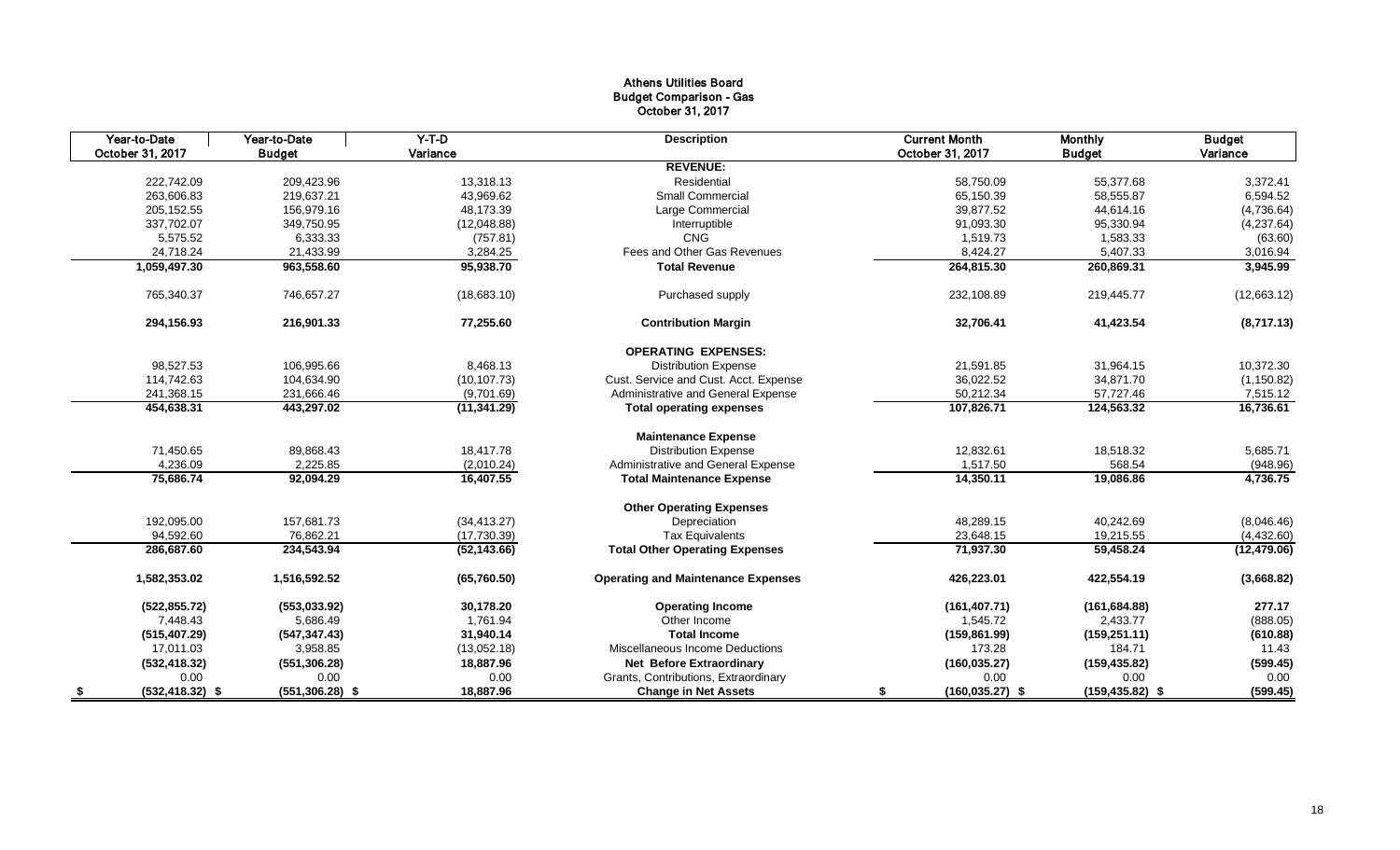#### **Athens Utilities Board Gas Division STATEMENTS OF CASH FLOWS October 31, 2017**

| Year-to-Date        | Year-to-Date       | Variance         |                                                                                         | <b>Month to Date</b>     | <b>Month to Date</b> | Variance         |
|---------------------|--------------------|------------------|-----------------------------------------------------------------------------------------|--------------------------|----------------------|------------------|
| October 31, 2017    | <b>Prior Year</b>  |                  |                                                                                         | October 31, 2017         | <b>Prior Year</b>    |                  |
|                     |                    |                  | <b>CASH FLOWS FROM OPERATING ACTIVITIES:</b>                                            |                          |                      |                  |
| (532, 418.32)       | (514, 073.04)      | (18, 345.28)     | Net Operating Income                                                                    | (160, 035.27)            | (109, 630.82)        | (50, 404.45)     |
|                     |                    |                  | <b>Adjustments to Reconcile Operating Income</b><br>to Net Cash Provided by Operations: |                          |                      |                  |
| 192,095.00          | 152,777.19         | 39,317.81        | Depreciation                                                                            | 48,289.15                | 38,193.80            | 10,095.35        |
|                     |                    |                  |                                                                                         |                          |                      |                  |
|                     |                    |                  | <b>Changes in Assets and Liabilities:</b>                                               |                          |                      |                  |
| 3,433.66            | 9,328.93           | (5,895.27)       | <b>Receivables</b>                                                                      | 5,421.89                 | (15,709.78)          | 21,131.67        |
| 12,310.81           | (157, 624.34)      | 169,935.15       | Prepaid Expenses                                                                        | 23,477.71                | (57, 562.10)         | 81,039.81        |
| 0.00                | 27,533.20          | (27, 533.20)     | <b>Deferred Pension Outflows</b>                                                        | (90, 511.34)             | (90, 511.34)         | 0.00             |
| (3,615.13)          | 4,026.14           | (7,641.27)       | Materials and Supplies Inventories                                                      | (4,532.38)               | 1,239.02             | (5,771.40)       |
| (581, 273.54)       | 66.110.67          | (647, 384.21)    | Accounts Payable and Accrued Liabilities                                                | 15,670.34                | 52,091.01            | (36, 420.67)     |
| (775.00)            | (4, 110.00)        | 3,335.00         | <b>Customer Deposits</b>                                                                | 2,840.00                 | 40.00                | 2,800.00         |
| (57, 561.18)        | (94, 738.12)       | 37,176.94        | <b>Net Pension Liabilities</b>                                                          | 8,237.54                 | 8,237.54             | (0.00)           |
| 0.00                | 0.00               | 0.00             | <b>Deferred Pension Inflows</b>                                                         | 0.00                     | 0.00                 | 0.00             |
| 35,672.86           | 27,939.15          | 7,733.71         | <b>Retirements and Salvage</b>                                                          | 8,623.52                 | 6,801.41             | 1,822.11         |
| 0.00                | 0.00               | 0.00             | Gas Unit Loans                                                                          | 0.00                     | 0.00                 | 0.00             |
| (932, 130.84)       | (482, 830.22)      | (449, 300.62)    | <b>Net Cash from Operating Activities</b>                                               | (142, 518.84)            | (166, 811.26)        | 24,292.42        |
|                     |                    |                  |                                                                                         |                          |                      |                  |
|                     |                    |                  | <b>CASH FROM CAPITAL AND INVESTING ACTIVITIES:</b>                                      |                          |                      |                  |
| 0.00                | 0.00               | 0.00             | <b>Adjust Net Pension Obligation</b>                                                    | 0.00                     | 0.00                 | 0.00             |
| 0.00                | 0.00               | 0.00             | <b>Prior Period Adjustment</b>                                                          | 0.00                     | 0.00                 | 0.00             |
| 0.00                | 0.00               | 0.00             | Grants, Contributions & Other Extraordinary Income (Expense)                            | 0.00                     | 0.00                 | 0.00             |
| (167, 516.78)       | (257,008.01)       | 89,491.23        | Changes in Gas Utility Plant                                                            | (46, 505.62)             | (197, 672.65)        | 151,167.03       |
| (167, 516.78)       | (257,008.01)       | 89,491.23        | Net Cash from Capital and Related Investing Activities                                  | (46, 505.62)             | (197, 672.65)        | 151,167.03       |
|                     |                    |                  | <b>Cash from Financing Activities</b>                                                   |                          |                      |                  |
| 0.00                | 0.00               | 0.00             | Short Term Notes Payable                                                                | 0.00                     | 0.00                 | 0.00             |
|                     |                    |                  |                                                                                         |                          |                      |                  |
| $(1,099,647.62)$ \$ | $(739, 838.23)$ \$ | (359, 809.39)    | <b>Net Changes in Cash Position</b>                                                     | \$<br>$(189, 024.46)$ \$ | $(364, 483.91)$ \$   | 175,459.45       |
| 4,977,493.07        | 5,782,534.82       | (805, 041.75)    | Cash at Beginning of Period                                                             | 4,066,869.91             | 5,407,180.50         | (1,340,310.59)   |
|                     |                    |                  |                                                                                         |                          |                      |                  |
| 3,877,845.45        | 5,042,696.59       | (1, 164, 851.14) | Cash at End of Period                                                                   | 3,877,845.45             | 5,042,696.59         | (1, 164, 851.14) |
| $(1,099,647.62)$ \$ | $(739, 838.23)$ \$ | (359, 809.39)    | <b>Changes in Cash and Equivalents</b>                                                  | $(189, 024.46)$ \$       | $(364, 483.91)$ \$   | 175,459.45       |
|                     |                    |                  |                                                                                         |                          |                      |                  |

**Long-Term Debt** \$0.00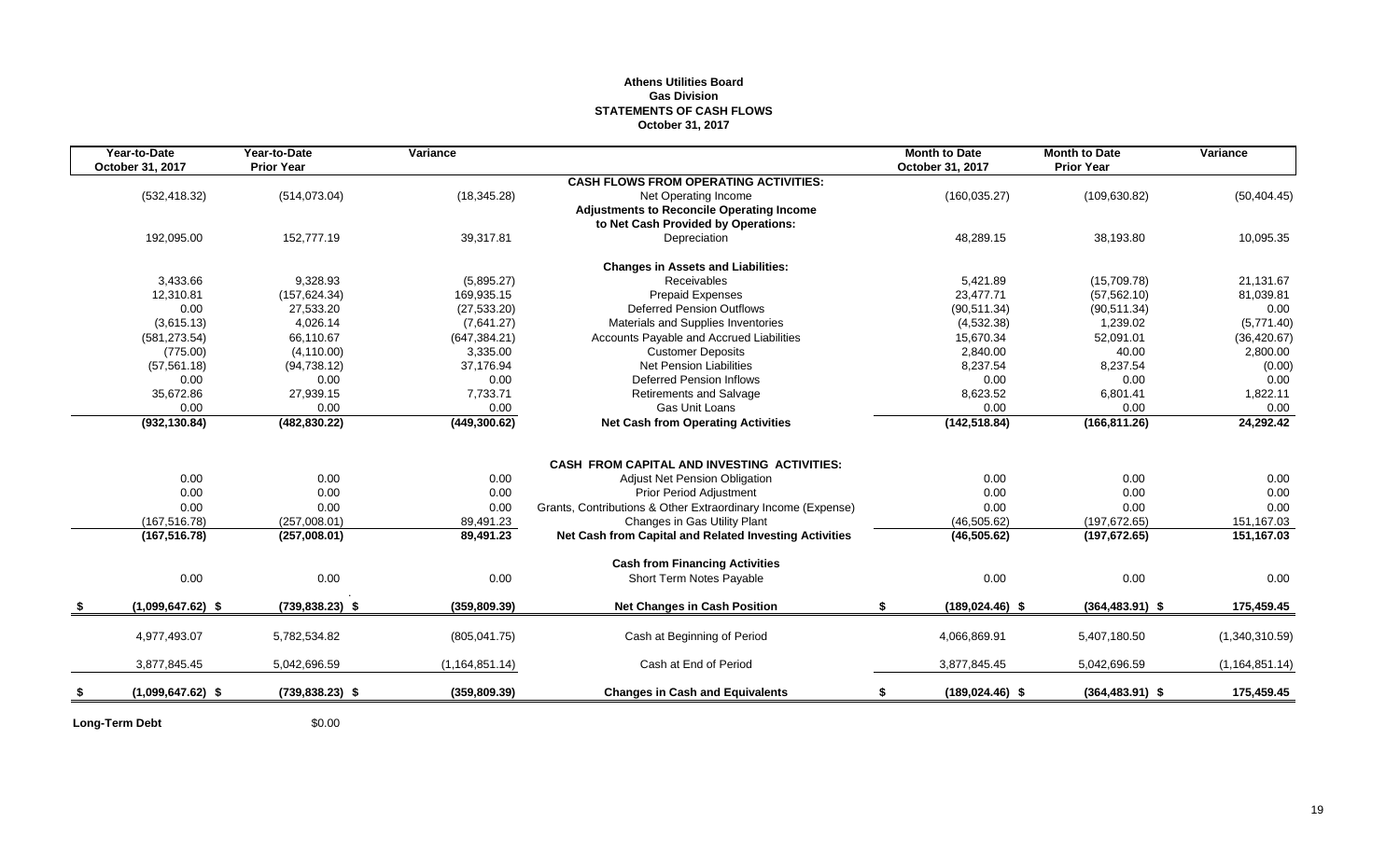#### Athens Utilities Board Statistics Report October 31, 2017

| Gas:                |         |       |          |            |
|---------------------|---------|-------|----------|------------|
|                     | Current | Prior |          | # Accounts |
| Number of services: | Month   | Year  | Change   | Change     |
| Residential         | 5,274   | 5,230 | 0.84%    | 44         |
| Small Commercial    | 896     | 887   | 1.01%    |            |
| Large Commercial    |         | 9     | $0.00\%$ |            |
| Interruptible       |         |       | $0.00\%$ |            |
| <b>CNG</b>          |         |       | $0.00\%$ |            |
| Total Services      | 6,186   | 6,133 | 0.86%    | 53         |

| <b>Sales Volumes:</b> |            | <b>Current Month</b><br>Year-to-Date |          |            |                   |           |
|-----------------------|------------|--------------------------------------|----------|------------|-------------------|-----------|
| <b>Units Sold</b>     | 10/31/2017 | <b>Prior Year</b>                    | Change   | 10/31/2017 | <b>Prior Year</b> | Change    |
| Residential           | 29,952     | 24,614                               | 21.69%   | 106,070    | 96,200            | 10.26%    |
| Small Commercial      | 72,521     | 68,112                               | 6.47%    | 287,423    | 258,128           | 11.35%    |
| Large Commercial      | 74,280     | 76,095                               | $-2.39%$ | 275,060    | 273,147           | 0.70%     |
| Interruptible         | 181,244    | 167,211                              | 8.39%    | 652,282    | 600,163           | 8.68%     |
| <b>CNG</b>            | 3,123      | 2,082                                | 50.00%   | 10,719     | 10,912            | $-1.77\%$ |
|                       | 361.120    | 338.114                              | 6.80%    | 1,331,554  | 1,238,550         | 7.51%     |

| Employment         |                  |                   |                   |
|--------------------|------------------|-------------------|-------------------|
|                    | October 31, 2017 | <b>Prior Year</b> | <b>Difference</b> |
| Employee Headcount | 9.00             | 9.00              | 0.00              |
| <b>IFTE</b>        | 9.46             | 9.47              | $-0.01$           |
| Y-T-D FTE          | 9.6              | 9.53              | 0.07              |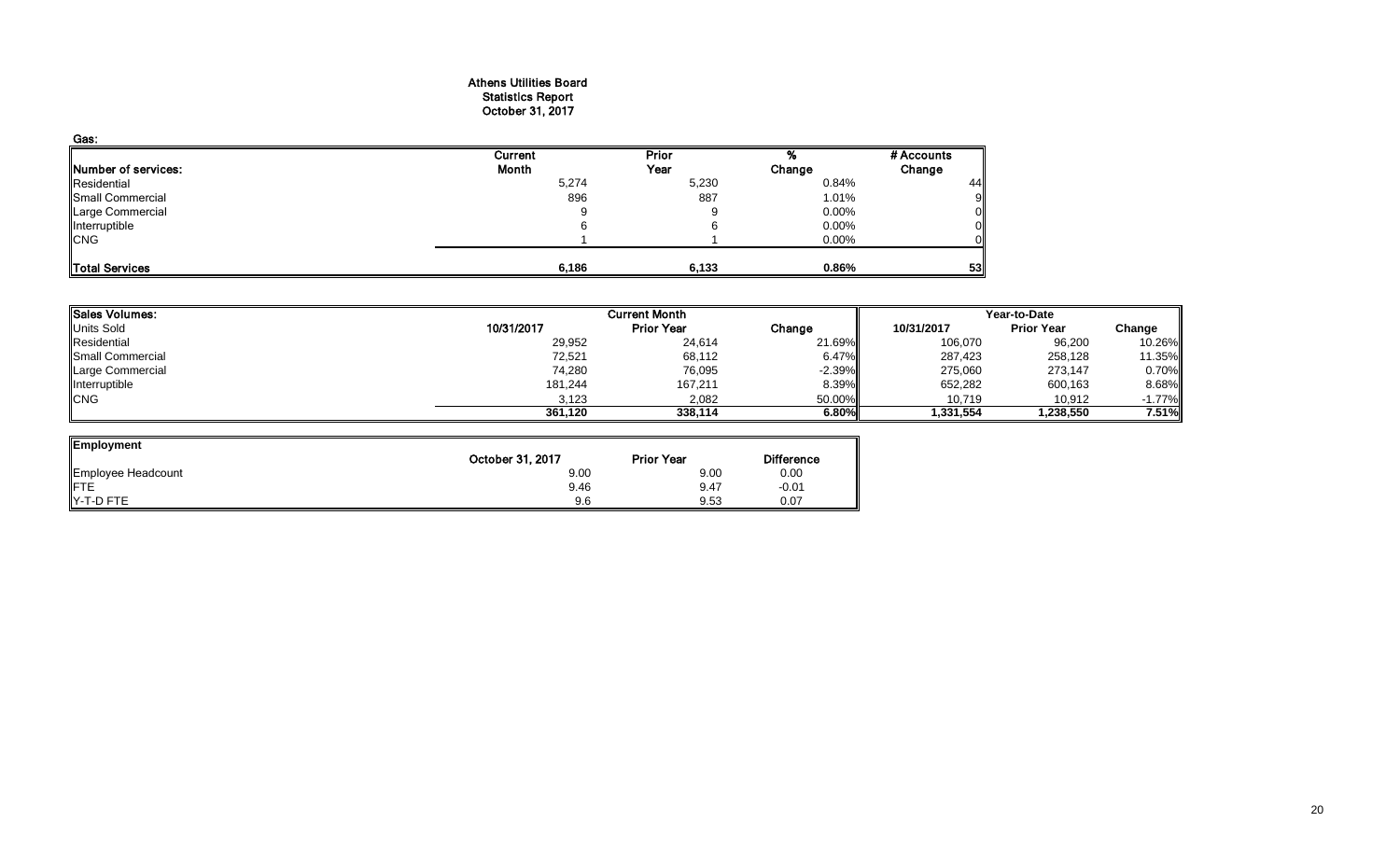|                                                                   |                                         | <b>Athens Utilities Board</b><br><b>Gas Division</b><br><b>Capital Budget</b><br>Month Ending as of October 31, 2017 |                                                |                                                    |                                          |
|-------------------------------------------------------------------|-----------------------------------------|----------------------------------------------------------------------------------------------------------------------|------------------------------------------------|----------------------------------------------------|------------------------------------------|
|                                                                   | <b>Budget</b>                           | Actual                                                                                                               | Variance to date<br>Favorable<br>(Unfavorable) | <b>Estimated</b><br>% Project<br><b>Completion</b> | <b>Percent Budget</b><br><b>Expended</b> |
| <b>Planned Capital Improvements:</b>                              |                                         |                                                                                                                      |                                                |                                                    |                                          |
| Truck 30 (2010)                                                   | 40,000                                  |                                                                                                                      | 40,000                                         |                                                    |                                          |
| Truck 53                                                          | 50,000                                  |                                                                                                                      | 50,000                                         |                                                    |                                          |
| Upgrading Cathodic Protection Field -                             | 15,000                                  |                                                                                                                      | 15,000                                         |                                                    |                                          |
| <b>Replace Mechanical Correctors</b>                              | 10,000                                  |                                                                                                                      | 10,000                                         |                                                    |                                          |
| Replace Leak Machines<br>Replace Locating Equipment - Digital (2) | 10,000<br>12,000                        |                                                                                                                      | 10,000<br>12,000                               |                                                    |                                          |
| Replace Locating Equipment - Pipe Horn                            | 1,000                                   |                                                                                                                      | 1,000                                          |                                                    |                                          |
| Replace Pressue Charts                                            | 6,500                                   | 1,174                                                                                                                | 5,326                                          |                                                    | 18.07%                                   |
| 25% of 5 Year Leak Survey                                         | 10,000                                  | 2,717                                                                                                                | 7,283                                          | 50%                                                | 27.17%                                   |
| Uprate Cumber Hills 20 psi to 50 psi                              | 25,000                                  |                                                                                                                      | 25,000                                         |                                                    |                                          |
| 2" McElroy Butt Fusion Machine                                    | 4,000                                   |                                                                                                                      | 4,000                                          |                                                    |                                          |
| Rock Hammer for Komatsu (Trac Hoe)                                | 15,000                                  |                                                                                                                      | 15,000                                         |                                                    |                                          |
| 2" Mole (Puncher)                                                 | 2,500                                   |                                                                                                                      | 2,500                                          |                                                    |                                          |
| System Improvement                                                | 60,000                                  | 1,440                                                                                                                | 58,560                                         |                                                    | 2.40% Continuous                         |
| Main                                                              | 100,000                                 | 46,492                                                                                                               | 53,508                                         |                                                    | 46.49% Continuous                        |
| Services                                                          | 130,000                                 | 77,220                                                                                                               | 52,780                                         |                                                    | 59.40% Continuous                        |
| <b>Total Planned Capital Improvements:</b>                        | \$<br>491,000 \$                        | 129,044 \$                                                                                                           | 361,956                                        |                                                    |                                          |
| <b>Other Assets:</b>                                              |                                         |                                                                                                                      |                                                |                                                    |                                          |
| Other                                                             |                                         | 37,669                                                                                                               | (37,669)                                       |                                                    |                                          |
| <b>Total Other Assets:</b>                                        |                                         | $37,669$ \$                                                                                                          | (37, 669)                                      |                                                    |                                          |
| Totals:                                                           | 491,000                                 | 166,713 \$                                                                                                           | 324,287                                        |                                                    |                                          |
|                                                                   | Percentage of Budget Spent Year-to-date |                                                                                                                      | 33.95%                                         |                                                    |                                          |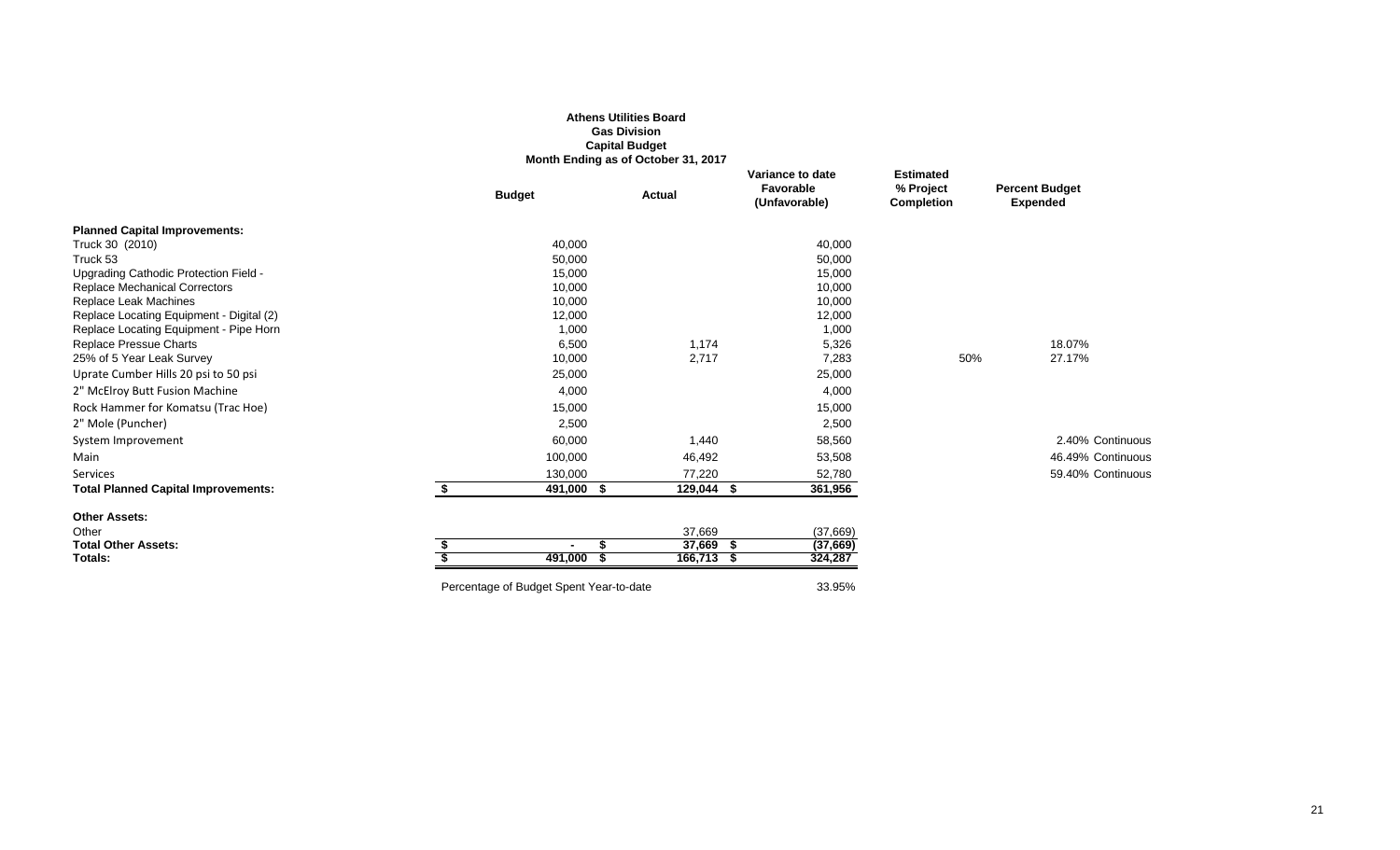#### **ATHENS UTILITIES BOARD WASTEWATER DIVISION BALANCE SHEET October 31, 2017**

| <b>Current Period</b>  | <b>Prior Year</b> | <b>Change from</b> |                                            | <b>Current Period</b>  | <b>Prior</b>     | Change<br>from prior |
|------------------------|-------------------|--------------------|--------------------------------------------|------------------------|------------------|----------------------|
| October 31, 2017       |                   | <b>Prior Year</b>  |                                            | October 31, 2017       | <b>Month</b>     | <b>Month</b>         |
|                        |                   |                    | Assets:                                    |                        |                  |                      |
| 3,867,509.88           | 4,361,324.88      | (493, 815.00)      | Cash and Cash Equivalents                  | 3,867,509.88           | 3,951,697.94     | (84, 188.06)         |
| 387,798.42             | 374,985.74        | 12,812.68          | Receivables                                | 387,798.42             | 402,808.99       | (15,010.57)          |
| 0.00                   | 0.00              | 0.00               | Short Term Balances Due from Other Div.    | 0.00                   | 0.00             | 0.00                 |
| 126,187.87             | 123,536.31        | 2,651.56           | Prepaid Expenses                           | 126,187.87             | 142,199.51       | (16,011.64)          |
| 314,498.94             | 309,741.24        | 4,757.70           | Materials and Supplies Inventory           | 314,498.94             | 323,479.81       | (8,980.87)           |
| 4,695,995.11           | 5,169,588.17      | (473, 593.06)      | <b>Total Current Assets</b>                | 4,695,995.11           | 4,820,186.25     | (124, 191.14)        |
| 0.00                   | 0.00              | 0.00               | Bond and Interest Sinking Fund and Reserve | 0.00                   | 0.00             | 0.00                 |
| 0.00                   | 0.00              | 0.00               | Reserve and Other                          | 0.00                   | 0.00             | 0.00                 |
| 0.00                   | 0.00              | 0.00               | <b>Total Restricted Assets</b>             | 0.00                   | 0.00             | 0.00                 |
| 0.00                   | 0.00              | 0.00               | Debt Issue Costs, Net of Amortization      | 0.00                   | 0.00             | 0.00                 |
| 451,875.02             | 391,243.19        | 60,631.83          | <b>Deferred Pension Outflows</b>           | 451,875.02             | 303,126.58       | 148,748.44           |
| 54,002,245.93          | 53,618,438.28     | 383,807.65         | Sewer Utility Plant, at Cost               | 54,002,245.93          | 53,830,956.22    | 171,289.71           |
| (18,728,008.40)        | (18, 362, 261.29) | (365, 747.11)      | Less: Accumulated Depreciation             | (18,728,008.40)        | (18,601,339.34)  | (126, 669.06)        |
| 35,274,237.53          | 35,256,176.99     | 18,060.54          | <b>Net Sewer Utility Plant</b>             | 35,274,237.53          | 35,229,616.88    | 44,620.65            |
| 35,726,112.55          | 35,647,420.18     | 78,692.37          | <b>Total Long Term Assets</b>              | 35,726,112.55          | 35,532,743.46    | 193,369.09           |
| 40,422,107.66 \$       | 40,817,008.35 \$  | (394, 900.69)      | <b>Total Assets</b>                        | \$<br>40,422,107.66 \$ | 40,352,929.71 \$ | 69,177.95            |
|                        |                   |                    | <b>Liabilities and Retained Earnings:</b>  |                        |                  |                      |
| 62,243.73              | 22.247.02         | 39,996.71          | Accounts Payable                           | 62,243.73              | 45,696.75        | 16,546.98            |
| 62,885.00              | 58,140.00         | 4,745.00           | <b>Customer Deposits</b>                   | 62,885.00              | 62,970.00        | (85.00)              |
| 121,892.33             | 121,067.19        | 825.14             | <b>Other Current Liabilities</b>           | 121,892.33             | 122,461.02       | (568.69)             |
| 247,021.06             | 201,454.21        | 45,566.85          | <b>Total Current Liabilities</b>           | 247,021.06             | 231, 127. 77     | 15,893.29            |
| 0.00                   | 0.00              | 0.00               | <b>Bonds Payable</b>                       | 0.00                   | 0.00             | 0.00                 |
| 2,085,647.90           | 2,213,184.34      | (127, 536.44)      | Notes Payable - State of Tennessee         | 2,085,647.90           | 2,096,392.63     | (10, 744.73)         |
| 15,174,443.89          | 15,751,487.89     | (577, 044.00)      | Notes Payable - Other                      | 15,174,443.89          | 15,174,443.89    | 0.00                 |
| 496.330.29             | 419.279.32        | 77.050.97          | <b>Net Pension Liability</b>               | 496.330.29             | 484.795.78       | 11,534.51            |
| 108,972.66             | 149,073.33        | (40, 100.67)       | <b>Deferred Pension Inflows</b>            | 108,972.66             | 108,972.66       | 0.00                 |
| 17,865,394.74          | 18,533,024.88     | (667, 630.14)      | <b>Total Long Term Liabilities</b>         | 17,865,394.74          | 17,864,604.96    | 789.78               |
| 22,309,691.86          | 22,082,529.26     | 227,162.60         | Net Position                               | 22,309,691.86          | 22,257,196.98    | 52,494.88            |
| \$<br>40,422,107.66 \$ | 40,817,008.35 \$  | (394, 900.69)      | <b>Total Liabilities and Net Assets</b>    | \$<br>40,422,107.66 \$ | 40,352,929.71 \$ | 69,177.95            |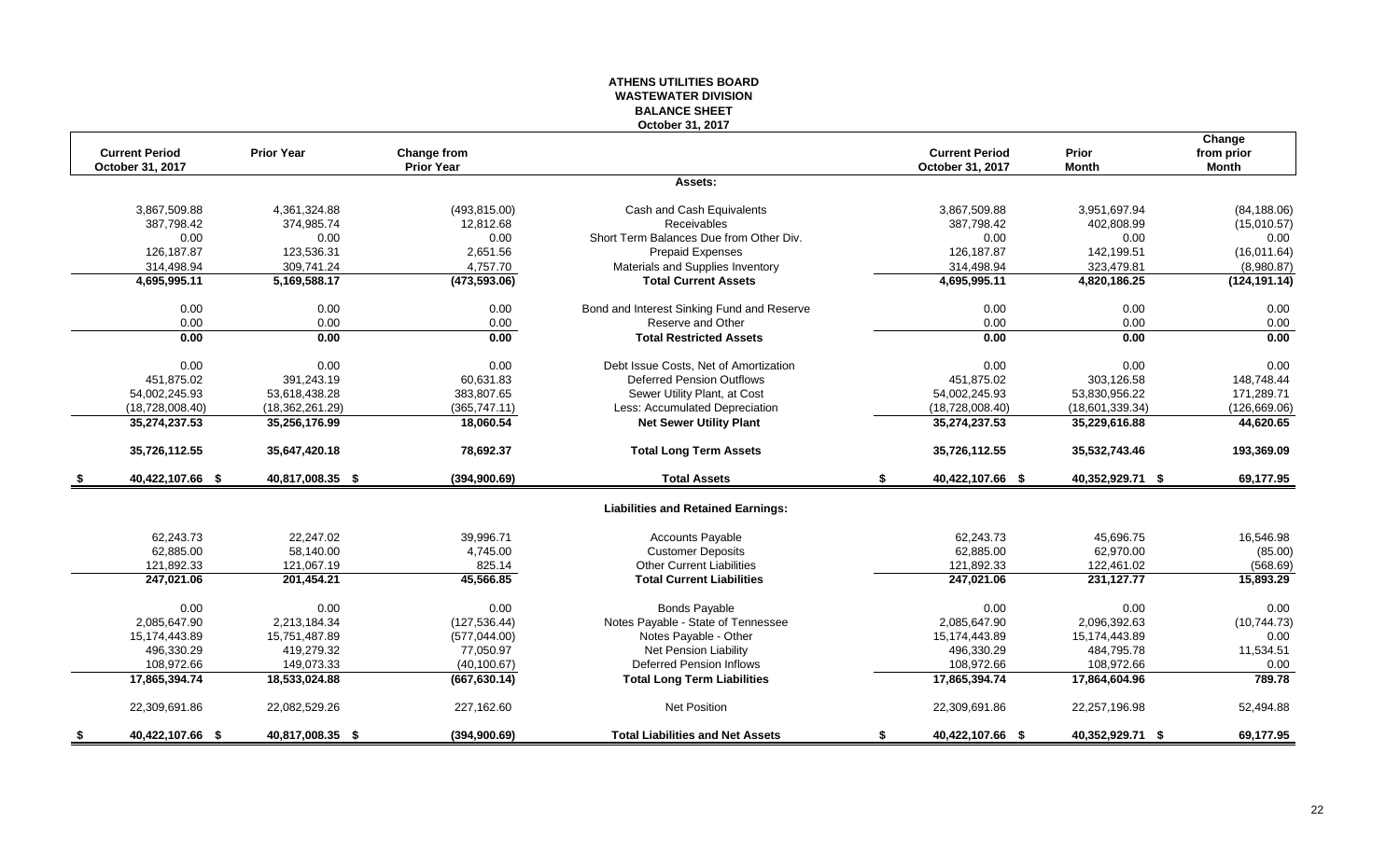#### Athens Utilities Board Profit and Loss Statement - Wastewater October 31, 2017

| Year-to-Date<br>October 31, 2017 | Year-to-Date<br><b>Prior Year</b> | Variance<br>Favorable<br>(Unfavorable) |                                            | <b>Current</b><br>Month<br>October 31, 2017 | Current<br>Month<br><b>Prior Year</b> | Variance<br>Favorable<br>(Unfavorable) |
|----------------------------------|-----------------------------------|----------------------------------------|--------------------------------------------|---------------------------------------------|---------------------------------------|----------------------------------------|
|                                  |                                   |                                        | <b>REVENUE:</b>                            |                                             |                                       |                                        |
| 652,785.87                       | 653,962.74                        | (1, 176.87)                            | Residential                                | 162,018.57                                  | 160,706.91                            | 1,311.66                               |
| 552,050.80                       | 517,570.05                        | 34,480.75                              | Small Commercial                           | 137,279.88                                  | 131,283.87                            | 5,996.01                               |
| 449,257.11                       | 520,845.06                        | (71, 587.95)                           | Large Commercial                           | 113,340.03                                  | 120,026.27                            | (6,686.24)                             |
| 91,351.90                        | 57,268.87                         | 34,083.03                              | Other                                      | 20,538.62                                   | 9,983.26                              | 10,555.36                              |
| 1,745,445.68                     | 1,749,646.72                      | (4,201.04)                             | <b>Total Revenue</b>                       | 433,177.10                                  | 422,000.31                            | 11,176.79                              |
|                                  |                                   |                                        | <b>OPERATING AND MAINTENANCE EXPENSES:</b> |                                             |                                       |                                        |
| 407,589.34                       | 401,450.42                        | (6, 138.92)                            | Sewer Treatment Plant Expense              | 90,246.68                                   | 84,738.16                             | (5,508.52)                             |
| 21,688.29                        | 19,748.70                         | (1,939.59)                             | <b>Pumping Station Expense</b>             | 4,851.07                                    | 4,156.10                              | (694.97)                               |
| 75,648.57                        | 76,204.85                         | 556.28                                 | <b>General Expense</b>                     | 21,135.18                                   | 21,336.35                             | 201.17                                 |
| 49,208.22                        | 45,127.69                         | (4,080.53)                             | Cust. Service and Cust. Acct. Expense      | 12,116.85                                   | 12,728.25                             | 611.40                                 |
| 323,739.92                       | 312,020.45                        | (11, 719.47)                           | Administrative and General Expense         | 77,157.31                                   | 75,717.42                             | (1,439.89)                             |
| 877,874.34                       | 854,552.11                        | (23, 322.23)                           | <b>Total Operating Expenses</b>            | 205,507.09                                  | 198,676.28                            | (6,830.81)                             |
|                                  |                                   |                                        | <b>Maintenance Expense</b>                 |                                             |                                       |                                        |
| 68,984.89                        | 64,731.06                         | (4,253.83)                             | Sewer Treatment Plant Expense              | 17.150.34                                   | 12.920.61                             | (4,229.73)                             |
| 29,242.92                        | 23,725.20                         | (5,517.72)                             | <b>Pumping Station Expense</b>             | 8,203.17                                    | 6,150.13                              | (2,053.04)                             |
| 89,334.38                        | (47, 480.00)<br>41,854.38         |                                        | <b>General Expense</b>                     | 21,889.77                                   | 9,353.86                              | (12, 535.91)                           |
| 1,330.49                         | 987.33                            | (343.16)                               | Administrative and General Expense         | 529.40                                      | 152.52                                | (376.88)                               |
| 188,892.68                       | 131,297.97                        | (57, 594.71)                           | <b>Total Maintenance Expense</b>           | 47,772.68                                   | 28,577.12                             | (19, 195.56)                           |
|                                  |                                   |                                        | <b>Other Operating Expenses</b>            |                                             |                                       |                                        |
| 481,709.88                       | 483,783.34                        | 2,073.46                               | Depreciation                               | 121,256.01                                  | 120,241.88                            | (1,014.13)                             |
| 481,709.88                       | 483,783.34                        | 2,073.46                               | <b>Total Other Operating Expenses</b>      | 121,256.01                                  | 120,241.88                            | (1,014.13)                             |
| 1,548,476.90                     | 1,469,633.42                      | (78, 843.48)                           | <b>Operating and Maintenance Expenses</b>  | 374,535.78                                  | 347,495.28                            | (27,040.50)                            |
| 196,968.78                       | 280.013.30                        | (83,044.52)                            | <b>Operating Income</b>                    | 58,641.32                                   | 74,505.03                             | (15,863.71)                            |
| 6,154.67                         | 6,021.41                          | 133.26                                 | Other Income                               | 1,334.17                                    | 1,522.10                              | (187.93)                               |
| 203, 123.45                      | 286,034.71                        | (82,911.26)                            | <b>Total Income</b>                        | 59,975.49                                   | 76,027.13                             | (16,051.64)                            |
| 267.38                           | 4,090.40                          | 3,823.02                               | Other Expense                              | 112.00                                      | 0.00                                  | (112.00)                               |
| 202,856.07                       | 281,944.31                        | (79,088.24)                            | Net Income Before Debt Expense             | 59,863.49                                   | 76,027.13                             | (16, 163.64)                           |
|                                  |                                   |                                        | <b>DEBT RELATED EXPENSES:</b>              |                                             |                                       |                                        |
| 0.00                             | 0.00                              | 0.00                                   | Amortization of Debt Discount              | 0.00                                        | 0.00                                  | 0.00                                   |
| 0.00                             | 0.00                              | 0.00                                   | <b>Bond Interest</b>                       | 0.00                                        | 0.00                                  | 0.00                                   |
| 70,768.95                        | 57,034.70                         | (13, 734.25)                           | <b>Other Debt Interest</b>                 | 18,968.61                                   | 17,098.64                             | (1,869.97)                             |
| 70,768.95                        | 57,034.70                         | (13, 734.25)                           | <b>Total debt related expenses</b>         | 18,968.61                                   | 17,098.64                             | (1,869.97)                             |
| 132,087.12                       | 224,909.61                        | (92, 822.49)                           | <b>Net Before Extraordinary</b>            | 40,894.88                                   | 58,928.49                             | (18,033.61)                            |
| 11.600.00                        | 2,100.00                          | 9,500.00                               | Grants, Contributions, Extraordinary       | 11.600.00                                   | 0.00                                  | 11,600.00                              |
| 143,687.12 \$                    | 227,009.61 \$                     | (83, 322.49)                           | <b>Change in Net Assets</b>                | 52,494.88 \$                                | 58,928.49 \$                          | (6,433.61)                             |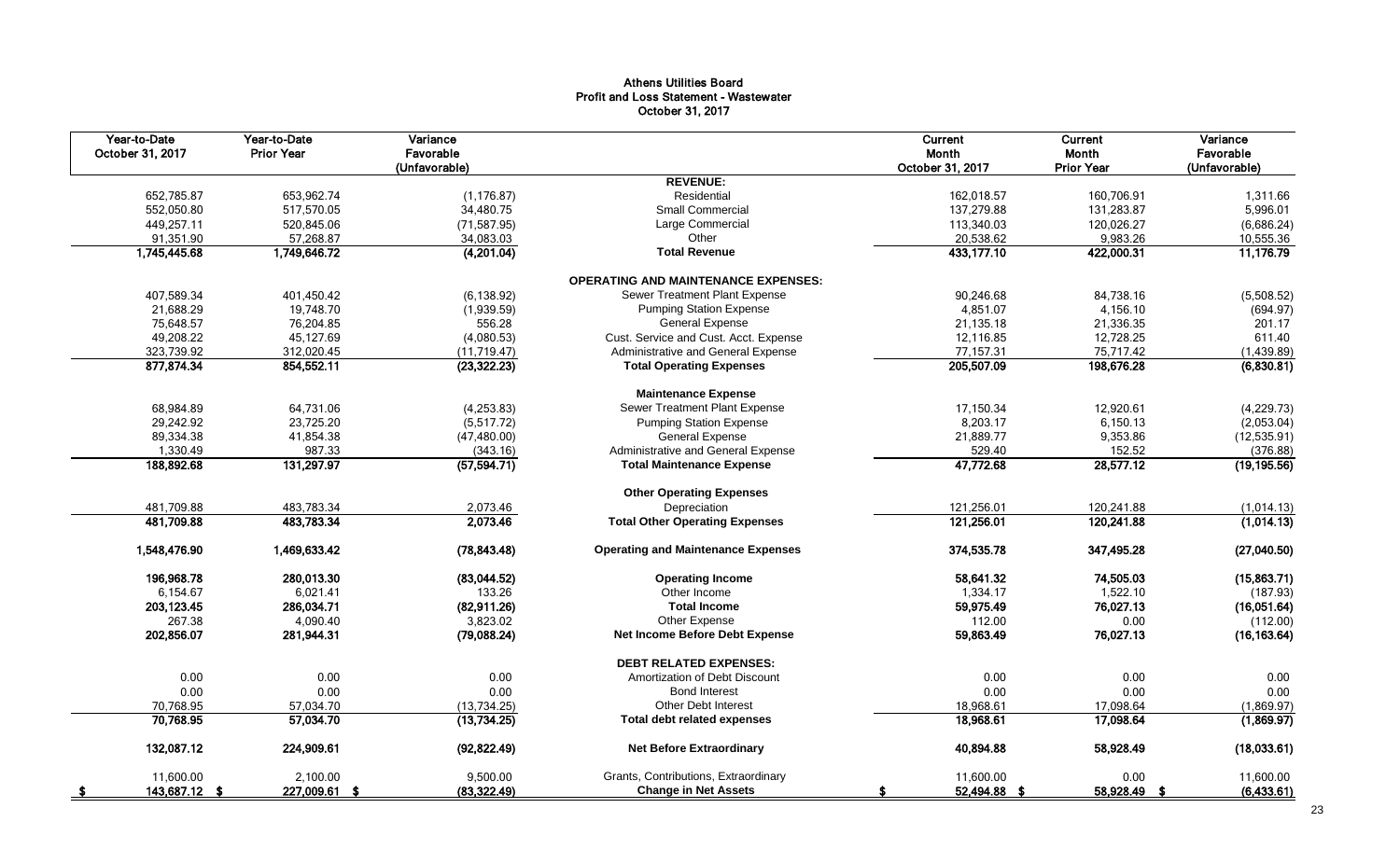#### Athens Utilities Board Budget Comparison - Wastewater October 31, 2017

|      | Year-to-Date<br>October 31, 2017 | Year-to-Date<br><b>Budget</b> | $Y-T-D$<br>Variance | <b>Description</b>                          | <b>Current Month</b><br>October 31, 2017 | <b>Monthly</b><br><b>Budget</b> | <b>Budget</b><br>Variance |
|------|----------------------------------|-------------------------------|---------------------|---------------------------------------------|------------------------------------------|---------------------------------|---------------------------|
|      |                                  |                               |                     |                                             |                                          |                                 |                           |
|      |                                  |                               |                     | <b>REVENUE:</b>                             |                                          |                                 |                           |
|      | 652,785.87                       | 651,854.43                    | 931.44              | Residential                                 | 162,018.57                               | 160,591.55                      | 1,427.02                  |
|      | 552,050.80                       | 514,911.77                    | 37,139.03           | <b>Small Commercial</b>                     | 137,279.88                               | 130,118.76                      | 7,161.12                  |
|      | 449,257.11                       | 498,638.98                    | (49, 381.87)        | Large Commercial                            | 113,340.03                               | 126,409.23                      | (13,069.20)               |
|      | 91,351.90                        | 55,277.03                     | 36,074.87           | Other                                       | 20,538.62                                | 13,571.13                       | 6,967.49                  |
|      | 1,745,445.68                     | 1,720,682.21                  | 24,763.47           | <b>Total Revenue</b>                        | 433,177.10                               | 430,690.67                      | 2,486.43                  |
|      |                                  |                               |                     | <b>OPERATING AND MAINTENANCE EXPENSES:</b>  |                                          |                                 |                           |
|      | 407,589.34                       | 406,740.54                    | (848.80)            | Sewer Treatment Plant Expense               | 90,246.68                                | 103,993.03                      | 13,746.35                 |
|      | 21,688.29                        | 24,002.85                     | 2,314.56            | <b>Pumping Station Expense</b>              | 4,851.07                                 | 5,999.08                        | 1,148.01                  |
|      | 75,648.57                        | 94,517.69                     | 18,869.12           | <b>General Expense</b>                      | 21,135.18                                | 29,929.98                       | 8,794.80                  |
|      | 49,208.22                        | 42,344.23                     | (6,863.99)          | Customer Service and Customer Acct. Expense | 12,116.85                                | 14,515.73                       | 2,398.88                  |
|      | 323,739.92                       | 297,996.89                    | (25, 743.03)        | Administrative and General Expense          | 77,157.31                                | 85,294.46                       | 8,137.15                  |
|      | 877,874.34                       | 865,602.21                    | (12, 272.13)        | <b>Total Operating Expenses</b>             | 205,507.09                               | 239,732.29                      | 34,225.20                 |
|      |                                  |                               |                     |                                             |                                          |                                 |                           |
|      |                                  |                               |                     | <b>Maintenance Expense</b>                  |                                          |                                 |                           |
|      | 68,984.89                        | 63,128.42                     | (5,856.47)          | Sewer Treatment Plant Expense               | 17,150.34                                | 17,877.07                       | 726.73                    |
|      | 29,242.92                        | 24,613.18                     | (4,629.74)          | <b>Pumping Station Expense</b>              | 8,203.17                                 | 5,671.77                        | (2,531.40)                |
|      | 89,334.38                        | 63,452.01                     | (25, 882.37)        | <b>General Expense</b>                      | 21,889.77                                | 19,799.58                       | (2,090.19)                |
|      | 1,330.49                         | 1,538.59                      | 208.10              | Administrative and General Expense          | 529.40                                   | 353.44                          | (175.96)                  |
|      | 188,892.68                       | 152,732.20                    | (36, 160.48)        | <b>Total Maintenance Expense</b>            | 47,772.68                                | 43,701.85                       | (4,070.83)                |
|      |                                  |                               |                     | <b>Other Operating Expenses</b>             |                                          |                                 |                           |
|      | 481,709.88                       | 489,179.35                    | 7,469.47            | Depreciation                                | 121,256.01                               | 122,261.54                      | 1,005.53                  |
|      | 481,709.88                       | 489,179.35                    | 7,469.47            | <b>Total Other Operating Expenses</b>       | 121,256.01                               | 122,261.54                      | 1,005.53                  |
|      | 1,548,476.90                     | 1,507,513.76                  | (40, 963.14)        | <b>Operating and Maintenance Expenses</b>   | 374,535.78                               | 405,695.68                      | 31,159.90                 |
|      | 196,968.78                       | 213,168.45                    | (16, 199.67)        | <b>Operating Income</b>                     | 58,641.32                                | 24,994.99                       | 33,646.33                 |
|      | 6,154.67                         | 6,440.58                      | (285.91)            | Other Income                                | 1,334.17                                 | 1,458.73                        | (124.56)                  |
|      | 203,123.45                       | 219,609.03                    | (16, 485.58)        | <b>Total Income</b>                         | 59,975.49                                | 26,453.72                       | 33,521.77                 |
|      | 267.38                           | 6,132.49                      | 5,865.11            | Other Expense                               | 112.00                                   | 291.76                          | 179.76                    |
|      | 202,856.07                       | 213,476.54                    | (10,620.47)         | Net Income Before Debt Expense              | 59,863.49                                | 26,161.96                       | 33,701.53                 |
|      |                                  |                               |                     | <b>DEBT RELATED EXPENSES:</b>               |                                          |                                 |                           |
|      | 0.00                             | 0.00                          | 0.00                | Amortization of Debt Discount               | 0.00                                     | 0.00                            | 0.00                      |
|      | 0.00                             | 0.00                          | 0.00                | <b>Bond Interest</b>                        | 0.00                                     | 0.00                            | 0.00                      |
|      | 70,768.95                        | 65,269.39                     | (5,499.56)          | <b>Other Debt Interest</b>                  | 18,968.61                                | 17,536.14                       | (1,432.47)                |
|      | 70.768.95                        | 65,269.39                     | (5,499.56)          | <b>Total debt related expenses</b>          | 18,968.61                                | 17.536.14                       | (1,432.47)                |
|      |                                  |                               |                     |                                             |                                          |                                 |                           |
|      | 132,087.12                       | 148,207.15                    | (16, 120.03)        | <b>Net Before Extraordinary</b>             | 40,894.88                                | 8,625.81                        | 32,269.07                 |
|      | 11,600.00                        | 83,333.33                     | (71, 733.33)        | Grants, Contributions, Extraordinary        | 11,600.00                                | 20,833.33                       | (9, 233.33)               |
| - \$ | 143,687.12 \$                    | 231,540.48 \$                 | (87, 853.36)        | <b>Change in Net Assets</b>                 | 52,494.88 \$<br>-\$                      | 29,459.15 \$                    | 23,035.73                 |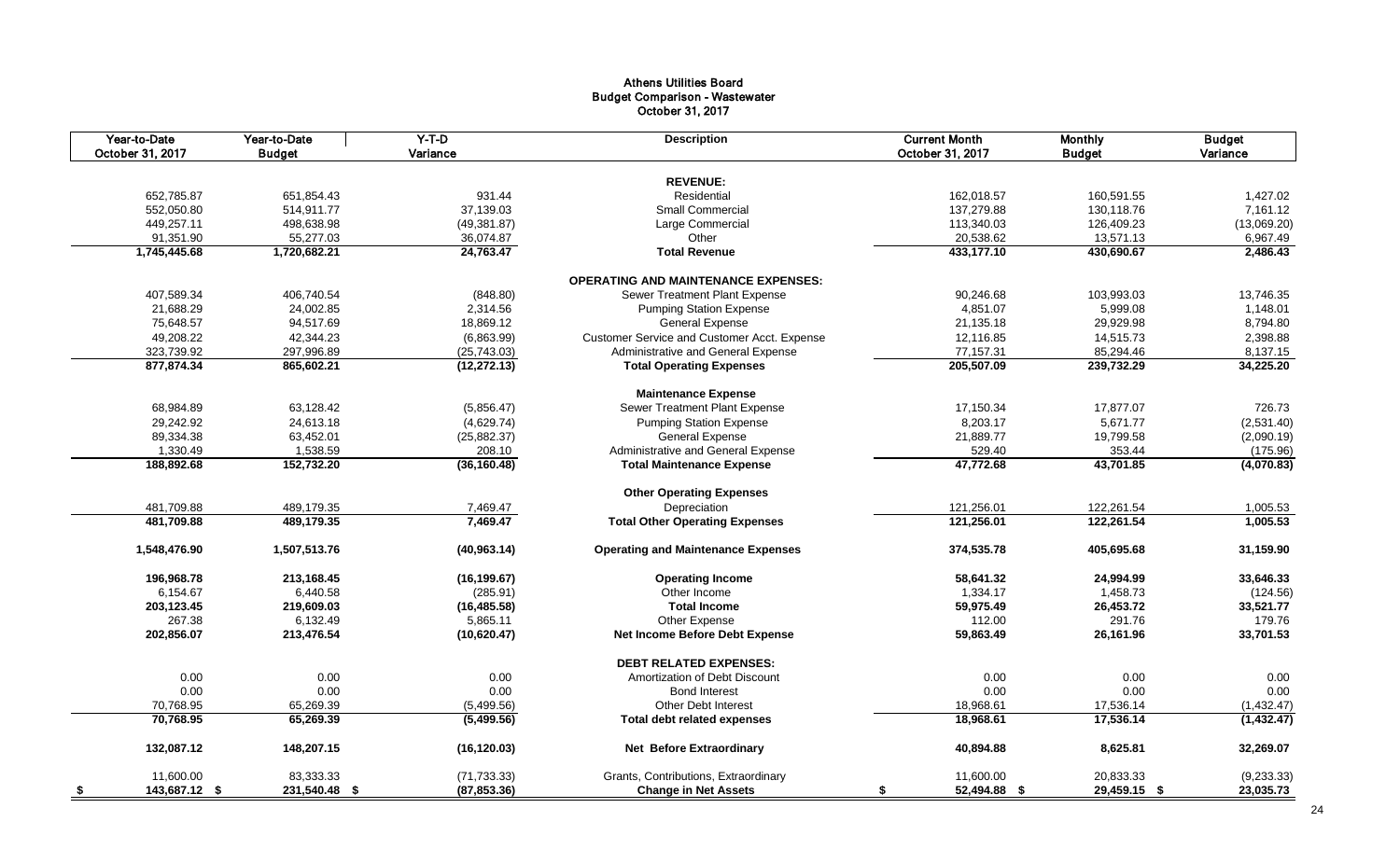#### **Athens Utilities Board Wastewater Division STATEMENTS OF CASH FLOWS October 31, 2017**

| Year-to-Date<br>October 31, 2017 | Year-to-Date<br><b>Prior Year</b> | Variance      |                                                                                                                 | <b>Month to Date</b><br>October 31, 2017 | <b>Month to Date</b><br><b>Prior Year</b> | Variance      |
|----------------------------------|-----------------------------------|---------------|-----------------------------------------------------------------------------------------------------------------|------------------------------------------|-------------------------------------------|---------------|
|                                  |                                   |               | <b>CASH FLOWS FROM OPERATING ACTIVITIES:</b>                                                                    |                                          |                                           |               |
| 132,087.12                       | 224,909.61                        | (92, 822.49)  | Net Operating Income<br><b>Adjustments to Reconcile Operating Income</b><br>to Net Cash Provided by Operations: | 40,894.88                                | 58,928.49                                 | (18,033.61)   |
| 481,709.88                       | 483,783.34                        | (2,073.46)    | Depreciation<br><b>Changes in Assets and Liabilities:</b>                                                       | 121,256.01                               | 120,241.88                                | 1,014.13      |
| (15, 337.29)                     | 10,450.47                         | (25,787.76)   | Receivables                                                                                                     | 15,010.57                                | 32,222.64                                 | (17, 212.07)  |
| 0.00                             | 0.00                              | 0.00          | Short Term Notes to Other Divisions                                                                             | 0.00                                     | 0.00                                      | 0.00          |
| 61,529.26                        | 63,891.52                         | (2,362.26)    | <b>Prepaid Expenses</b>                                                                                         | 16,011.64                                | 15,972.88                                 | 38.76         |
| 0.00                             | 45,248.70                         | (45, 248.70)  | <b>Deferred Pension Outflows</b>                                                                                | (148, 748.44)                            | (148, 748.44)                             | 0.00          |
| (89, 121.21)                     | 13,761.02                         | (102, 882.23) | Materials and Supplies Inventory                                                                                | 8,980.87                                 | 30,462.15                                 | (21, 481.28)  |
| 0.00                             | 0.00                              | 0.00          | <b>Bond Sinking Funds</b>                                                                                       | 0.00                                     | 0.00                                      | 0.00          |
| 0.00                             | 0.00                              | 0.00          | Reserve                                                                                                         | 0.00                                     | 0.00                                      | 0.00          |
| 0.00                             | 0.00                              | 0.00          | <b>Other Assets</b>                                                                                             | 0.00                                     | 0.00                                      | 0.00          |
| (179, 517.27)                    | 4,909.65                          | (184, 426.92) | <b>Accounts Payable</b>                                                                                         | 16,546.98                                | 4,644.88                                  | 11,902.10     |
| (11, 847.37)                     | (16,083.43)                       | 4,236.06      | <b>Accrued Liabilities</b>                                                                                      | (568.69)                                 | (9,001.53)                                | 8,432.84      |
| 21,933.31                        | 28,595.84                         | (6,662.53)    | Retirements and Salvage                                                                                         | 5,413.05                                 | 7,148.96                                  | (1,735.91)    |
| 65.00                            | 2,145.00                          | (2,080.00)    | <b>Customer Deposits</b>                                                                                        | (85.00)                                  | (130.00)                                  | 45.00         |
| (102, 610.40)                    | (158, 192.06)                     | 55,581.66     | Net Pension Liability                                                                                           | 11,534.51                                | 11,534.51                                 | (0.00)        |
| 0.00                             | 0.00                              | 0.00          | Deferred Pension Inflows                                                                                        | 0.00                                     | 0.00                                      | 0.00          |
| 298,891.03                       | 703,419.66                        | (404, 528.63) | <b>Total Cash from Operating Activities</b>                                                                     | 86,246.38                                | 123,276.42                                | (37,030.04)   |
| 0.00                             | 0.00                              | 0.00          | <b>CASH FLOWS FROM NONCAPITAL FINANCING ACTIVITIES:</b><br>Bonds payable                                        | 0.00                                     | 0.00                                      | 0.00          |
| (42,850.93)                      | (41, 819.13)                      | (1,031.80)    | Notes Payable                                                                                                   | (10, 744.73)                             | (10, 491.23)                              | (253.50)      |
| (42, 850.93)                     | (41, 819.13)                      | (1,031.80)    | <b>Total Cash from Noncapital Financing Activities</b>                                                          | (10, 744.73)                             | (10, 491.23)                              | (253.50)      |
|                                  |                                   |               | <b>CASH FROM INVESTING ACTIVITIES:</b>                                                                          |                                          |                                           |               |
| 0.00                             | 0.00                              | 0.00          | Prior Period Adjustment                                                                                         | 0.00                                     | 0.00                                      | 0.00          |
| 11,600.00                        | 2,100.00                          | 9,500.00      | Grants Contributions & Other Extraordinary                                                                      | 11,600.00                                | 0.00                                      | 11,600.00     |
| 0.00                             | 0.00                              | 0.00          | <b>Adjust Net Pension Obligation</b>                                                                            | 0.00                                     | 0.00                                      | 0.00          |
| (593, 956.34)                    | (388, 159.55)                     | (205, 796.79) | Sewer Utility Plant                                                                                             | (171, 289.71)                            | (88, 776.96)                              | (82, 512.75)  |
| (582, 356.34)                    | (386, 059.55)                     | (196, 296.79) | <b>Total Cash from Capital and Related Investing Activities</b>                                                 | (159, 689.71)                            | (88, 776.96)                              | (70, 912.75)  |
| $(326, 316.24)$ \$               | 275,540.98 \$                     | (601, 857.22) | <b>Net Changes in Cash Position</b>                                                                             | \$<br>$(84, 188.06)$ \$                  | 24,008.23 \$                              | (108, 196.29) |
| 4,193,826.12                     | 4.085.783.90                      | 108.042.22    | Cash at Beginning of Period                                                                                     | 3,951,697.94                             | 4,337,316.65                              | (385, 618.71) |
|                                  |                                   |               |                                                                                                                 |                                          |                                           |               |
| 3,867,509.88                     | 4,361,324.88<br>275,540.98 \$     | (493, 815.00) | Cash at End of Period                                                                                           | 3,867,509.88                             | 4,361,324.88<br>24,008.23 \$              | (493, 815.00) |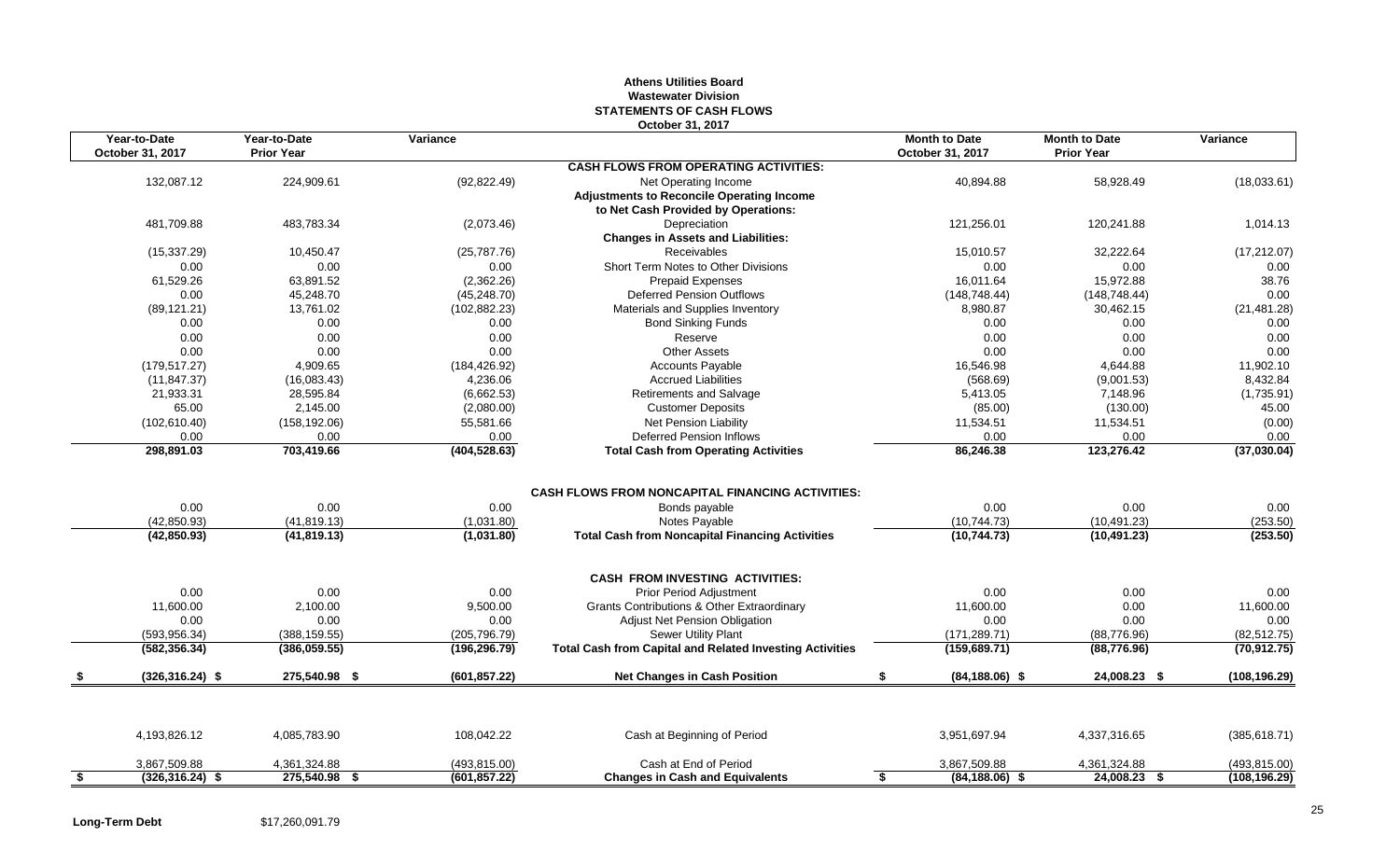#### Athens Utilities Board Statistics Report October 31, 2017

| Wastewater:                |         |       |          |                 |
|----------------------------|---------|-------|----------|-----------------|
|                            | Current | Prior |          | # Accounts      |
| Number of services:        | Month   | Year  | Change   | Change          |
| Residential - Inside City  | 4,317   | 4,307 | 0.23%    | 10 <sup>1</sup> |
| Residential - Outside City | 52      | 45    | 15.56%   |                 |
| Commercial - Inside City   | 932     | 923   | 0.98%    | 91              |
| Commercial - Outside City  |         |       | $0.00\%$ |                 |
| <b>Total Services</b>      | 5,305   | 5,279 | 0.49%    | 26I             |

| <b>Sales Volumes:</b>      |            | <b>Current Month</b> | Year-to-Date    |            |                   |          |
|----------------------------|------------|----------------------|-----------------|------------|-------------------|----------|
| Gallonsx100                | 10/31/2017 | <b>Prior Year</b>    | Change          | 10/31/2017 | <b>Prior Year</b> | Change   |
| Residential - Inside City  | 151,660    | 156,846              | $-3.31\%$       | 625,467    | 649,623           | $-3.72%$ |
| Residential - Outside City | 2,425      | 2,117                | 14.55% <b> </b> | 9,165      | 8,091             | 13.27%   |
| Commercial - Inside City   | 207,452    | 203,869              | 1.76%           | 837,993    | 815,972           | 2.70%    |
| Commercial - Outside City  | 8,791      | 8,567                | 2.61%           | 37,824     | 37,791            | 0.09%    |
|                            | 370.328    | 371.399              | $-0.29%$        | 1.510.449  | 1.511.477         | $-0.07%$ |

 $\overline{\phantom{0}}$ 

| Employment         |                  |                   |                   |
|--------------------|------------------|-------------------|-------------------|
|                    | October 31, 2017 | <b>Prior Year</b> | <b>Difference</b> |
| Employee Headcount | 19.00            | 19.00             | 0.00              |
|                    | 19.72            | 19.85             | $-0.13$           |
| Y-T-D FTE          | 19.74            | 19.90             | $-0.16$           |

| Total Company Employment |                  |                   |                   |  |  |  |  |  |
|--------------------------|------------------|-------------------|-------------------|--|--|--|--|--|
|                          | October 31, 2017 | <b>Prior Year</b> | <b>Difference</b> |  |  |  |  |  |
| Company Total Headcount: | 99.00            | 96.00             | 3.00              |  |  |  |  |  |
| Company Total FTE        | 102.81           | 100.74            | 2.07              |  |  |  |  |  |
| Company Y-T-D FTE        | 105.38           | 100.65            | 4.73              |  |  |  |  |  |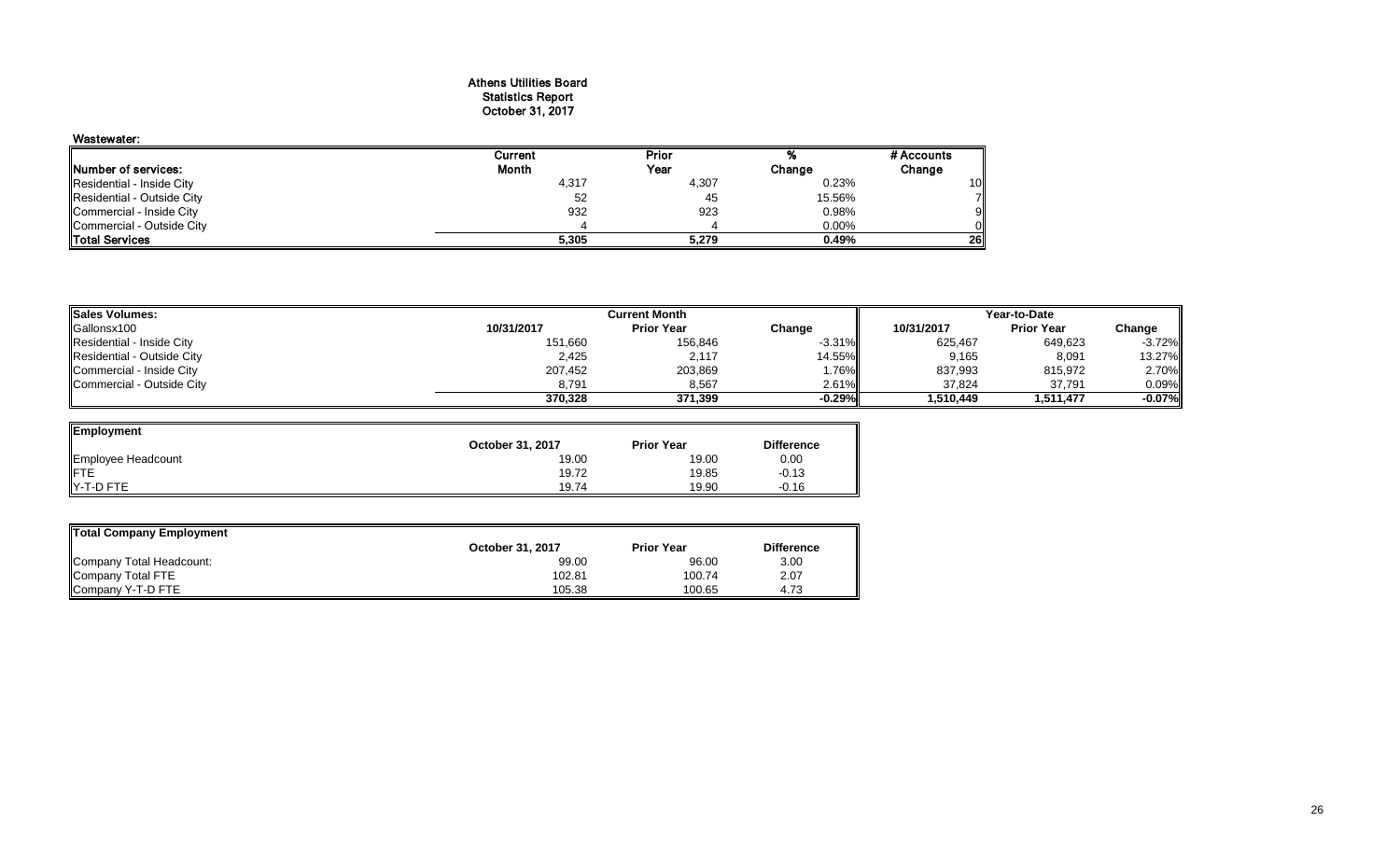#### **Athens Utilities Board Wastewater Division Capital Budget Month Ending as of October 31, 2017**

|                                               |                         |                                         | <b>MONTH ENGING AS OF OCCODER</b> 31, 2017 |                                                       |                                                    |                                          |
|-----------------------------------------------|-------------------------|-----------------------------------------|--------------------------------------------|-------------------------------------------------------|----------------------------------------------------|------------------------------------------|
|                                               |                         | <b>Budget</b>                           | Actual                                     | <b>Variance to Date</b><br>Favorable<br>(Unfavorable) | <b>Estimated</b><br>% Project<br><b>Completion</b> | <b>Percent Budget</b><br><b>Expended</b> |
| <b>Planned Capital Improvements:</b>          |                         |                                         |                                            |                                                       |                                                    |                                          |
| Replace Truck 43                              |                         | 80,000                                  |                                            | 80,000                                                |                                                    |                                          |
| NMC WWTP T-Valve for Return Sludge            |                         | 12,000                                  |                                            | 12,000                                                |                                                    |                                          |
| NMC WWTP Valves Influent Fine Screens         |                         | 10,000                                  |                                            | 10,000                                                |                                                    |                                          |
| Oost WWTP UV Bulbs                            |                         | 45,000                                  | 35,269                                     | 9,731                                                 |                                                    | 78.37%                                   |
| NMC WWTP UV Bulbs                             |                         | 15,000                                  | 17,142                                     | (2, 142)                                              |                                                    | 114.28%                                  |
| Oost WWTP Material and Equip. Storage Finish  |                         | 280,000                                 | 265,161                                    | 14,839                                                | 90%                                                | 94.70%                                   |
| Highway 30 TDOT Project                       |                         | 30,000                                  | 4,500                                      | 25,500                                                | 10%                                                | 15.00%                                   |
| <b>NMC Clairfier Brushes</b>                  |                         | 25,000                                  | 1,222                                      | 23,778                                                | 5%                                                 | 4.89%                                    |
| <b>Boring Machine</b>                         |                         | 15,000                                  |                                            | 15,000                                                |                                                    |                                          |
| Oost WWTP Digester Liquid Motive Pumps (4)    |                         | 80,000                                  | 25,836                                     | 54,164                                                |                                                    | 32.30%                                   |
| Tellico Hills CDBG (\$500,000 grant)          |                         | 335,000                                 |                                            | 335,000                                               |                                                    |                                          |
| <b>Building Improvements</b>                  |                         | 15,000                                  | 997                                        | 14,003                                                | 7%                                                 | 6.65%                                    |
| Oostanaula WWTP Refurbishment                 |                         | 100,000                                 | 3,528                                      | 96,472                                                |                                                    | 3.53% Continuous                         |
| NMC WWTP Refurbishment                        |                         | 100,000                                 | 23,404                                     | 76,596                                                |                                                    | 23.40% Continuous                        |
| Admin and Operators Buildings Maint. - Oost.  |                         | 10,000                                  | 2,931                                      | 7,069                                                 |                                                    | 29.31% Continuous                        |
| Laboratory Equipment                          |                         | 45,000                                  | 1,100                                      | 43,900                                                |                                                    | 2.44% Continuous                         |
| <b>Lift Station Rehabilitation</b>            |                         | 15,000                                  | 353                                        | 14,647                                                |                                                    | 2.36% Continuous                         |
| Field and Safety Equipment - PE Welding Equip |                         | 50,000                                  |                                            | 50,000                                                |                                                    | Continuous                               |
| <b>Collection System Rehab</b>                |                         | 500,000                                 | 32,998                                     | 467,002                                               |                                                    | 6.60% Continuous                         |
| <b>Material Donations</b>                     |                         | 5,000                                   |                                            | 5,000                                                 |                                                    | Continuous                               |
| Technology (SCADA, Computers)                 |                         | 30,000                                  | 613                                        | 29,387                                                |                                                    | 2.04% Continuous                         |
| Services                                      |                         | 100,000                                 | 69,209                                     | 30,791                                                |                                                    | 69.21% Continuous                        |
| Extensions                                    |                         | 50,000                                  |                                            | 50,000                                                |                                                    | Continuous                               |
| <b>Grinder Pump Core Replacements</b>         |                         | 25,000                                  | 2,432                                      | 22,568                                                |                                                    | 9.73% Continuous                         |
| <b>Rehabilitation of Services</b>             |                         | 75,000                                  | 2,574                                      | 72,426                                                |                                                    | 3.43% Continuous                         |
| <b>Total Planned Capital Improvements:</b>    | \$                      | 2,047,000 \$                            | 489,270 \$                                 | 1,557,730                                             |                                                    |                                          |
| <b>Other Assets:</b>                          |                         |                                         |                                            |                                                       |                                                    |                                          |
| Railroad Ave Pump Station Rebuild             |                         |                                         | 64,328                                     | (64, 328)                                             |                                                    |                                          |
| Food City Relocate                            |                         |                                         | 12,771                                     | (12, 771)                                             |                                                    |                                          |
| Other                                         |                         |                                         | 18,122                                     | (18, 122)                                             |                                                    |                                          |
| <b>Total Other Assets</b>                     | \$                      | $-5$                                    | $95,221$ \$                                | (95, 221)                                             |                                                    |                                          |
| Totals:                                       | $\overline{\mathbf{s}}$ | $2,047,000$ \$                          | 584,491 \$                                 | 1,462,509                                             |                                                    |                                          |
|                                               |                         | Percentage of Budget Spent Year-to-date |                                            | 28.55%                                                |                                                    |                                          |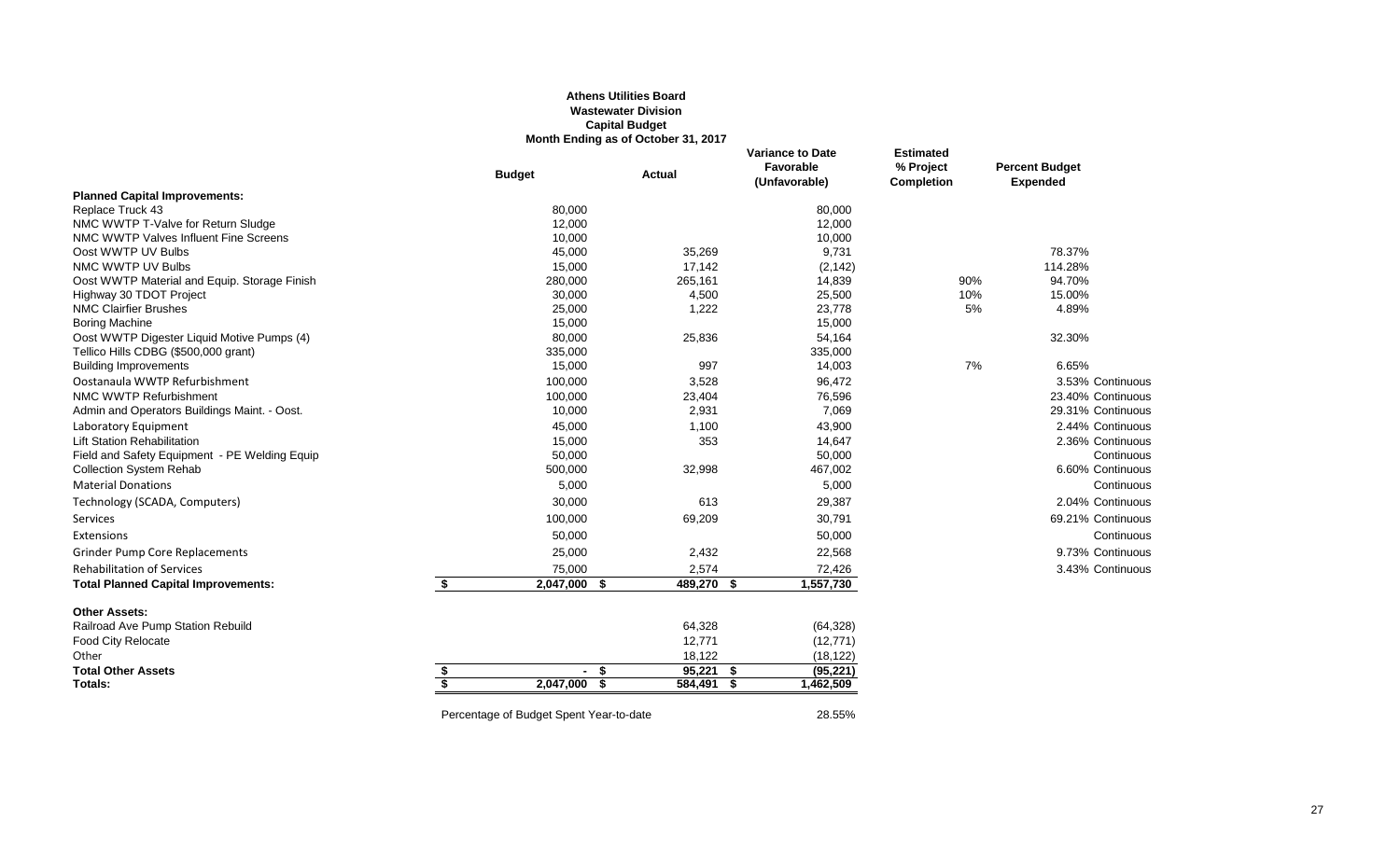# **ATHENS UTILITIES BOARD FIBER BALANCE SHEET October 31, 2017**

| <b>Current Period</b><br>October 31, 2017 | Year-to-Date<br><b>Prior Year</b> | Change from<br><b>Prior Year</b> |                                                | <b>Current Period</b><br><b>January 31, 2016</b> | Prior<br>Month | Change<br>from prior<br>Month |
|-------------------------------------------|-----------------------------------|----------------------------------|------------------------------------------------|--------------------------------------------------|----------------|-------------------------------|
|                                           |                                   |                                  | <b>Assets</b>                                  |                                                  |                |                               |
| 84,150.53                                 | 79,054.97                         | 5,095.56                         | Services                                       | 84,150.53                                        | 84,150.53      |                               |
| 19,839.69                                 | 13,624.55                         | 6,215.14                         | <b>Accumulated Depreciation</b>                | 19,839.69                                        | 19,233.67      | 606.02                        |
| 64,310.84                                 | 65,430.42                         | (1, 119.58)                      | <b>Total Fixed Assets</b>                      | 64,310.84                                        | 64,916.86      | (606.02)                      |
|                                           |                                   |                                  | <b>Current Assets</b>                          |                                                  |                |                               |
| 52,346.78                                 | 20,491.99                         | 31,854.79                        | Cash                                           | 52,346.78                                        | 48,525.07      | 3,821.71                      |
| 4,323.73                                  | 250.00                            | 4,073.73                         | <b>Accounts Receivable</b>                     | 4,323.73                                         | 3,243.19       | 1,080.54                      |
| 56,670.51                                 | 20,741.99                         | 35,928.52                        | <b>Total Current Assets</b>                    | 56,670.51                                        | 51,768.26      | 4,902.25                      |
| 120,981.35 \$                             | 86,172.41 \$                      | 34,808.94                        | <b>Total Assets</b>                            | 120,981.35 \$                                    | 116,685.12 \$  | 4,296.23                      |
|                                           |                                   |                                  | <b>Liabilities</b>                             |                                                  |                |                               |
| $\sim$                                    | $\blacksquare$                    | $\overline{\phantom{a}}$         | Payable to Other Divisions                     | $\overline{\phantom{0}}$                         | $\sim$         | $\blacksquare$                |
| 120,981.35                                | 86,172.41                         | 34,808.94                        | <b>Retained Earnings</b>                       | 120,981.35                                       | 116,685.12     | 4,296.23                      |
| 120,981.35 \$                             | 86,172.41 \$                      | 34,808.94                        | <b>Total Liabilities and Retained Earnings</b> | 120,981.35 \$                                    | 116,685.12 \$  | 4,296.23                      |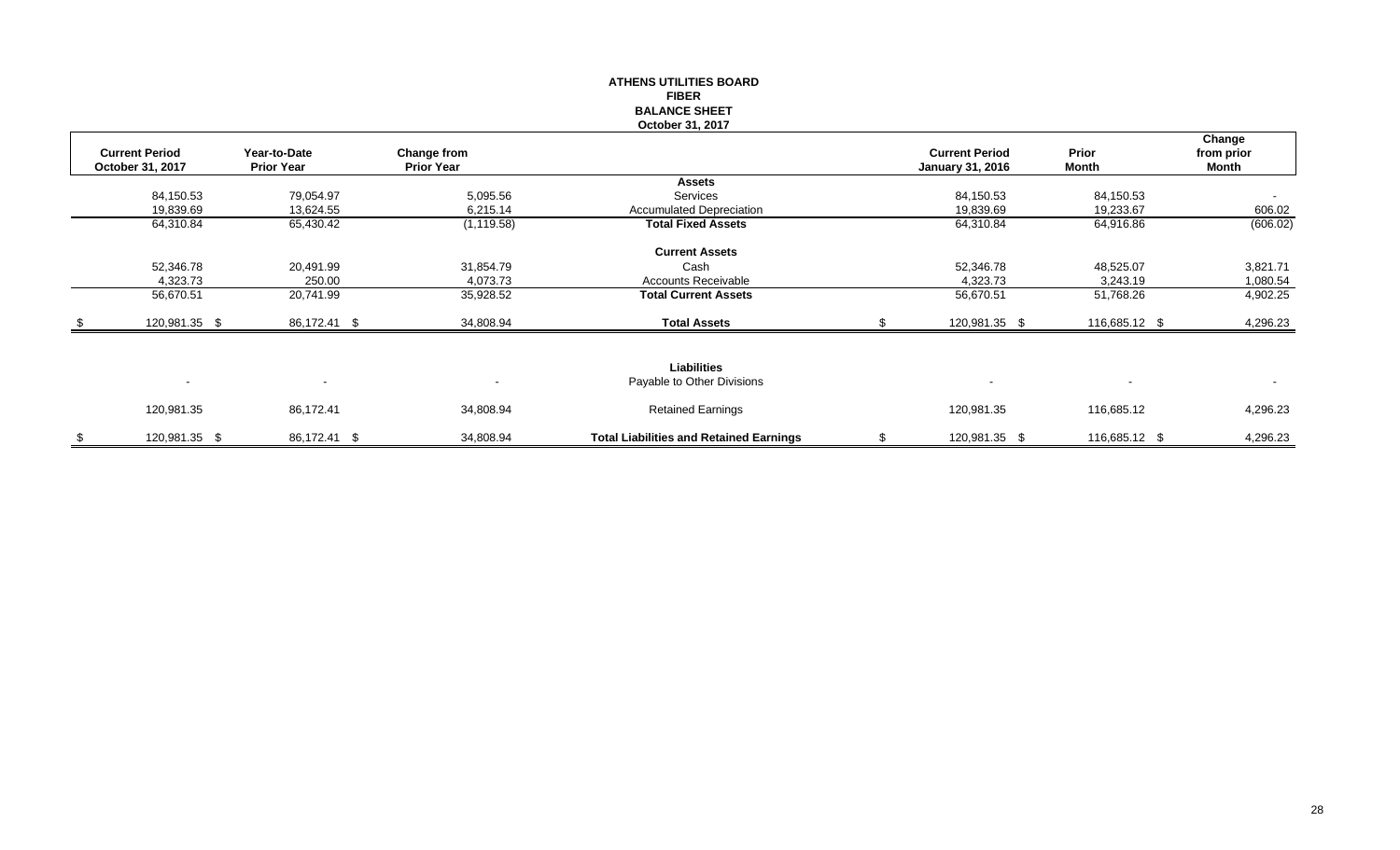| Year-to-Date       | Year-to-Date             | Variance                   |                                                 | Current          | Current                  |            |
|--------------------|--------------------------|----------------------------|-------------------------------------------------|------------------|--------------------------|------------|
| October 31, 2017   | <b>Prior Year</b>        | Favorable<br>(Unfavorable) |                                                 | Month            | Month                    |            |
|                    |                          |                            |                                                 | October 31, 2017 | <b>Prior Year</b>        |            |
| 29,736.54          | 18,556.00                | 11,180.54                  | Revenue                                         | 8,244.54         | 5,764.00                 | 2,480.54   |
|                    |                          |                            | <b>Operating and Maintenance Expenses</b>       |                  |                          |            |
|                    | $\overline{\phantom{a}}$ | $\overline{\phantom{a}}$   | Overhead Line Expense                           |                  | $\overline{\phantom{a}}$ | $\sim$     |
| 1,324.28           | 1,324.28                 | $\sim$                     | Administrative and General Expense              | 331.07           | 331.07                   | $\sim$     |
| 13,312.32          | 6,631.11                 | (6,681.21)                 | <b>Telecom Expense</b>                          | 3,026.68         | 1,580.52                 | (1,446.16) |
| 14,636.60 \$       | 7,955.39 \$              | (6,681.21)                 | <b>Total Operating and Maintenance Expenses</b> | 3,357.75 \$      | $1,911.\overline{59}$ \$ | (1,446.16) |
| 57.31              | 19.74                    | 37.57                      | Interest Income                                 | 15.46            | 5.89                     | 9.57       |
|                    |                          |                            | <b>Other Operating Expense</b>                  |                  |                          |            |
| 2,135.78           | 2,039.68                 | (96.10)                    | <b>Depreciation Expense</b>                     | 606.02           | 509.92                   | (96.10)    |
| \$<br>13,021.47 \$ | 8,580.67 \$              | 4.440.80                   | Net Income                                      | 4,296.23 \$      | 3,348.38 \$              | 947.85     |

### Athens Utilities Board Profit and Loss Statement - Fiber